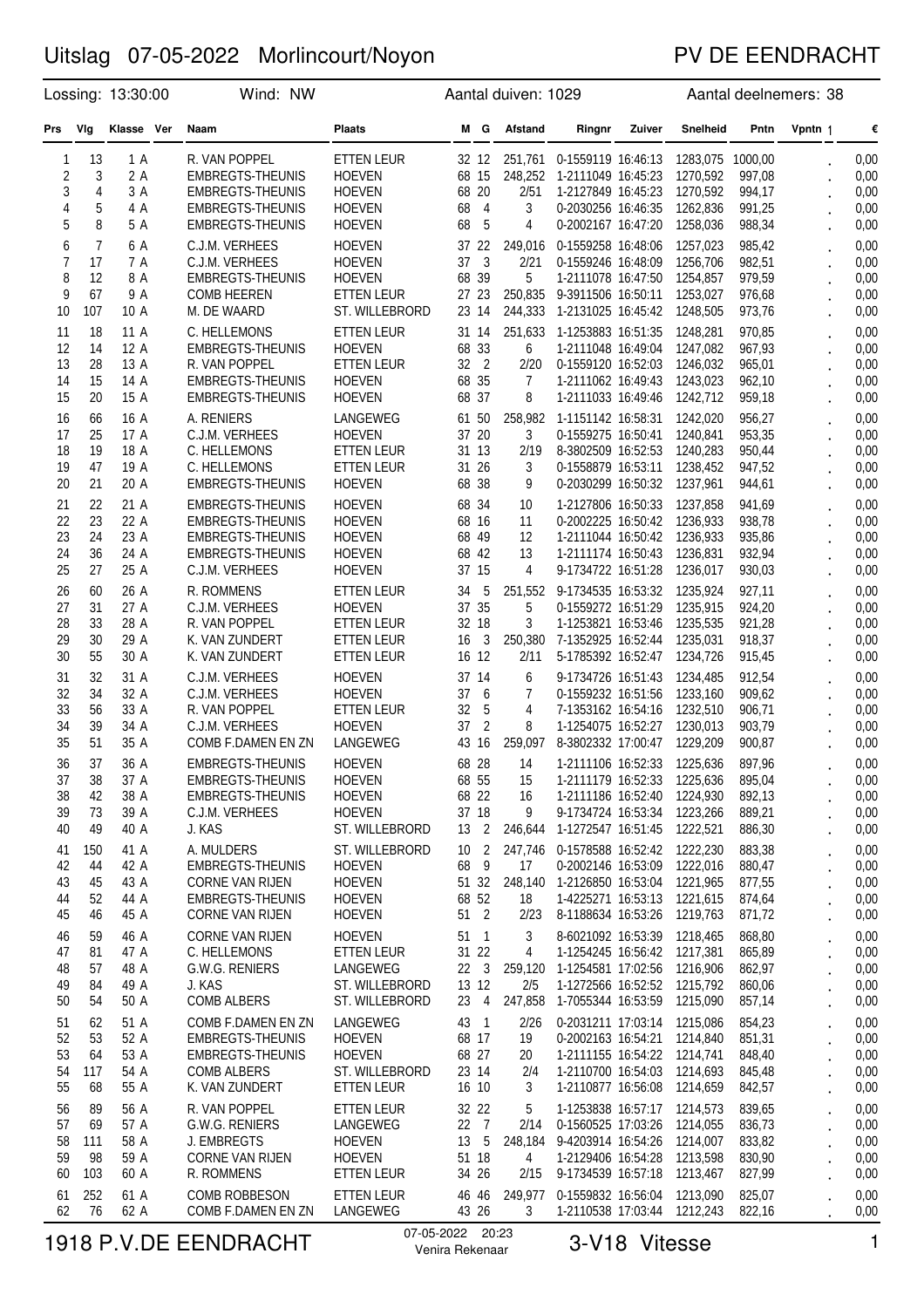### PV DE EENDRACHT

| Prs        | Vlg        | Klasse Ver     | Naam                                      | Plaats                              |                 | MG             | Afstand        | Ringnr                                   | Zuiver | Snelheid             | Pntn             | Vpntn 1              | €            |
|------------|------------|----------------|-------------------------------------------|-------------------------------------|-----------------|----------------|----------------|------------------------------------------|--------|----------------------|------------------|----------------------|--------------|
| 63         | 242        | 63 A           | A. BASTIAANSSEN                           | <b>HOEVEN</b>                       | 30              | -3             | 250,517        | 1-2110702 16:56:40                       |        | 1212,188             | 819,24           |                      | 0,00         |
| 64         | 65         | 64 A           | <b>EMBREGTS-THEUNIS</b>                   | <b>HOEVEN</b>                       | 68 61           |                | 21             | 0-2030276 16:54:48                       |        | 1212,170             | 816,33           |                      | 0,00         |
| 65         | 75         | 65 A           | <b>EMBREGTS-THEUNIS</b>                   | <b>HOEVEN</b>                       | 68 25           |                | 22             | 1-2111036 16:54:53                       |        | 1211,677             | 813,41           |                      | 0,00         |
| 66         | 72         | 66 A           | A. RENIERS                                | LANGEWEG                            | 61 30           |                | 2/31           | 1-1254969 17:03:46                       |        | 1211,517             | 810,50           |                      | 0,00         |
| 67         | 87         | 67 A           | <b>COMB HEEREN</b>                        | <b>ETTEN LEUR</b>                   | 27              | 22             | 2/13           | 9-3911522 16:57:04                       |        | 1211,373             | 807,58           |                      | 0,00         |
| 68         | 77         | 68 A           | K. VAN ZUNDERT                            | <b>ETTEN LEUR</b>                   | 16              | $\overline{2}$ | 4              | 1-2110885 16:56:54                       |        | 1210,158             | 804,66           |                      | 0,00         |
| 69         | 71         | 69 A           | G.W.G. RENIERS                            | LANGEWEG                            | 22              | 4              | 3              | 1-1279683 17:04:08                       |        | 1210,086             | 801,75           |                      | 0,00         |
| 70         | 112        | 70 A           | P. MAAS                                   | ETTEN LEUR                          | 12              | 3              | 250,906        | 7-1352406 16:57:24                       |        | 1209,767             | 798,83           |                      | 0,00         |
| 71         | 113        | 71 A           | G.W.G. RENIERS                            | LANGEWEG                            | 22              | 1              | 4              | 9-1734447 17:04:13                       |        | 1209.615             | 795,92           |                      | 0,00         |
| 72         | 80         | 72 A           | A. RENIERS                                | LANGEWEG                            | 61 44           |                | 3              | 9-1734395 17:04:17                       |        | 1208,596             | 793,00           |                      | 0,00         |
| 73         | 91         | 73 A           | C.J.M. VERHEES                            | <b>HOEVEN</b>                       | 37 11           |                | 10             | 0-1559233 16:56:03                       |        | 1208,523             | 790,09           |                      | 0,00         |
| 74<br>75   | 94         | 74 A           | W. VAN PEER                               | ST. WILLEBRORD                      | 22 17<br>68 31  |                | 246,462        | 0-1577967 16:53:58                       |        | 1208,353             | 787,17           |                      | 0,00         |
|            | 78         | 75 A           | <b>EMBREGTS-THEUNIS</b>                   | <b>HOEVEN</b>                       |                 |                | 23             | 1-2111183 16:55:31                       |        | 1207,943             | 784,26           |                      | 0,00         |
| 76         | 82         | 76 A           | COMB F.DAMEN EN ZN                        | LANGEWEG                            | 43 17           |                | 4              | 1-2110532 17:04:33                       |        | 1207,629             | 781,34           |                      | 0,00         |
| 77<br>78   | 96<br>79   | 77 A<br>78 A   | K. VAN ZUNDERT<br><b>EMBREGTS-THEUNIS</b> | <b>ETTEN LEUR</b><br><b>HOEVEN</b>  | 16<br>68 10     | - 7            | 5<br>24        | 1-2110879 16:57:27<br>0-2002226 16:56:09 |        | 1206,950<br>1204,232 | 778,43<br>775,51 |                      | 0,00<br>0,00 |
| 79         | 83         | 79 A           | <b>EMBREGTS-THEUNIS</b>                   | <b>HOEVEN</b>                       | 68              | 6              | 25             | 0-2002205 16:56:13                       |        | 1203,843             | 772,59           |                      | 0,00         |
| 80         | 86         | 80 A           | A. RENIERS                                | LANGEWEG                            | 61              | $\overline{1}$ | 4              | 7-1351867 17:05:08                       |        | 1203,820             | 769,68           |                      | 0,00         |
| 81         | 101        | 81 A           | C. HELLEMONS                              | <b>ETTEN LEUR</b>                   | 31 23           |                | 5              | 1-1254269 16:59:03                       |        | 1203,696             | 766,76           |                      | 0,00         |
| 82         | 85         | 82 A           | COMB F.DAMEN EN ZN                        | LANGEWEG                            | 43              | 20             | 5              | 1-2110541 17:05:20                       |        | 1203,236             | 763,85           |                      | 0,00         |
| 83         | 88         | 83 A           | <b>EMBREGTS-THEUNIS</b>                   | <b>HOEVEN</b>                       | 68 47           |                | 26             | 0-2030277 16:56:22                       |        | 1202.968             | 760,93           |                      | 0,00         |
| 84         | 200        | 84 A           | J. KAS                                    | ST. WILLEBRORD                      | 13              | 1              | 3              | 1-1272548 16:55:03                       |        | 1202,847             | 758,02           |                      | 0,00         |
| 85         | 90         | 85 A           | COMB F.DAMEN EN ZN                        | LANGEWEG                            | 43 22           |                | 6              | 0-2001807 17:05:26                       |        | 1202,677             | 755,10           |                      | 0,00         |
| 86         | 109        | 86 A           | A. RENIERS                                | <b>LANGEWEG</b>                     | 61 51           |                | 5              | 1-1254985 17:05:23                       |        | 1202,423             | 752,19           |                      | 0,00         |
| 87         | 155        | 87 A           | <b>COMB HEEREN</b>                        | <b>ETTEN LEUR</b>                   | 27 20           |                | 3              | 1-2110367 16:58:41                       |        | 1201,989             | 749,27           |                      | 0,00         |
| 88         | 121        | 88 A           | <b>EMBREGTS-THEUNIS</b>                   | <b>HOEVEN</b>                       | 68 29           |                | 27             | 1-2111110 16:56:35                       |        | 1201,706             | 746,36           |                      | 0,00         |
| 89         | 92         | 89 A           | R. VAN POPPEL                             | <b>ETTEN LEUR</b>                   | 32 10           |                | 6              | 1-1253866 16:59:31                       |        | 1201,627             | 743,44           |                      | 0,00         |
| 90         | 118        | 90 A           | COMB F.DAMEN EN ZN                        | LANGEWEG                            | 43 18           |                | 7              | 1-2110574 17:05:38                       |        | 1201,562             | 740,52           |                      | 0,00         |
| 91         | 95         | 91 A           | C.J.M. VERHEES                            | <b>HOEVEN</b>                       | 37 17           |                | 11             | 1-1254060 16:57:26                       |        | 1200,464             | 737,61           |                      | 0,00         |
| 92         | 102        | 92 A           | R. VAN POPPEL                             | <b>ETTEN LEUR</b>                   | 32              | $\overline{4}$ | $\overline{7}$ | 8-5194880 16:59:55                       |        | 1199,337             | 734,69           |                      | 0,00         |
| 93         | 106        | 93 A           | L. DEKKERS                                | <b>ETTEN LEUR</b>                   | 22              | 1              | 250,325        | 0-1560464 16:58:46                       |        | 1199,066             | 731,78           |                      | 0,00         |
| 94         | 133        | 94 A           | W. VAN PEER                               | ST. WILLEBRORD                      | 22              | 6<br>9         | 2/14           | 0-2031109 16:55:36                       |        | 1198,754             | 728,86           |                      | 0,00         |
| 95         | 114        | 95 A           | C.J.M. VERHEES                            | <b>HOEVEN</b>                       | 37              |                | 12             | 9-1734761 16:58:07                       |        | 1196,522             | 725,95           |                      | 0,00         |
| 96         | 100        | 96 A           | K. VAN ZUNDERT                            | <b>ETTEN LEUR</b>                   | 16              | 4              | 6              | 0-1559886 16:59:20                       |        | 1196,091             | 723,03           |                      | 0,00         |
| 97<br>98   | 163<br>99  | 97 A<br>98 A   | H.A. GIJZEN<br><b>CORNE VAN RIJEN</b>     | ST.WILLEBRORD<br><b>HOEVEN</b>      | 12<br>51        | 6<br>33        | 247,765<br>5   | 0-1577696 16:57:10<br>1-1253969 16:57:41 |        | 1195,967<br>1194,802 | 720,12<br>717,20 |                      | 0,00         |
| 99         | 159        | 99 A           | <b>CORNE VAN RIJEN</b>                    | <b>HOEVEN</b>                       | 51 31           |                | 6              | 8-6021120 16:57:43                       |        | 1194,610             | 714,29           |                      | 0,00<br>0,00 |
| 100        | 135        | 100 A          | K. VAN ZUNDERT                            | ETTEN LEUR                          | 16 16           |                | 7              | 7-1352918 16:59:43                       |        | 1193,905             | 711,37           |                      | 0,00         |
| 101        | 120        | 101 A          | C. HELLEMONS                              | ETTEN LEUR                          | 31 16           |                | 6              | 7-1352786 17:00:48 1193,704              |        |                      | 708,45           |                      | 0,00         |
| 102        | 115        | 102 A          | R. VAN POPPEL                             | <b>ETTEN LEUR</b>                   | $32 \quad 1$    |                | 8              | 0-1559188 17:01:08 1192,426              |        |                      | 705,54           |                      | 0,00         |
| 103        | 104        | 103 A          | R. ROMMENS                                | <b>ETTEN LEUR</b>                   | 34 27           |                | 3              | 9-1734561 17:00:58                       |        | 1192,377             | 702,62           | $\ddot{\phantom{0}}$ | 0,00         |
| 104        | 105        | 104 A          | R. ROMMENS                                | ETTEN LEUR                          | 34 4            |                | 4              | 1-1255166 17:01:01 1192,094              |        |                      | 699,71           |                      | 0,00         |
| 105        | 116        | 105 A          | R. ROMMENS                                | ETTEN LEUR                          | 34 13           |                | 5              | 8-5194897 17:01:10 1191,247              |        |                      | 696,79           |                      | 0,00         |
| 106        | 138        | 106 A          | L. DEKKERS                                | ETTEN LEUR                          | 22 <sub>2</sub> |                | 2/9            | 0-1560089 17:00:12 1190,890              |        |                      | 693,88           |                      | 0,00         |
| 107        | 179        | 107 A          | M. DE WAARD                               | ST. WILLEBRORD                      | 23 19           |                | 2/8            | 1-1270145 16:55:14 1190,511              |        |                      | 690,96           |                      | 0,00         |
| 108        | 201        | 108 A          | P. VAN BEERS                              | <b>ETTEN LEUR</b>                   |                 | 8 2            | 250,655        | 9-1735429 17:00:35 1190,287              |        |                      | 688,05           |                      | 0,00         |
| 109        | 110        | 109 A          | A. RENIERS                                | LANGEWEG                            | 61 35           |                | 6              | 8-1171286 17:07:35                       |        | 1190,265             | 685,13           |                      | 0,00         |
| 110        | 136        | 110 A          | A. RENIERS                                | LANGEWEG                            | 61 33           |                | 7              | 1-1254987 17:07:40 1189,810              |        |                      | 682,22           | $\ddot{\phantom{0}}$ | 0,00         |
| 111        | 145        | 111 A          | J. EMBREGTS                               | <b>HOEVEN</b>                       | 13              | $\overline{2}$ | 2/5            | 9-1735605 16:58:36                       |        | 1189,758             | 679,30           |                      | 0,00         |
|            | 112 131    | 112 A          | P. MAAS                                   | <b>ETTEN LEUR</b>                   | 12 6            |                | 2/10           | 0-1559997 17:00:57 1189,408              |        |                      | 676,38           |                      | 0,00         |
| 113        | 172        | 113 A          | G.W.G. RENIERS                            | LANGEWEG                            | 22 9            |                | 5              | 9-1734436 17:07:53                       |        | 1189,259             | 673,47           |                      | 0,00         |
| 114<br>115 | 149<br>156 | 114 A<br>115 A | C.J.M. VERHEES<br>R. VAN POPPEL           | <b>HOEVEN</b><br>ETTEN LEUR         | 37 27<br>32 13  |                | 13<br>9        | 1-1254045 16:59:29<br>1-1253827 17:01:57 |        | 1188,716<br>1187,831 | 670,55<br>667,64 | $\ddot{\phantom{0}}$ | 0,00<br>0,00 |
|            |            |                |                                           |                                     |                 |                |                |                                          |        |                      |                  | $\ddot{\phantom{0}}$ |              |
| 116<br>117 | 119<br>192 | 116 A<br>117 A | R. ROMMENS<br><b>COMB ALBERS</b>          | <b>ETTEN LEUR</b><br>ST. WILLEBRORD | 34 8<br>23 23   |                | 6<br>3         | 8-5198316 17:01:55<br>1-1253594 16:58:56 |        | 1187,031<br>1186,302 | 664,72<br>661,81 |                      | 0,00<br>0,00 |
| 118        | 126        | 118 A          | COMB F.DAMEN EN ZN                        | LANGEWEG                            | 43 24           |                | 8              | 9-3930522 17:08:46                       |        | 1184,352             | 658,89           | $\ddot{\phantom{0}}$ | 0,00         |
| 119        | 128        | 119 A          | R. ROMMENS                                | ETTEN LEUR                          | 34 30           |                | 7              | 0-1560396 17:02:24 1184,330              |        |                      | 655,98           |                      | 0,00         |
| 120        | 123        | 120 A          | C. HELLEMONS                              | ETTEN LEUR                          | 316             |                | 7              | 1-1254265 17:02:31 1184,061              |        |                      | 653,06           |                      | 0,00         |
| 121        | 122        | 121 A          | <b>EMBREGTS-THEUNIS</b>                   | <b>HOEVEN</b>                       | 68 40           |                | 28             | 0-2030262 16:59:41 1183,940              |        |                      | 650,15           |                      | 0,00         |
| 122        | 124        | 122 A          | <b>EMBREGTS-THEUNIS</b>                   | <b>HOEVEN</b>                       | 68 21           |                | 29             | 0-2002132 16:59:42 1183,846              |        |                      | 647,23           |                      | 0,00         |
| 123        | 139        | 123 A          | C. HELLEMONS                              | ETTEN LEUR                          | 31 15           |                | 8              | 1-1254241 17:02:34                       |        | 1183,783             | 644,31           |                      | 0,00         |
| 124        | 125        | 124 A          | EMBREGTS-THEUNIS                          | <b>HOEVEN</b>                       | 68 60           |                | 30             | 1-2127803 16:59:43                       |        | 1183,752             | 641,40           |                      | 0,00         |
| 125        | 129        | 125 A          | EMBREGTS-THEUNIS                          | <b>HOEVEN</b>                       | 68 58           |                | 31             | 9-3911321 16:59:46 1183,470              |        |                      | 638,48           |                      | 0,00         |

# 1918 P.V.DE EENDRACHT <sup>07-05-2022</sup> <sup>20:23</sup> 3-V18 Vitesse 2<br>Venira Rekenaar 3-V18 Vitesse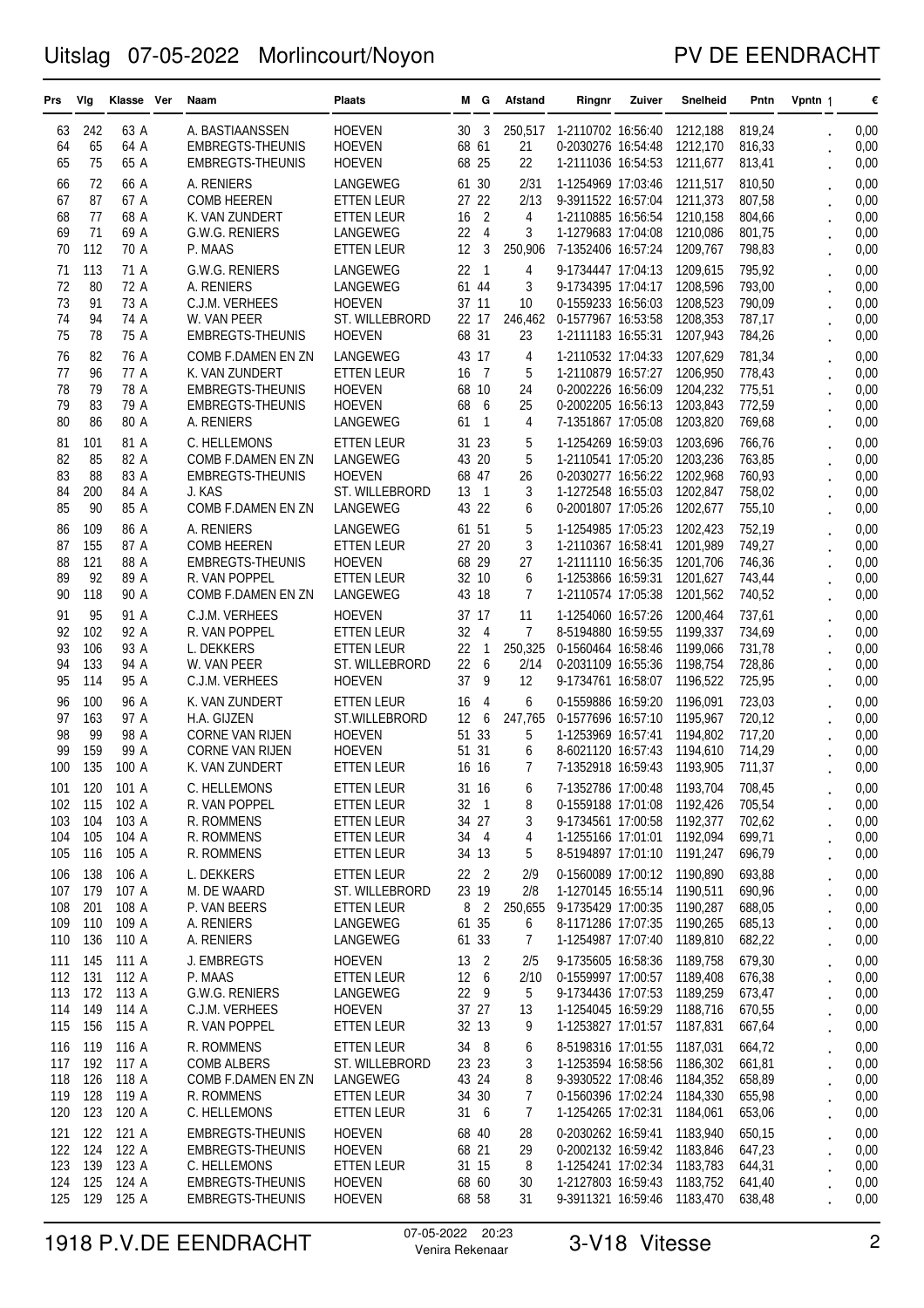### PV DE EENDRACHT

| Prs        | Vlg        | Klasse Ver     | Naam                                   | <b>Plaats</b>                   |          | MG.                     | Afstand        | Ringnr                                                     | Zuiver | <b>Snelheid</b>      | Pntn             | Vpntn 1              | €            |
|------------|------------|----------------|----------------------------------------|---------------------------------|----------|-------------------------|----------------|------------------------------------------------------------|--------|----------------------|------------------|----------------------|--------------|
| 126        | 127        | 126 A          | COMB F.DAMEN EN ZN                     | LANGEWEG                        |          | 43 23                   | 9              | 0-2001803 17:09:05                                         |        | 1182,640             | 635,57           |                      | 0,00         |
| 127        | 132        | 127 A          | COMB F.DAMEN EN ZN                     | LANGEWEG                        |          | 43 13                   | 10             | 0-2001868 17:09:07                                         |        | 1182,460             | 632,65           |                      | 0,00         |
| 128        | 157        | 128 A          | R. ROMMENS                             | <b>ETTEN LEUR</b>               | 34       | 6                       | 8              | 1-1255227 17:02:49                                         |        | 1182,011             | 629,74           |                      | 0,00         |
| 129        | 130        | 129 A          | EMBREGTS-THEUNIS                       | <b>HOEVEN</b>                   |          | 68 46                   | 32             | 0-2002216 17:00:11                                         |        | 1181,124             | 626,82           |                      | 0,00         |
| 130        | 134        | 130 A          | <b>EMBREGTS-THEUNIS</b>                | <b>HOEVEN</b>                   | 68       | 50                      | 33             | 1-2111125 17:00:12                                         |        | 1181,030             | 623,91           |                      | 0,00         |
| 131        | 182        | 131 A          | P. MAAS                                | <b>ETTEN LEUR</b>               | 12       | $\overline{2}$          | 3              | 0-1559973 17:02:35                                         |        | 1180,270             | 620,99           |                      | 0,00         |
| 132        | 151        | 132 A          | COMB F.DAMEN EN ZN                     | LANGEWEG                        | 43       | $\overline{4}$          | 11<br>3        | 6-3619135 17:09:34 1180,037                                |        |                      | 618,08           |                      | 0,00         |
| 133<br>134 | 147<br>141 | 133 A<br>134 A | W. VAN PEER<br><b>EMBREGTS-THEUNIS</b> | ST. WILLEBRORD<br><b>HOEVEN</b> | 22<br>68 | 21<br>48                | 34             | 1-2118152 16:58:55<br>0-2002151 17:00:27                   |        | 1179,722<br>1179,627 | 615,16<br>612,24 |                      | 0,00<br>0,00 |
| 135        | 158        | 135 A          | K. VAN ZUNDERT                         | <b>ETTEN LEUR</b>               | 16       | 8                       | 8              | 8-1172828 17:02:16                                         |        | 1179,562             | 609,33           |                      | 0,00         |
| 136        | 137        | 136 A          | A. RENIERS                             | LANGEWEG                        |          | 61 59                   | 8              | 1-1255099 17:09:35                                         |        | 1179,424             | 606,41           |                      | 0,00         |
| 137        | 140        | 137 A          | A. RENIERS                             | LANGEWEG                        |          | 61 32                   | 9              | 1-1255060 17:09:36                                         |        | 1179,335             | 603,50           |                      | 0,00         |
| 138        | 154        | 138 A          | L. DEKKERS                             | ETTEN LEUR                      | 22       | - 3                     | 3              | 0-1560087 17:02:19                                         |        | 1179,017             | 600,58           |                      | 0,00         |
| 139        | 152        | 139 A          | C. HELLEMONS                           | ETTEN LEUR                      |          | 31 20                   | 9              | 0-1558869 17:03:42 1177,505                                |        |                      | 597,67           |                      | 0,00         |
| 140        | 142        | 140 A          | A. RENIERS                             | LANGEWEG                        |          | 61 28                   | 10             | 0-1559380 17:09:59                                         |        | 1177,280             | 594,75           |                      | 0,00         |
| 141        | 148        | 141 A          | EMBREGTS-THEUNIS                       | <b>HOEVEN</b>                   |          | 68 13                   | 35             | 0-2002219 17:00:54                                         |        | 1177,110             | 591,84           |                      | 0,00         |
| 142        | 146        | 142 A          | A. RENIERS                             | LANGEWEG                        |          | 61 26                   | 11             | 1-1255096 17:10:02 1177,012                                |        |                      | 588,92           |                      | 0,00         |
| 143        | 144        | 143 A          | F. NOOIJENS                            | ETTEN LEUR                      | 9        | 1                       | 252,342        | 9-1735116 17:04:27                                         |        | 1176.692             | 586,01           |                      | 0,00         |
| 144        | 291        | 144 A          | F. NOOIJENS                            | ETTEN LEUR                      | 9        | 5                       | 2/3            | 1-1254839 17:04:31                                         |        | 1176,326             | 583,09           |                      | 0,00         |
| 145        | 266        | 145 A          | J. EMBREGTS                            | <b>HOEVEN</b>                   | 13       | 9                       | 3              | 1-1254483 17:01:04                                         |        | 1175,854             | 580,17           |                      | 0,00         |
| 146        | 153        | 146 A          | A. RENIERS                             | LANGEWEG                        |          | 61 39                   | 12             | 1-1255049 17:10:27                                         |        | 1174,787             | 577,26           |                      | 0,00         |
| 147        | 195        | 147 A          | W. VAN PEER                            | ST. WILLEBRORD                  |          | 22 10                   | $\overline{4}$ | 0-1577976 17:00:12 1172,520                                |        |                      | 574,34           |                      | 0,00         |
| 148        | 160        | 148 A          | EMBREGTS-THEUNIS                       | <b>HOEVEN</b>                   |          | 68 23                   | 36             | 1-2111030 17:01:49<br>0-1559288 17:02:30                   |        | 1172,016             | 571,43           |                      | 0,00         |
| 149<br>150 | 168<br>183 | 149 A<br>150 A | C.J.M. VERHEES<br>A. MULDERS           | <b>HOEVEN</b><br>ST. WILLEBRORD | 10       | 37 12<br>$\overline{7}$ | 14<br>2/4      | 1-1272203 17:01:31 1171,284                                |        | 1171,841             | 568,51<br>565,60 |                      | 0,00<br>0,00 |
| 151        | 165        | 151 A          | COMB F.DAMEN EN ZN                     | LANGEWEG                        |          | 43 27                   | 12             | 0-2001864 17:11:13                                         |        | 1171,235             | 562,68           |                      | 0,00         |
| 152        | 181        | 152 A          | C. HELLEMONS                           | <b>ETTEN LEUR</b>               |          | 31 11                   | 10             | 7-3715438 17:05:07                                         |        | 1169,750             | 559,77           |                      | 0,00         |
| 153        | 162        | 153 A          | A. RENIERS                             | LANGEWEG                        |          | 61 46                   | 13             | 8-1171285 17:11:24                                         |        | 1169,747             | 556,85           |                      | 0,00         |
| 154        | 180        | 154 A          | L. DEKKERS                             | ETTEN LEUR                      |          | 22 15                   | 4              | 0-1560094 17:04:03                                         |        | 1169,470             | 553,94           |                      | 0,00         |
| 155        | 219        | 155 A          | <b>COMB HEEREN</b>                     | ETTEN LEUR                      | 27       | - 8                     | 4              | 9-3911529 17:04:34                                         |        | 1169,031             | 551,02           |                      | 0,00         |
| 156        | 202        | 156 A          | R. VAN POPPEL                          | <b>ETTEN LEUR</b>               |          | 32 19                   | 10             | 1-1253873 17:05:39                                         |        | 1167,451             | 548,10           |                      | 0,00         |
| 157        | 161        | 157 A          | R. ROMMENS                             | ETTEN LEUR                      | 34       | 33                      | 9              | 8-1172601 17:05:29                                         |        | 1167,384             | 545,19           |                      | 0,00         |
| 158        | 246        | 158 A          | K. VAN ZUNDERT                         | ETTEN LEUR                      | 16       | 1                       | 9              | 0-1559870 17:04:37                                         |        | 1166,646             | 542,27           |                      | 0,00         |
| 159        | 215        | 159 A          | <b>CORNE VAN RIJEN</b>                 | <b>HOEVEN</b>                   |          | 51 27                   | 7              | 1-1253971 17:02:46                                         |        | 1166,256             | 539,36           |                      | 0,00         |
| 160        | 175        | 160 A          | EMBREGTS-THEUNIS                       | <b>HOEVEN</b>                   | 68       | 1                       | 37             | 0-2030265 17:02:52                                         |        | 1166,235             | 536,44           |                      | 0,00         |
| 161        | 187        | 161 A          | R. ROMMENS                             | ETTEN LEUR                      | 34       | 34                      | 10             | 0-1560346 17:06:02                                         |        | 1164,412             | 533,53           |                      | 0,00         |
| 162        | 164        | 162 A          | A. RENIERS                             | LANGEWEG                        |          | 61 52                   | 14             | 1-1255051 17:12:29                                         |        | 1164,051             | 530,61           |                      | 0,00         |
| 163<br>164 | 185<br>166 | 163 A<br>164 A | H.A. GIJZEN<br>A. RENIERS              | ST.WILLEBRORD<br>LANGEWEG       |          | 12 3<br>61 13           | 2/6<br>$15\,$  | 1-1265462 17:02:52<br>1-1255067 17:12:37 1163,354          |        | 1163,942             | 527,70<br>524,78 |                      | 0,00<br>0,00 |
| 165        | 178        | 165 A          | COMB F.DAMEN EN ZN                     | LANGEWEG                        |          | 43 12                   | 13             | 1-2110577 17:12:43 1163,347                                |        |                      | 521,87           |                      | 0,00         |
| 166        | 167        | 166 A          | A. RENIERS                             | LANGEWEG                        |          | 61 45                   | 16             | 1-1251123 17:12:42 1162,918                                |        |                      | 518,95           |                      | 0,00         |
| 167        | 169        | 167 A          | A. RENIERS                             | LANGEWEG                        |          | 61 36                   | 17             | 1-1255103 17:12:44 1162,744                                |        |                      | 516,03           |                      | 0,00         |
| 168        | 170        | 168 A          | C.J.M. VERHEES                         | <b>HOEVEN</b>                   |          | 37 21                   | 15             | 0-1559266 17:04:10 1162,722                                |        |                      | 513,12           |                      | 0,00         |
| 169        | 171        | 169 A          | A. RENIERS                             | LANGEWEG                        |          | 61 55                   | 18             | 9-1779673 17:12:45 1162,657                                |        |                      | 510,20           |                      | 0,00         |
| 170        | 176        | 170 A          | C.J.M. VERHEES                         | <b>HOEVEN</b>                   |          | 37 34                   | 16             | 0-1559300 17:04:12 1162,541                                |        |                      | 507,29           | $\bullet$            | 0,00         |
| 171        | 184        | 171 A          | A. RENIERS                             | LANGEWEG                        |          | 61 29                   | 19             | 1-1151106 17:12:47                                         |        | 1162.483             | 504,37           |                      | 0,00         |
| 172        | 173        | 172 A          | G.W.G. RENIERS                         | LANGEWEG                        |          | 22 12                   | 6              | 0-1559757 17:12:55                                         |        | 1162,407             | 501,46           | $\ddot{\phantom{0}}$ | 0,00         |
| 173        | 174        | 173 A          | G.W.G. RENIERS                         | LANGEWEG                        |          | 22 17                   | 7              | 1-1254538 17:12:55                                         |        | 1162,407             | 498,54           |                      | 0,00         |
| 174        | 177        | 174 A          | G.W.G. RENIERS                         | LANGEWEG                        |          | 22 18                   | 8              | 0-1559423 17:12:57 1162,233                                |        |                      | 495,63           |                      | 0,00         |
| 175        | 189        | 175 A          | EMBREGTS-THEUNIS                       | <b>HOEVEN</b>                   |          | 68 14                   | 38             | 1-2127844 17:03:56                                         |        | 1160,420             | 492,71           | $\ddot{\phantom{0}}$ | 0,00         |
| 176        | 211        | 176 A          | C.J.M. VERHEES                         | <b>HOEVEN</b>                   |          | $37 \quad 4$            | 17             | 1-1254023 17:04:41 1159,923                                |        |                      | 489,80           | $\ddot{\phantom{0}}$ | 0,00         |
| 177<br>178 | 251<br>207 | 177 A<br>178 A | G.W.G. RENIERS<br>COMB F.DAMEN EN ZN   | LANGEWEG                        |          | $22 \t 8$<br>43 15      | 9              | 0-1559799 17:13:29 1159,459                                |        |                      | 486,88           | $\ddot{\phantom{0}}$ | 0,00         |
| 179        | 236        | 179 A          | M. DE WAARD                            | LANGEWEG<br>ST. WILLEBRORD      |          | 23 6                    | 14<br>3        | 1-2110539 17:13:40 1158,406<br>1-1270143 17:00:59 1158,066 |        |                      | 483,97<br>481,05 |                      | 0,00<br>0,00 |
| 180        | 188        | 180 A          | L. DEKKERS                             | ETTEN LEUR                      |          | 22 17                   | 5              | 1-1254154 17:06:12 1157,840                                |        |                      | 478,13           |                      | 0,00         |
| 181        | 186        | 181 A          | C. HELLEMONS                           | <b>ETTEN LEUR</b>               |          | $31 \quad 3$            | 11             | 1-1253884 17:07:23 1157,553                                |        |                      | 475,22           |                      | 0,00         |
| 182        | 212        | 182 A          | P. MAAS                                | ETTEN LEUR                      |          | 12 10                   | 4              | 6-1602420 17:07:13 1155,094                                |        |                      | 472,30           |                      | 0,00         |
| 183        | 221        | 183 A          | A. MULDERS                             | ST. WILLEBRORD                  |          | 10 5                    | 3              | 8-5114376 17:04:29 1155,083                                |        |                      | 469,39           | $\ddot{\phantom{0}}$ | 0,00         |
| 184        | 199        | 184 A          | A. RENIERS                             | LANGEWEG                        |          | 61 53                   | 20             | 9-1734333 17:14:22 1154,280                                |        |                      | 466,47           |                      | 0,00         |
| 185        | 305        | 185 A          | H.A. GIJZEN                            | ST.WILLEBRORD                   |          | 12 1                    | 3              | 0-1577689 17:04:43 1153,914                                |        |                      | 463,56           |                      | 0,00         |
| 186        | 190        | 186 A          | C. HELLEMONS                           | <b>ETTEN LEUR</b>               |          | $31 \quad 1$            | 12             | 0-1558882 17:08:05                                         |        | 1153,837             | 460,64           |                      | 0,00         |
| 187        | 268        | 187 A          | R. ROMMENS                             | <b>ETTEN LEUR</b>               |          | 34 23                   | 11             | 9-1734610 17:08:01 1153,819                                |        |                      | 457,73           |                      | 0,00         |
| 188        | 231        | 188 A          | L. DEKKERS                             | <b>ETTEN LEUR</b>               |          | 22 19                   | 6              | 0-1560076 17:07:04 1153,217                                |        |                      | 454,81           |                      | 0,00         |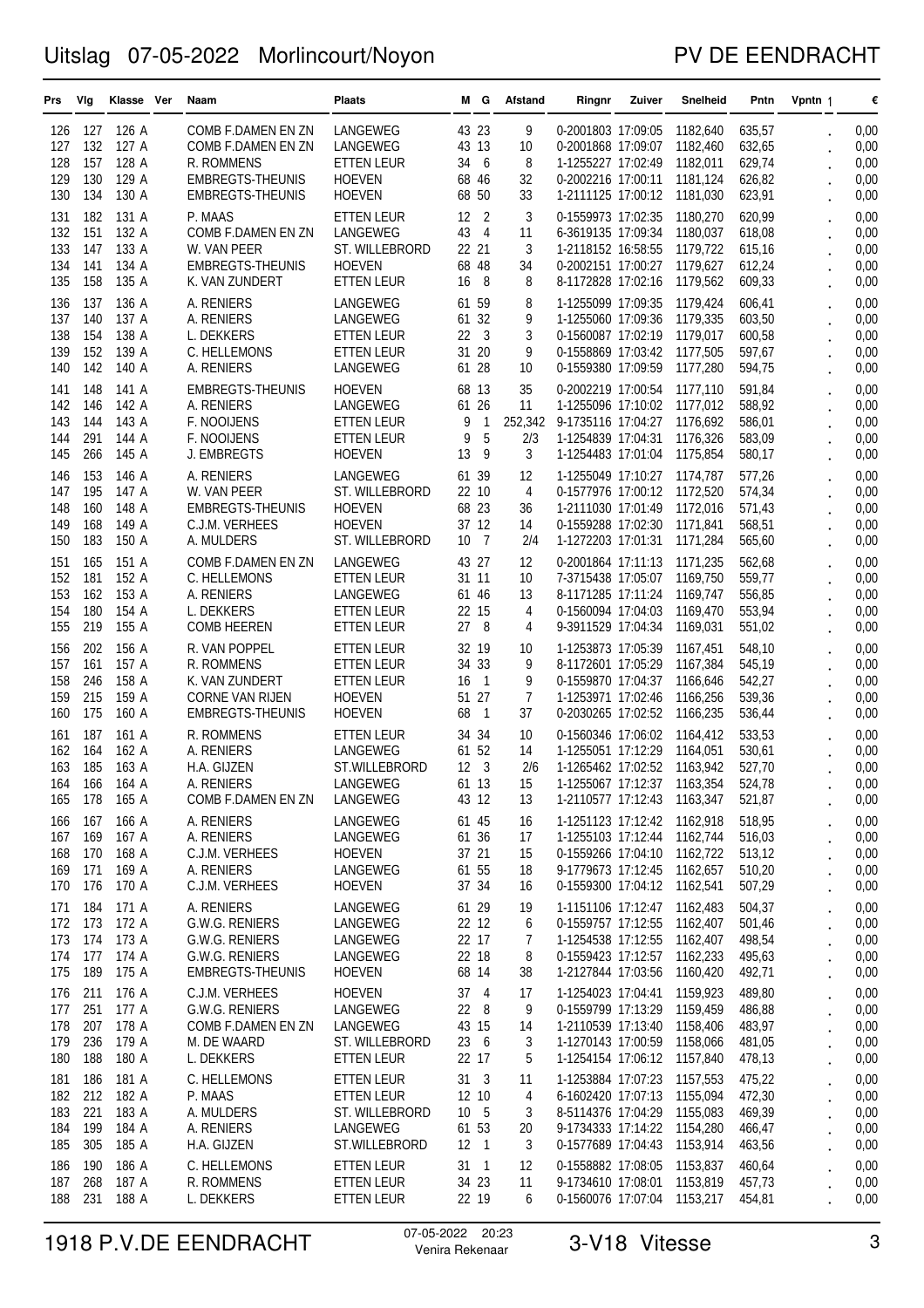### PV DE EENDRACHT

| 189 A<br>68<br>0,00<br><b>HOEVEN</b><br>2<br>39<br>0-2002156 17:05:38<br>1151,271<br>451,90<br>189<br>197<br>EMBREGTS-THEUNIS<br>238<br>190 A<br>31 31<br>13<br>0-1558866 17:08:35<br>448,98<br>190<br>C. HELLEMONS<br><b>ETTEN LEUR</b><br>1151,198<br>0,00<br>193<br>1B<br>446,06<br>0,00<br>191<br><b>COMB MAAS</b><br>39 24<br>250,991<br>1-2110850 17:08:02<br>1151,158<br>ETTEN-LEUR<br>6<br>192<br>191 A<br>23<br>4<br>443,15<br><b>COMB ALBERS</b><br>ST. WILLEBRORD<br>1-7055350 17:05:22<br>1150,866<br>0,00<br>193<br>209<br>2B<br>39 12<br>2/4<br>440,23<br>0,00<br><b>COMB MAAS</b><br>ETTEN-LEUR<br>1-2110818 17:08:06<br>1150,806<br>278<br>3 B<br>251,520<br>0,00<br>194<br>COMB. BARTMAN<br>19<br>1<br>0-1560440 17:08:34<br>437,32<br>ETTEN-LEUR<br>1150,772<br>195<br>196<br>192 A<br>22 14<br>5<br>9-1752435 17:04:17<br>1150,176<br>434,40<br>0,00<br>W. VAN PEER<br>ST. WILLEBRORD<br>198<br>193 A<br>22 15<br>6<br>431,49<br>0,00<br>196<br>W. VAN PEER<br>ST. WILLEBRORD<br>0-1577951 17:04:22<br>1149,729<br>213<br>194 A<br>68 65<br>428,57<br>197<br><b>EMBREGTS-THEUNIS</b><br><b>HOEVEN</b><br>40<br>1-2111071 17:05:56<br>1149,672<br>0,00<br>203<br>195 A<br>22 22<br>7<br>425,66<br>198<br>1-2118159 17:04:25<br>1149,461<br>0,00<br>W. VAN PEER<br>ST. WILLEBRORD<br>230<br>196 A<br>61 22<br>199<br>21<br>422,74<br>0,00<br>A. RENIERS<br>LANGEWEG<br>1-1255018 17:15:22<br>1149,158<br>247<br>200<br>197 A<br>13<br>$\overline{4}$<br>4<br>0-1578490 17:04:43<br>1148,694<br>419,83<br>0,00<br>J. KAS<br>ST. WILLEBRORD<br>198 A<br>0-1559620 17:08:13<br>0,00<br>201<br>P. VAN BEERS<br><b>ETTEN LEUR</b><br>8<br>3<br>2/2<br>1148,650<br>416,91<br>205<br>199 A<br>32 17<br>0,00<br>202<br>11<br>1-1253872 17:09:27<br>1147,235<br>413,99<br>R. VAN POPPEL<br>ETTEN LEUR<br>218<br>200 A<br>22<br>$\overline{1}$<br>8<br>203<br>8-1189916 17:04:56<br>1146,698<br>411,08<br>0,00<br>W. VAN PEER<br>ST. WILLEBRORD<br>248<br>$\mathbf{1}$<br>247,830<br>204<br>201 A<br>ST. WILLEBRORD<br>14<br>1-1272193 17:06:09<br>1146,564<br>408,16<br>0,00<br>COMB SAMAN & ZOON<br>206<br>202 A<br>32 29<br>12<br>205<br>R. VAN POPPEL<br>1-1253874 17:09:36<br>405,25<br>0,00<br><b>ETTEN LEUR</b><br>1146,452<br>224<br>203 A<br>32 23<br>13<br>402,33<br>0,00<br>206<br>R. VAN POPPEL<br><b>ETTEN LEUR</b><br>1-1253878 17:09:43<br>1145,843<br>208<br>204 A<br>43<br>3<br>15<br>0,00<br>207<br>COMB F.DAMEN EN ZN<br>LANGEWEG<br>0-2001820 17:16:08<br>1145,770<br>399,42<br>210<br>205 A<br>16<br>0,00<br>208<br>LANGEWEG<br>43 10<br>1-2110591 17:16:09<br>1145.685<br>396,50<br>COMB F.DAMEN EN ZN<br>284<br>4 B<br>38<br>3<br>209<br>39<br>1-2110844 17:09:05<br>1145,640<br>393,59<br>0,00<br><b>COMB MAAS</b><br>ETTEN-LEUR<br>228<br>206 A<br>43<br>17<br>210<br>9<br>7-3715133 17:16:13<br>1145,348<br>390,67<br>0,00<br>COMB F.DAMEN EN ZN<br>LANGEWEG<br>275<br>207 A<br>387,76<br>0,00<br>C.J.M. VERHEES<br><b>HOEVEN</b><br>37<br>37<br>18<br>1-1254047 17:07:28<br>1145,078<br>211<br>235<br>5<br>212<br>208 A<br>12<br>$\mathbf{1}$<br>P. MAAS<br><b>ETTEN LEUR</b><br>8-1171432 17:09:08<br>1144,991<br>384,84<br>0,00<br>214<br>209 A<br>68 30<br>213<br><b>HOEVEN</b><br>41<br>1-2111146 17:06:52 1144,724<br>381,92<br>0,00<br>EMBREGTS-THEUNIS<br>216<br>68<br>214<br>210 A<br><b>HOEVEN</b><br>-11<br>42<br>1-2111166 17:06:52<br>379,01<br>0,00<br>EMBREGTS-THEUNIS<br>1144,724<br>217<br>211 A<br>51 26<br>8<br>376,09<br>215<br><b>HOEVEN</b><br>1-2129381 17:06:47<br>0,00<br><b>CORNE VAN RIJEN</b><br>1144,647<br>225<br>212 A<br>68 64<br>1-2127837 17:06:53<br>373,18<br>0,00<br>216<br><b>EMBREGTS-THEUNIS</b><br><b>HOEVEN</b><br>43<br>1144,636<br>220<br>213 A<br>51<br>28<br>1-1253952 17:06:49<br>370,26<br>0,00<br>217<br><b>CORNE VAN RIJEN</b><br><b>HOEVEN</b><br>9<br>1144,471<br>222<br>214 A<br>22<br>9<br>218<br>-4<br>8-1189912 17:05:24<br>1144,213<br>367,35<br>0,00<br>W. VAN PEER<br>ST. WILLEBRORD<br>232<br>219<br>215 A<br>27 15<br>5<br>0,00<br><b>ETTEN LEUR</b><br>1-2110380 17:09:14<br>1144,146<br>364,43<br><b>COMB HEEREN</b><br>223<br>220<br>216 A<br>51 44<br>10<br>0-1559935 17:06:56<br>361,52<br>0,00<br><b>CORNE VAN RIJEN</b><br><b>HOEVEN</b><br>1143,855<br>0,00<br>221<br>217 A<br>A. MULDERS<br>ST. WILLEBRORD<br>10<br>3<br>4<br>7-1371850 17:06:36<br>1143,795<br>358,60<br>218 A<br>22<br>5<br>222<br>243<br>W. VAN PEER<br>ST. WILLEBRORD<br>10<br>8-1189898 17:05:29<br>1143,771<br>355,69<br>0,00<br>258<br>219 A<br>51<br>$\overline{7}$<br>223<br><b>HOEVEN</b><br>11<br>1-2128759 17:07:01<br>1143,416<br>352,77<br>0,00<br><b>CORNE VAN RIJEN</b><br>233<br>32 21<br>224<br>220 A<br>R. VAN POPPEL<br><b>ETTEN LEUR</b><br>14<br>0-1559139 17:10:20<br>1142,636<br>349,85<br>0,00<br>226<br>225<br>221 A<br><b>EMBREGTS-THEUNIS</b><br><b>HOEVEN</b><br>68 57<br>1-2111130 17:07:18<br>1142,441<br>0,00<br>44<br>346,94<br>227<br>222 A<br>68 59<br>0,00<br>226<br><b>EMBREGTS-THEUNIS</b><br><b>HOEVEN</b><br>45<br>1-2127845 17:07:21<br>1142,179<br>344,02<br>341,11<br>234<br>223 A<br>EMBREGTS-THEUNIS<br><b>HOEVEN</b><br>68 12<br>0-2002121 17:07:23 1142,003<br>0,00<br>227<br>46<br>228<br>229<br>224 A<br>LANGEWEG<br>43 7<br>0-2001831 17:17:00 1141,395<br>338,19<br>0,00<br>COMB F.DAMEN EN ZN<br>18<br>244<br>229<br>225 A<br>COMB F.DAMEN EN ZN<br>LANGEWEG<br>43 14<br>19<br>1-2110595 17:17:00 1141,395<br>335,28<br>0,00<br>230<br>237<br>226 A<br>LANGEWEG<br>61 8<br>22<br>1-1255034 17:16:57 1141,141<br>332,36<br>A. RENIERS<br>0,00<br>325<br>227 A<br>L. DEKKERS<br><b>ETTEN LEUR</b><br>22 20<br>7<br>0-1560088 17:09:24 1140,953<br>329,45<br>0,00<br>231<br>267<br>228 A<br>27 9<br>326,53<br>232<br><b>COMB HEEREN</b><br><b>ETTEN LEUR</b><br>6<br>8-3801894 17:10:02 1139,987<br>0,00<br>249<br>229 A<br>233<br>R. VAN POPPEL<br>32 25<br>15<br>1-1253810 17:10:52 1139,877<br>323,62<br>0,00<br>ETTEN LEUR<br>264<br>230 A<br>68<br>- 8<br>9-3911840 17:07:53 1139,383<br>320,70<br>0,00<br>234<br><b>EMBREGTS-THEUNIS</b><br><b>HOEVEN</b><br>47<br>235<br>285<br>231 A<br>12 4<br>0-1559974 17:10:14 1139,272<br>317,78<br>0,00<br>P. MAAS<br>ETTEN LEUR<br>6<br>$\ddot{\phantom{0}}$<br>240<br>0-1576018 17:04:29 1139,168<br>236<br>M. DE WAARD<br>ST. WILLEBRORD<br>23 <sub>3</sub><br>314,87<br>0,00<br>Α<br>4<br>250<br>Α<br>0-1559470 17:17:21 1139,133<br>237<br>A. RENIERS<br><b>LANGEWEG</b><br>61 37<br>23<br>311,95<br>0,00<br>257<br>31 21<br>238<br>Α<br>C. HELLEMONS<br><b>ETTEN LEUR</b><br>14<br>7-1352799 17:11:02 1138,438<br>309,04<br>0,00<br>241<br>61 3<br>239<br>5 B<br>COMB DE BRUIJN<br>250,825<br>9-3911605 17:10:28 1137,702<br>306,12<br>0,00<br>ETTEN LEUR<br>297<br>23 2<br>5<br>1-1270121 17:04:47<br>1137,577<br>303,21<br>0,00<br>240<br>Α<br>M. DE WAARD<br>ST. WILLEBRORD<br>$\ddot{\phantom{0}}$<br>280<br>300,29<br>0,00<br>6 B<br>COMB DE BRUIJN<br><b>ETTEN LEUR</b><br>61 22<br>9-1735641 17:10:39<br>1136,757<br>241<br>2/5<br>255<br>8<br>297,38<br>0,00<br>242<br>A. BASTIAANSSEN<br><b>HOEVEN</b><br>30<br>2/5<br>0-1560492 17:10:25 1136,568<br>Α<br>$\ddot{\phantom{0}}$<br>245<br>22 <sub>2</sub><br>1-2118148 17:06:54 1136,300<br>294,46<br>0,00<br>243<br>Α<br>W. VAN PEER<br>ST. WILLEBRORD<br>11<br>279<br>43 33<br>244<br>LANGEWEG<br>20<br>0-2001870 17:18:02 1136,223<br>291,55<br>0,00<br>Α<br>COMB F.DAMEN EN ZN<br>269<br>22 8<br>8-1189910 17:06:58 1135,951<br>288,63<br>0,00<br>245<br>Α<br>W. VAN PEER<br>ST. WILLEBRORD<br>12<br>312<br>285,71<br>246<br>K. VAN ZUNDERT<br><b>ETTEN LEUR</b><br>16<br>- 6<br>9-1736181 17:10:26 1135,860<br>0,00<br>Α<br>10<br>282,80<br>0,00<br>247<br>Α<br>J. KAS<br>ST. WILLEBRORD<br>13 8<br>5<br>9-1753483 17:07:10 1135,735<br>0,00<br>COMB SAMAN & ZOON<br>ST. WILLEBRORD<br>2/2<br>1-1272146 17:08:13 1135,706<br>279,88<br>248<br>Α<br>14 14<br>$\ddot{\phantom{0}}$<br>262<br>32 28<br>1-1253882 17:11:42 1135,592<br>276,97<br>0,00<br>249<br>R. VAN POPPEL<br>ETTEN LEUR<br>16<br>A<br>290<br>250<br>A. RENIERS<br>LANGEWEG<br>61 10<br>8-1171189 17:18:08 1135,222<br>274,05<br>0,00<br>Α<br>24<br>251 253<br>LANGEWEG<br>1-1254585 17:18:16 1135,163<br>0,00<br>G.W.G. RENIERS<br>22 16<br>271,14<br>Α<br>10 | Prs | Vlg | Klasse Ver | Naam | <b>Plaats</b> | м | G | Afstand | Ringnr | Zuiver | Snelheid | Pntn | Vpntn 1 | € |
|-------------------------------------------------------------------------------------------------------------------------------------------------------------------------------------------------------------------------------------------------------------------------------------------------------------------------------------------------------------------------------------------------------------------------------------------------------------------------------------------------------------------------------------------------------------------------------------------------------------------------------------------------------------------------------------------------------------------------------------------------------------------------------------------------------------------------------------------------------------------------------------------------------------------------------------------------------------------------------------------------------------------------------------------------------------------------------------------------------------------------------------------------------------------------------------------------------------------------------------------------------------------------------------------------------------------------------------------------------------------------------------------------------------------------------------------------------------------------------------------------------------------------------------------------------------------------------------------------------------------------------------------------------------------------------------------------------------------------------------------------------------------------------------------------------------------------------------------------------------------------------------------------------------------------------------------------------------------------------------------------------------------------------------------------------------------------------------------------------------------------------------------------------------------------------------------------------------------------------------------------------------------------------------------------------------------------------------------------------------------------------------------------------------------------------------------------------------------------------------------------------------------------------------------------------------------------------------------------------------------------------------------------------------------------------------------------------------------------------------------------------------------------------------------------------------------------------------------------------------------------------------------------------------------------------------------------------------------------------------------------------------------------------------------------------------------------------------------------------------------------------------------------------------------------------------------------------------------------------------------------------------------------------------------------------------------------------------------------------------------------------------------------------------------------------------------------------------------------------------------------------------------------------------------------------------------------------------------------------------------------------------------------------------------------------------------------------------------------------------------------------------------------------------------------------------------------------------------------------------------------------------------------------------------------------------------------------------------------------------------------------------------------------------------------------------------------------------------------------------------------------------------------------------------------------------------------------------------------------------------------------------------------------------------------------------------------------------------------------------------------------------------------------------------------------------------------------------------------------------------------------------------------------------------------------------------------------------------------------------------------------------------------------------------------------------------------------------------------------------------------------------------------------------------------------------------------------------------------------------------------------------------------------------------------------------------------------------------------------------------------------------------------------------------------------------------------------------------------------------------------------------------------------------------------------------------------------------------------------------------------------------------------------------------------------------------------------------------------------------------------------------------------------------------------------------------------------------------------------------------------------------------------------------------------------------------------------------------------------------------------------------------------------------------------------------------------------------------------------------------------------------------------------------------------------------------------------------------------------------------------------------------------------------------------------------------------------------------------------------------------------------------------------------------------------------------------------------------------------------------------------------------------------------------------------------------------------------------------------------------------------------------------------------------------------------------------------------------------------------------------------------------------------------------------------------------------------------------------------------------------------------------------------------------------------------------------------------------------------------------------------------------------------------------------------------------------------------------------------------------------------------------------------------------------------------------------------------------------------------------------------------------------------------------------------------------------------------------------------------------------------------------------------------------------------------------------------------------------------------------------------------------------------------------------------------------------------------------------------------------------------------------------------------------------------------------------------------------------------------------------------------------------------------------------------------------------------------------------------------------------------------------------------------------------------------------------------------------------------------------------------------------------------------------------------------------------------------------------------------------------------------------------------------------------------------------------------------------------------------------------------------------------------------------------------------------------------------------------------------------------------------------------------------------------------------------------------------------------------------------------------------------------------------------------------------------------------------------------------------------------------------------------|-----|-----|------------|------|---------------|---|---|---------|--------|--------|----------|------|---------|---|
|                                                                                                                                                                                                                                                                                                                                                                                                                                                                                                                                                                                                                                                                                                                                                                                                                                                                                                                                                                                                                                                                                                                                                                                                                                                                                                                                                                                                                                                                                                                                                                                                                                                                                                                                                                                                                                                                                                                                                                                                                                                                                                                                                                                                                                                                                                                                                                                                                                                                                                                                                                                                                                                                                                                                                                                                                                                                                                                                                                                                                                                                                                                                                                                                                                                                                                                                                                                                                                                                                                                                                                                                                                                                                                                                                                                                                                                                                                                                                                                                                                                                                                                                                                                                                                                                                                                                                                                                                                                                                                                                                                                                                                                                                                                                                                                                                                                                                                                                                                                                                                                                                                                                                                                                                                                                                                                                                                                                                                                                                                                                                                                                                                                                                                                                                                                                                                                                                                                                                                                                                                                                                                                                                                                                                                                                                                                                                                                                                                                                                                                                                                                                                                                                                                                                                                                                                                                                                                                                                                                                                                                                                                                                                                                                                                                                                                                                                                                                                                                                                                                                                                                                                                                                                                                                                                                                                                                                                                                                                                                                                                                                                                                                                                                                                                                                         |     |     |            |      |               |   |   |         |        |        |          |      |         |   |
|                                                                                                                                                                                                                                                                                                                                                                                                                                                                                                                                                                                                                                                                                                                                                                                                                                                                                                                                                                                                                                                                                                                                                                                                                                                                                                                                                                                                                                                                                                                                                                                                                                                                                                                                                                                                                                                                                                                                                                                                                                                                                                                                                                                                                                                                                                                                                                                                                                                                                                                                                                                                                                                                                                                                                                                                                                                                                                                                                                                                                                                                                                                                                                                                                                                                                                                                                                                                                                                                                                                                                                                                                                                                                                                                                                                                                                                                                                                                                                                                                                                                                                                                                                                                                                                                                                                                                                                                                                                                                                                                                                                                                                                                                                                                                                                                                                                                                                                                                                                                                                                                                                                                                                                                                                                                                                                                                                                                                                                                                                                                                                                                                                                                                                                                                                                                                                                                                                                                                                                                                                                                                                                                                                                                                                                                                                                                                                                                                                                                                                                                                                                                                                                                                                                                                                                                                                                                                                                                                                                                                                                                                                                                                                                                                                                                                                                                                                                                                                                                                                                                                                                                                                                                                                                                                                                                                                                                                                                                                                                                                                                                                                                                                                                                                                                                         |     |     |            |      |               |   |   |         |        |        |          |      |         |   |
|                                                                                                                                                                                                                                                                                                                                                                                                                                                                                                                                                                                                                                                                                                                                                                                                                                                                                                                                                                                                                                                                                                                                                                                                                                                                                                                                                                                                                                                                                                                                                                                                                                                                                                                                                                                                                                                                                                                                                                                                                                                                                                                                                                                                                                                                                                                                                                                                                                                                                                                                                                                                                                                                                                                                                                                                                                                                                                                                                                                                                                                                                                                                                                                                                                                                                                                                                                                                                                                                                                                                                                                                                                                                                                                                                                                                                                                                                                                                                                                                                                                                                                                                                                                                                                                                                                                                                                                                                                                                                                                                                                                                                                                                                                                                                                                                                                                                                                                                                                                                                                                                                                                                                                                                                                                                                                                                                                                                                                                                                                                                                                                                                                                                                                                                                                                                                                                                                                                                                                                                                                                                                                                                                                                                                                                                                                                                                                                                                                                                                                                                                                                                                                                                                                                                                                                                                                                                                                                                                                                                                                                                                                                                                                                                                                                                                                                                                                                                                                                                                                                                                                                                                                                                                                                                                                                                                                                                                                                                                                                                                                                                                                                                                                                                                                                                         |     |     |            |      |               |   |   |         |        |        |          |      |         |   |
|                                                                                                                                                                                                                                                                                                                                                                                                                                                                                                                                                                                                                                                                                                                                                                                                                                                                                                                                                                                                                                                                                                                                                                                                                                                                                                                                                                                                                                                                                                                                                                                                                                                                                                                                                                                                                                                                                                                                                                                                                                                                                                                                                                                                                                                                                                                                                                                                                                                                                                                                                                                                                                                                                                                                                                                                                                                                                                                                                                                                                                                                                                                                                                                                                                                                                                                                                                                                                                                                                                                                                                                                                                                                                                                                                                                                                                                                                                                                                                                                                                                                                                                                                                                                                                                                                                                                                                                                                                                                                                                                                                                                                                                                                                                                                                                                                                                                                                                                                                                                                                                                                                                                                                                                                                                                                                                                                                                                                                                                                                                                                                                                                                                                                                                                                                                                                                                                                                                                                                                                                                                                                                                                                                                                                                                                                                                                                                                                                                                                                                                                                                                                                                                                                                                                                                                                                                                                                                                                                                                                                                                                                                                                                                                                                                                                                                                                                                                                                                                                                                                                                                                                                                                                                                                                                                                                                                                                                                                                                                                                                                                                                                                                                                                                                                                                         |     |     |            |      |               |   |   |         |        |        |          |      |         |   |
|                                                                                                                                                                                                                                                                                                                                                                                                                                                                                                                                                                                                                                                                                                                                                                                                                                                                                                                                                                                                                                                                                                                                                                                                                                                                                                                                                                                                                                                                                                                                                                                                                                                                                                                                                                                                                                                                                                                                                                                                                                                                                                                                                                                                                                                                                                                                                                                                                                                                                                                                                                                                                                                                                                                                                                                                                                                                                                                                                                                                                                                                                                                                                                                                                                                                                                                                                                                                                                                                                                                                                                                                                                                                                                                                                                                                                                                                                                                                                                                                                                                                                                                                                                                                                                                                                                                                                                                                                                                                                                                                                                                                                                                                                                                                                                                                                                                                                                                                                                                                                                                                                                                                                                                                                                                                                                                                                                                                                                                                                                                                                                                                                                                                                                                                                                                                                                                                                                                                                                                                                                                                                                                                                                                                                                                                                                                                                                                                                                                                                                                                                                                                                                                                                                                                                                                                                                                                                                                                                                                                                                                                                                                                                                                                                                                                                                                                                                                                                                                                                                                                                                                                                                                                                                                                                                                                                                                                                                                                                                                                                                                                                                                                                                                                                                                                         |     |     |            |      |               |   |   |         |        |        |          |      |         |   |
|                                                                                                                                                                                                                                                                                                                                                                                                                                                                                                                                                                                                                                                                                                                                                                                                                                                                                                                                                                                                                                                                                                                                                                                                                                                                                                                                                                                                                                                                                                                                                                                                                                                                                                                                                                                                                                                                                                                                                                                                                                                                                                                                                                                                                                                                                                                                                                                                                                                                                                                                                                                                                                                                                                                                                                                                                                                                                                                                                                                                                                                                                                                                                                                                                                                                                                                                                                                                                                                                                                                                                                                                                                                                                                                                                                                                                                                                                                                                                                                                                                                                                                                                                                                                                                                                                                                                                                                                                                                                                                                                                                                                                                                                                                                                                                                                                                                                                                                                                                                                                                                                                                                                                                                                                                                                                                                                                                                                                                                                                                                                                                                                                                                                                                                                                                                                                                                                                                                                                                                                                                                                                                                                                                                                                                                                                                                                                                                                                                                                                                                                                                                                                                                                                                                                                                                                                                                                                                                                                                                                                                                                                                                                                                                                                                                                                                                                                                                                                                                                                                                                                                                                                                                                                                                                                                                                                                                                                                                                                                                                                                                                                                                                                                                                                                                                         |     |     |            |      |               |   |   |         |        |        |          |      |         |   |
|                                                                                                                                                                                                                                                                                                                                                                                                                                                                                                                                                                                                                                                                                                                                                                                                                                                                                                                                                                                                                                                                                                                                                                                                                                                                                                                                                                                                                                                                                                                                                                                                                                                                                                                                                                                                                                                                                                                                                                                                                                                                                                                                                                                                                                                                                                                                                                                                                                                                                                                                                                                                                                                                                                                                                                                                                                                                                                                                                                                                                                                                                                                                                                                                                                                                                                                                                                                                                                                                                                                                                                                                                                                                                                                                                                                                                                                                                                                                                                                                                                                                                                                                                                                                                                                                                                                                                                                                                                                                                                                                                                                                                                                                                                                                                                                                                                                                                                                                                                                                                                                                                                                                                                                                                                                                                                                                                                                                                                                                                                                                                                                                                                                                                                                                                                                                                                                                                                                                                                                                                                                                                                                                                                                                                                                                                                                                                                                                                                                                                                                                                                                                                                                                                                                                                                                                                                                                                                                                                                                                                                                                                                                                                                                                                                                                                                                                                                                                                                                                                                                                                                                                                                                                                                                                                                                                                                                                                                                                                                                                                                                                                                                                                                                                                                                                         |     |     |            |      |               |   |   |         |        |        |          |      |         |   |
|                                                                                                                                                                                                                                                                                                                                                                                                                                                                                                                                                                                                                                                                                                                                                                                                                                                                                                                                                                                                                                                                                                                                                                                                                                                                                                                                                                                                                                                                                                                                                                                                                                                                                                                                                                                                                                                                                                                                                                                                                                                                                                                                                                                                                                                                                                                                                                                                                                                                                                                                                                                                                                                                                                                                                                                                                                                                                                                                                                                                                                                                                                                                                                                                                                                                                                                                                                                                                                                                                                                                                                                                                                                                                                                                                                                                                                                                                                                                                                                                                                                                                                                                                                                                                                                                                                                                                                                                                                                                                                                                                                                                                                                                                                                                                                                                                                                                                                                                                                                                                                                                                                                                                                                                                                                                                                                                                                                                                                                                                                                                                                                                                                                                                                                                                                                                                                                                                                                                                                                                                                                                                                                                                                                                                                                                                                                                                                                                                                                                                                                                                                                                                                                                                                                                                                                                                                                                                                                                                                                                                                                                                                                                                                                                                                                                                                                                                                                                                                                                                                                                                                                                                                                                                                                                                                                                                                                                                                                                                                                                                                                                                                                                                                                                                                                                         |     |     |            |      |               |   |   |         |        |        |          |      |         |   |
|                                                                                                                                                                                                                                                                                                                                                                                                                                                                                                                                                                                                                                                                                                                                                                                                                                                                                                                                                                                                                                                                                                                                                                                                                                                                                                                                                                                                                                                                                                                                                                                                                                                                                                                                                                                                                                                                                                                                                                                                                                                                                                                                                                                                                                                                                                                                                                                                                                                                                                                                                                                                                                                                                                                                                                                                                                                                                                                                                                                                                                                                                                                                                                                                                                                                                                                                                                                                                                                                                                                                                                                                                                                                                                                                                                                                                                                                                                                                                                                                                                                                                                                                                                                                                                                                                                                                                                                                                                                                                                                                                                                                                                                                                                                                                                                                                                                                                                                                                                                                                                                                                                                                                                                                                                                                                                                                                                                                                                                                                                                                                                                                                                                                                                                                                                                                                                                                                                                                                                                                                                                                                                                                                                                                                                                                                                                                                                                                                                                                                                                                                                                                                                                                                                                                                                                                                                                                                                                                                                                                                                                                                                                                                                                                                                                                                                                                                                                                                                                                                                                                                                                                                                                                                                                                                                                                                                                                                                                                                                                                                                                                                                                                                                                                                                                                         |     |     |            |      |               |   |   |         |        |        |          |      |         |   |
|                                                                                                                                                                                                                                                                                                                                                                                                                                                                                                                                                                                                                                                                                                                                                                                                                                                                                                                                                                                                                                                                                                                                                                                                                                                                                                                                                                                                                                                                                                                                                                                                                                                                                                                                                                                                                                                                                                                                                                                                                                                                                                                                                                                                                                                                                                                                                                                                                                                                                                                                                                                                                                                                                                                                                                                                                                                                                                                                                                                                                                                                                                                                                                                                                                                                                                                                                                                                                                                                                                                                                                                                                                                                                                                                                                                                                                                                                                                                                                                                                                                                                                                                                                                                                                                                                                                                                                                                                                                                                                                                                                                                                                                                                                                                                                                                                                                                                                                                                                                                                                                                                                                                                                                                                                                                                                                                                                                                                                                                                                                                                                                                                                                                                                                                                                                                                                                                                                                                                                                                                                                                                                                                                                                                                                                                                                                                                                                                                                                                                                                                                                                                                                                                                                                                                                                                                                                                                                                                                                                                                                                                                                                                                                                                                                                                                                                                                                                                                                                                                                                                                                                                                                                                                                                                                                                                                                                                                                                                                                                                                                                                                                                                                                                                                                                                         |     |     |            |      |               |   |   |         |        |        |          |      |         |   |
|                                                                                                                                                                                                                                                                                                                                                                                                                                                                                                                                                                                                                                                                                                                                                                                                                                                                                                                                                                                                                                                                                                                                                                                                                                                                                                                                                                                                                                                                                                                                                                                                                                                                                                                                                                                                                                                                                                                                                                                                                                                                                                                                                                                                                                                                                                                                                                                                                                                                                                                                                                                                                                                                                                                                                                                                                                                                                                                                                                                                                                                                                                                                                                                                                                                                                                                                                                                                                                                                                                                                                                                                                                                                                                                                                                                                                                                                                                                                                                                                                                                                                                                                                                                                                                                                                                                                                                                                                                                                                                                                                                                                                                                                                                                                                                                                                                                                                                                                                                                                                                                                                                                                                                                                                                                                                                                                                                                                                                                                                                                                                                                                                                                                                                                                                                                                                                                                                                                                                                                                                                                                                                                                                                                                                                                                                                                                                                                                                                                                                                                                                                                                                                                                                                                                                                                                                                                                                                                                                                                                                                                                                                                                                                                                                                                                                                                                                                                                                                                                                                                                                                                                                                                                                                                                                                                                                                                                                                                                                                                                                                                                                                                                                                                                                                                                         |     |     |            |      |               |   |   |         |        |        |          |      |         |   |
|                                                                                                                                                                                                                                                                                                                                                                                                                                                                                                                                                                                                                                                                                                                                                                                                                                                                                                                                                                                                                                                                                                                                                                                                                                                                                                                                                                                                                                                                                                                                                                                                                                                                                                                                                                                                                                                                                                                                                                                                                                                                                                                                                                                                                                                                                                                                                                                                                                                                                                                                                                                                                                                                                                                                                                                                                                                                                                                                                                                                                                                                                                                                                                                                                                                                                                                                                                                                                                                                                                                                                                                                                                                                                                                                                                                                                                                                                                                                                                                                                                                                                                                                                                                                                                                                                                                                                                                                                                                                                                                                                                                                                                                                                                                                                                                                                                                                                                                                                                                                                                                                                                                                                                                                                                                                                                                                                                                                                                                                                                                                                                                                                                                                                                                                                                                                                                                                                                                                                                                                                                                                                                                                                                                                                                                                                                                                                                                                                                                                                                                                                                                                                                                                                                                                                                                                                                                                                                                                                                                                                                                                                                                                                                                                                                                                                                                                                                                                                                                                                                                                                                                                                                                                                                                                                                                                                                                                                                                                                                                                                                                                                                                                                                                                                                                                         |     |     |            |      |               |   |   |         |        |        |          |      |         |   |
|                                                                                                                                                                                                                                                                                                                                                                                                                                                                                                                                                                                                                                                                                                                                                                                                                                                                                                                                                                                                                                                                                                                                                                                                                                                                                                                                                                                                                                                                                                                                                                                                                                                                                                                                                                                                                                                                                                                                                                                                                                                                                                                                                                                                                                                                                                                                                                                                                                                                                                                                                                                                                                                                                                                                                                                                                                                                                                                                                                                                                                                                                                                                                                                                                                                                                                                                                                                                                                                                                                                                                                                                                                                                                                                                                                                                                                                                                                                                                                                                                                                                                                                                                                                                                                                                                                                                                                                                                                                                                                                                                                                                                                                                                                                                                                                                                                                                                                                                                                                                                                                                                                                                                                                                                                                                                                                                                                                                                                                                                                                                                                                                                                                                                                                                                                                                                                                                                                                                                                                                                                                                                                                                                                                                                                                                                                                                                                                                                                                                                                                                                                                                                                                                                                                                                                                                                                                                                                                                                                                                                                                                                                                                                                                                                                                                                                                                                                                                                                                                                                                                                                                                                                                                                                                                                                                                                                                                                                                                                                                                                                                                                                                                                                                                                                                                         |     |     |            |      |               |   |   |         |        |        |          |      |         |   |
|                                                                                                                                                                                                                                                                                                                                                                                                                                                                                                                                                                                                                                                                                                                                                                                                                                                                                                                                                                                                                                                                                                                                                                                                                                                                                                                                                                                                                                                                                                                                                                                                                                                                                                                                                                                                                                                                                                                                                                                                                                                                                                                                                                                                                                                                                                                                                                                                                                                                                                                                                                                                                                                                                                                                                                                                                                                                                                                                                                                                                                                                                                                                                                                                                                                                                                                                                                                                                                                                                                                                                                                                                                                                                                                                                                                                                                                                                                                                                                                                                                                                                                                                                                                                                                                                                                                                                                                                                                                                                                                                                                                                                                                                                                                                                                                                                                                                                                                                                                                                                                                                                                                                                                                                                                                                                                                                                                                                                                                                                                                                                                                                                                                                                                                                                                                                                                                                                                                                                                                                                                                                                                                                                                                                                                                                                                                                                                                                                                                                                                                                                                                                                                                                                                                                                                                                                                                                                                                                                                                                                                                                                                                                                                                                                                                                                                                                                                                                                                                                                                                                                                                                                                                                                                                                                                                                                                                                                                                                                                                                                                                                                                                                                                                                                                                                         |     |     |            |      |               |   |   |         |        |        |          |      |         |   |
|                                                                                                                                                                                                                                                                                                                                                                                                                                                                                                                                                                                                                                                                                                                                                                                                                                                                                                                                                                                                                                                                                                                                                                                                                                                                                                                                                                                                                                                                                                                                                                                                                                                                                                                                                                                                                                                                                                                                                                                                                                                                                                                                                                                                                                                                                                                                                                                                                                                                                                                                                                                                                                                                                                                                                                                                                                                                                                                                                                                                                                                                                                                                                                                                                                                                                                                                                                                                                                                                                                                                                                                                                                                                                                                                                                                                                                                                                                                                                                                                                                                                                                                                                                                                                                                                                                                                                                                                                                                                                                                                                                                                                                                                                                                                                                                                                                                                                                                                                                                                                                                                                                                                                                                                                                                                                                                                                                                                                                                                                                                                                                                                                                                                                                                                                                                                                                                                                                                                                                                                                                                                                                                                                                                                                                                                                                                                                                                                                                                                                                                                                                                                                                                                                                                                                                                                                                                                                                                                                                                                                                                                                                                                                                                                                                                                                                                                                                                                                                                                                                                                                                                                                                                                                                                                                                                                                                                                                                                                                                                                                                                                                                                                                                                                                                                                         |     |     |            |      |               |   |   |         |        |        |          |      |         |   |
|                                                                                                                                                                                                                                                                                                                                                                                                                                                                                                                                                                                                                                                                                                                                                                                                                                                                                                                                                                                                                                                                                                                                                                                                                                                                                                                                                                                                                                                                                                                                                                                                                                                                                                                                                                                                                                                                                                                                                                                                                                                                                                                                                                                                                                                                                                                                                                                                                                                                                                                                                                                                                                                                                                                                                                                                                                                                                                                                                                                                                                                                                                                                                                                                                                                                                                                                                                                                                                                                                                                                                                                                                                                                                                                                                                                                                                                                                                                                                                                                                                                                                                                                                                                                                                                                                                                                                                                                                                                                                                                                                                                                                                                                                                                                                                                                                                                                                                                                                                                                                                                                                                                                                                                                                                                                                                                                                                                                                                                                                                                                                                                                                                                                                                                                                                                                                                                                                                                                                                                                                                                                                                                                                                                                                                                                                                                                                                                                                                                                                                                                                                                                                                                                                                                                                                                                                                                                                                                                                                                                                                                                                                                                                                                                                                                                                                                                                                                                                                                                                                                                                                                                                                                                                                                                                                                                                                                                                                                                                                                                                                                                                                                                                                                                                                                                         |     |     |            |      |               |   |   |         |        |        |          |      |         |   |
|                                                                                                                                                                                                                                                                                                                                                                                                                                                                                                                                                                                                                                                                                                                                                                                                                                                                                                                                                                                                                                                                                                                                                                                                                                                                                                                                                                                                                                                                                                                                                                                                                                                                                                                                                                                                                                                                                                                                                                                                                                                                                                                                                                                                                                                                                                                                                                                                                                                                                                                                                                                                                                                                                                                                                                                                                                                                                                                                                                                                                                                                                                                                                                                                                                                                                                                                                                                                                                                                                                                                                                                                                                                                                                                                                                                                                                                                                                                                                                                                                                                                                                                                                                                                                                                                                                                                                                                                                                                                                                                                                                                                                                                                                                                                                                                                                                                                                                                                                                                                                                                                                                                                                                                                                                                                                                                                                                                                                                                                                                                                                                                                                                                                                                                                                                                                                                                                                                                                                                                                                                                                                                                                                                                                                                                                                                                                                                                                                                                                                                                                                                                                                                                                                                                                                                                                                                                                                                                                                                                                                                                                                                                                                                                                                                                                                                                                                                                                                                                                                                                                                                                                                                                                                                                                                                                                                                                                                                                                                                                                                                                                                                                                                                                                                                                                         |     |     |            |      |               |   |   |         |        |        |          |      |         |   |
|                                                                                                                                                                                                                                                                                                                                                                                                                                                                                                                                                                                                                                                                                                                                                                                                                                                                                                                                                                                                                                                                                                                                                                                                                                                                                                                                                                                                                                                                                                                                                                                                                                                                                                                                                                                                                                                                                                                                                                                                                                                                                                                                                                                                                                                                                                                                                                                                                                                                                                                                                                                                                                                                                                                                                                                                                                                                                                                                                                                                                                                                                                                                                                                                                                                                                                                                                                                                                                                                                                                                                                                                                                                                                                                                                                                                                                                                                                                                                                                                                                                                                                                                                                                                                                                                                                                                                                                                                                                                                                                                                                                                                                                                                                                                                                                                                                                                                                                                                                                                                                                                                                                                                                                                                                                                                                                                                                                                                                                                                                                                                                                                                                                                                                                                                                                                                                                                                                                                                                                                                                                                                                                                                                                                                                                                                                                                                                                                                                                                                                                                                                                                                                                                                                                                                                                                                                                                                                                                                                                                                                                                                                                                                                                                                                                                                                                                                                                                                                                                                                                                                                                                                                                                                                                                                                                                                                                                                                                                                                                                                                                                                                                                                                                                                                                                         |     |     |            |      |               |   |   |         |        |        |          |      |         |   |
|                                                                                                                                                                                                                                                                                                                                                                                                                                                                                                                                                                                                                                                                                                                                                                                                                                                                                                                                                                                                                                                                                                                                                                                                                                                                                                                                                                                                                                                                                                                                                                                                                                                                                                                                                                                                                                                                                                                                                                                                                                                                                                                                                                                                                                                                                                                                                                                                                                                                                                                                                                                                                                                                                                                                                                                                                                                                                                                                                                                                                                                                                                                                                                                                                                                                                                                                                                                                                                                                                                                                                                                                                                                                                                                                                                                                                                                                                                                                                                                                                                                                                                                                                                                                                                                                                                                                                                                                                                                                                                                                                                                                                                                                                                                                                                                                                                                                                                                                                                                                                                                                                                                                                                                                                                                                                                                                                                                                                                                                                                                                                                                                                                                                                                                                                                                                                                                                                                                                                                                                                                                                                                                                                                                                                                                                                                                                                                                                                                                                                                                                                                                                                                                                                                                                                                                                                                                                                                                                                                                                                                                                                                                                                                                                                                                                                                                                                                                                                                                                                                                                                                                                                                                                                                                                                                                                                                                                                                                                                                                                                                                                                                                                                                                                                                                                         |     |     |            |      |               |   |   |         |        |        |          |      |         |   |
|                                                                                                                                                                                                                                                                                                                                                                                                                                                                                                                                                                                                                                                                                                                                                                                                                                                                                                                                                                                                                                                                                                                                                                                                                                                                                                                                                                                                                                                                                                                                                                                                                                                                                                                                                                                                                                                                                                                                                                                                                                                                                                                                                                                                                                                                                                                                                                                                                                                                                                                                                                                                                                                                                                                                                                                                                                                                                                                                                                                                                                                                                                                                                                                                                                                                                                                                                                                                                                                                                                                                                                                                                                                                                                                                                                                                                                                                                                                                                                                                                                                                                                                                                                                                                                                                                                                                                                                                                                                                                                                                                                                                                                                                                                                                                                                                                                                                                                                                                                                                                                                                                                                                                                                                                                                                                                                                                                                                                                                                                                                                                                                                                                                                                                                                                                                                                                                                                                                                                                                                                                                                                                                                                                                                                                                                                                                                                                                                                                                                                                                                                                                                                                                                                                                                                                                                                                                                                                                                                                                                                                                                                                                                                                                                                                                                                                                                                                                                                                                                                                                                                                                                                                                                                                                                                                                                                                                                                                                                                                                                                                                                                                                                                                                                                                                                         |     |     |            |      |               |   |   |         |        |        |          |      |         |   |
|                                                                                                                                                                                                                                                                                                                                                                                                                                                                                                                                                                                                                                                                                                                                                                                                                                                                                                                                                                                                                                                                                                                                                                                                                                                                                                                                                                                                                                                                                                                                                                                                                                                                                                                                                                                                                                                                                                                                                                                                                                                                                                                                                                                                                                                                                                                                                                                                                                                                                                                                                                                                                                                                                                                                                                                                                                                                                                                                                                                                                                                                                                                                                                                                                                                                                                                                                                                                                                                                                                                                                                                                                                                                                                                                                                                                                                                                                                                                                                                                                                                                                                                                                                                                                                                                                                                                                                                                                                                                                                                                                                                                                                                                                                                                                                                                                                                                                                                                                                                                                                                                                                                                                                                                                                                                                                                                                                                                                                                                                                                                                                                                                                                                                                                                                                                                                                                                                                                                                                                                                                                                                                                                                                                                                                                                                                                                                                                                                                                                                                                                                                                                                                                                                                                                                                                                                                                                                                                                                                                                                                                                                                                                                                                                                                                                                                                                                                                                                                                                                                                                                                                                                                                                                                                                                                                                                                                                                                                                                                                                                                                                                                                                                                                                                                                                         |     |     |            |      |               |   |   |         |        |        |          |      |         |   |
|                                                                                                                                                                                                                                                                                                                                                                                                                                                                                                                                                                                                                                                                                                                                                                                                                                                                                                                                                                                                                                                                                                                                                                                                                                                                                                                                                                                                                                                                                                                                                                                                                                                                                                                                                                                                                                                                                                                                                                                                                                                                                                                                                                                                                                                                                                                                                                                                                                                                                                                                                                                                                                                                                                                                                                                                                                                                                                                                                                                                                                                                                                                                                                                                                                                                                                                                                                                                                                                                                                                                                                                                                                                                                                                                                                                                                                                                                                                                                                                                                                                                                                                                                                                                                                                                                                                                                                                                                                                                                                                                                                                                                                                                                                                                                                                                                                                                                                                                                                                                                                                                                                                                                                                                                                                                                                                                                                                                                                                                                                                                                                                                                                                                                                                                                                                                                                                                                                                                                                                                                                                                                                                                                                                                                                                                                                                                                                                                                                                                                                                                                                                                                                                                                                                                                                                                                                                                                                                                                                                                                                                                                                                                                                                                                                                                                                                                                                                                                                                                                                                                                                                                                                                                                                                                                                                                                                                                                                                                                                                                                                                                                                                                                                                                                                                                         |     |     |            |      |               |   |   |         |        |        |          |      |         |   |
|                                                                                                                                                                                                                                                                                                                                                                                                                                                                                                                                                                                                                                                                                                                                                                                                                                                                                                                                                                                                                                                                                                                                                                                                                                                                                                                                                                                                                                                                                                                                                                                                                                                                                                                                                                                                                                                                                                                                                                                                                                                                                                                                                                                                                                                                                                                                                                                                                                                                                                                                                                                                                                                                                                                                                                                                                                                                                                                                                                                                                                                                                                                                                                                                                                                                                                                                                                                                                                                                                                                                                                                                                                                                                                                                                                                                                                                                                                                                                                                                                                                                                                                                                                                                                                                                                                                                                                                                                                                                                                                                                                                                                                                                                                                                                                                                                                                                                                                                                                                                                                                                                                                                                                                                                                                                                                                                                                                                                                                                                                                                                                                                                                                                                                                                                                                                                                                                                                                                                                                                                                                                                                                                                                                                                                                                                                                                                                                                                                                                                                                                                                                                                                                                                                                                                                                                                                                                                                                                                                                                                                                                                                                                                                                                                                                                                                                                                                                                                                                                                                                                                                                                                                                                                                                                                                                                                                                                                                                                                                                                                                                                                                                                                                                                                                                                         |     |     |            |      |               |   |   |         |        |        |          |      |         |   |
|                                                                                                                                                                                                                                                                                                                                                                                                                                                                                                                                                                                                                                                                                                                                                                                                                                                                                                                                                                                                                                                                                                                                                                                                                                                                                                                                                                                                                                                                                                                                                                                                                                                                                                                                                                                                                                                                                                                                                                                                                                                                                                                                                                                                                                                                                                                                                                                                                                                                                                                                                                                                                                                                                                                                                                                                                                                                                                                                                                                                                                                                                                                                                                                                                                                                                                                                                                                                                                                                                                                                                                                                                                                                                                                                                                                                                                                                                                                                                                                                                                                                                                                                                                                                                                                                                                                                                                                                                                                                                                                                                                                                                                                                                                                                                                                                                                                                                                                                                                                                                                                                                                                                                                                                                                                                                                                                                                                                                                                                                                                                                                                                                                                                                                                                                                                                                                                                                                                                                                                                                                                                                                                                                                                                                                                                                                                                                                                                                                                                                                                                                                                                                                                                                                                                                                                                                                                                                                                                                                                                                                                                                                                                                                                                                                                                                                                                                                                                                                                                                                                                                                                                                                                                                                                                                                                                                                                                                                                                                                                                                                                                                                                                                                                                                                                                         |     |     |            |      |               |   |   |         |        |        |          |      |         |   |
|                                                                                                                                                                                                                                                                                                                                                                                                                                                                                                                                                                                                                                                                                                                                                                                                                                                                                                                                                                                                                                                                                                                                                                                                                                                                                                                                                                                                                                                                                                                                                                                                                                                                                                                                                                                                                                                                                                                                                                                                                                                                                                                                                                                                                                                                                                                                                                                                                                                                                                                                                                                                                                                                                                                                                                                                                                                                                                                                                                                                                                                                                                                                                                                                                                                                                                                                                                                                                                                                                                                                                                                                                                                                                                                                                                                                                                                                                                                                                                                                                                                                                                                                                                                                                                                                                                                                                                                                                                                                                                                                                                                                                                                                                                                                                                                                                                                                                                                                                                                                                                                                                                                                                                                                                                                                                                                                                                                                                                                                                                                                                                                                                                                                                                                                                                                                                                                                                                                                                                                                                                                                                                                                                                                                                                                                                                                                                                                                                                                                                                                                                                                                                                                                                                                                                                                                                                                                                                                                                                                                                                                                                                                                                                                                                                                                                                                                                                                                                                                                                                                                                                                                                                                                                                                                                                                                                                                                                                                                                                                                                                                                                                                                                                                                                                                                         |     |     |            |      |               |   |   |         |        |        |          |      |         |   |
|                                                                                                                                                                                                                                                                                                                                                                                                                                                                                                                                                                                                                                                                                                                                                                                                                                                                                                                                                                                                                                                                                                                                                                                                                                                                                                                                                                                                                                                                                                                                                                                                                                                                                                                                                                                                                                                                                                                                                                                                                                                                                                                                                                                                                                                                                                                                                                                                                                                                                                                                                                                                                                                                                                                                                                                                                                                                                                                                                                                                                                                                                                                                                                                                                                                                                                                                                                                                                                                                                                                                                                                                                                                                                                                                                                                                                                                                                                                                                                                                                                                                                                                                                                                                                                                                                                                                                                                                                                                                                                                                                                                                                                                                                                                                                                                                                                                                                                                                                                                                                                                                                                                                                                                                                                                                                                                                                                                                                                                                                                                                                                                                                                                                                                                                                                                                                                                                                                                                                                                                                                                                                                                                                                                                                                                                                                                                                                                                                                                                                                                                                                                                                                                                                                                                                                                                                                                                                                                                                                                                                                                                                                                                                                                                                                                                                                                                                                                                                                                                                                                                                                                                                                                                                                                                                                                                                                                                                                                                                                                                                                                                                                                                                                                                                                                                         |     |     |            |      |               |   |   |         |        |        |          |      |         |   |
|                                                                                                                                                                                                                                                                                                                                                                                                                                                                                                                                                                                                                                                                                                                                                                                                                                                                                                                                                                                                                                                                                                                                                                                                                                                                                                                                                                                                                                                                                                                                                                                                                                                                                                                                                                                                                                                                                                                                                                                                                                                                                                                                                                                                                                                                                                                                                                                                                                                                                                                                                                                                                                                                                                                                                                                                                                                                                                                                                                                                                                                                                                                                                                                                                                                                                                                                                                                                                                                                                                                                                                                                                                                                                                                                                                                                                                                                                                                                                                                                                                                                                                                                                                                                                                                                                                                                                                                                                                                                                                                                                                                                                                                                                                                                                                                                                                                                                                                                                                                                                                                                                                                                                                                                                                                                                                                                                                                                                                                                                                                                                                                                                                                                                                                                                                                                                                                                                                                                                                                                                                                                                                                                                                                                                                                                                                                                                                                                                                                                                                                                                                                                                                                                                                                                                                                                                                                                                                                                                                                                                                                                                                                                                                                                                                                                                                                                                                                                                                                                                                                                                                                                                                                                                                                                                                                                                                                                                                                                                                                                                                                                                                                                                                                                                                                                         |     |     |            |      |               |   |   |         |        |        |          |      |         |   |
|                                                                                                                                                                                                                                                                                                                                                                                                                                                                                                                                                                                                                                                                                                                                                                                                                                                                                                                                                                                                                                                                                                                                                                                                                                                                                                                                                                                                                                                                                                                                                                                                                                                                                                                                                                                                                                                                                                                                                                                                                                                                                                                                                                                                                                                                                                                                                                                                                                                                                                                                                                                                                                                                                                                                                                                                                                                                                                                                                                                                                                                                                                                                                                                                                                                                                                                                                                                                                                                                                                                                                                                                                                                                                                                                                                                                                                                                                                                                                                                                                                                                                                                                                                                                                                                                                                                                                                                                                                                                                                                                                                                                                                                                                                                                                                                                                                                                                                                                                                                                                                                                                                                                                                                                                                                                                                                                                                                                                                                                                                                                                                                                                                                                                                                                                                                                                                                                                                                                                                                                                                                                                                                                                                                                                                                                                                                                                                                                                                                                                                                                                                                                                                                                                                                                                                                                                                                                                                                                                                                                                                                                                                                                                                                                                                                                                                                                                                                                                                                                                                                                                                                                                                                                                                                                                                                                                                                                                                                                                                                                                                                                                                                                                                                                                                                                         |     |     |            |      |               |   |   |         |        |        |          |      |         |   |
|                                                                                                                                                                                                                                                                                                                                                                                                                                                                                                                                                                                                                                                                                                                                                                                                                                                                                                                                                                                                                                                                                                                                                                                                                                                                                                                                                                                                                                                                                                                                                                                                                                                                                                                                                                                                                                                                                                                                                                                                                                                                                                                                                                                                                                                                                                                                                                                                                                                                                                                                                                                                                                                                                                                                                                                                                                                                                                                                                                                                                                                                                                                                                                                                                                                                                                                                                                                                                                                                                                                                                                                                                                                                                                                                                                                                                                                                                                                                                                                                                                                                                                                                                                                                                                                                                                                                                                                                                                                                                                                                                                                                                                                                                                                                                                                                                                                                                                                                                                                                                                                                                                                                                                                                                                                                                                                                                                                                                                                                                                                                                                                                                                                                                                                                                                                                                                                                                                                                                                                                                                                                                                                                                                                                                                                                                                                                                                                                                                                                                                                                                                                                                                                                                                                                                                                                                                                                                                                                                                                                                                                                                                                                                                                                                                                                                                                                                                                                                                                                                                                                                                                                                                                                                                                                                                                                                                                                                                                                                                                                                                                                                                                                                                                                                                                                         |     |     |            |      |               |   |   |         |        |        |          |      |         |   |
|                                                                                                                                                                                                                                                                                                                                                                                                                                                                                                                                                                                                                                                                                                                                                                                                                                                                                                                                                                                                                                                                                                                                                                                                                                                                                                                                                                                                                                                                                                                                                                                                                                                                                                                                                                                                                                                                                                                                                                                                                                                                                                                                                                                                                                                                                                                                                                                                                                                                                                                                                                                                                                                                                                                                                                                                                                                                                                                                                                                                                                                                                                                                                                                                                                                                                                                                                                                                                                                                                                                                                                                                                                                                                                                                                                                                                                                                                                                                                                                                                                                                                                                                                                                                                                                                                                                                                                                                                                                                                                                                                                                                                                                                                                                                                                                                                                                                                                                                                                                                                                                                                                                                                                                                                                                                                                                                                                                                                                                                                                                                                                                                                                                                                                                                                                                                                                                                                                                                                                                                                                                                                                                                                                                                                                                                                                                                                                                                                                                                                                                                                                                                                                                                                                                                                                                                                                                                                                                                                                                                                                                                                                                                                                                                                                                                                                                                                                                                                                                                                                                                                                                                                                                                                                                                                                                                                                                                                                                                                                                                                                                                                                                                                                                                                                                                         |     |     |            |      |               |   |   |         |        |        |          |      |         |   |
|                                                                                                                                                                                                                                                                                                                                                                                                                                                                                                                                                                                                                                                                                                                                                                                                                                                                                                                                                                                                                                                                                                                                                                                                                                                                                                                                                                                                                                                                                                                                                                                                                                                                                                                                                                                                                                                                                                                                                                                                                                                                                                                                                                                                                                                                                                                                                                                                                                                                                                                                                                                                                                                                                                                                                                                                                                                                                                                                                                                                                                                                                                                                                                                                                                                                                                                                                                                                                                                                                                                                                                                                                                                                                                                                                                                                                                                                                                                                                                                                                                                                                                                                                                                                                                                                                                                                                                                                                                                                                                                                                                                                                                                                                                                                                                                                                                                                                                                                                                                                                                                                                                                                                                                                                                                                                                                                                                                                                                                                                                                                                                                                                                                                                                                                                                                                                                                                                                                                                                                                                                                                                                                                                                                                                                                                                                                                                                                                                                                                                                                                                                                                                                                                                                                                                                                                                                                                                                                                                                                                                                                                                                                                                                                                                                                                                                                                                                                                                                                                                                                                                                                                                                                                                                                                                                                                                                                                                                                                                                                                                                                                                                                                                                                                                                                                         |     |     |            |      |               |   |   |         |        |        |          |      |         |   |
|                                                                                                                                                                                                                                                                                                                                                                                                                                                                                                                                                                                                                                                                                                                                                                                                                                                                                                                                                                                                                                                                                                                                                                                                                                                                                                                                                                                                                                                                                                                                                                                                                                                                                                                                                                                                                                                                                                                                                                                                                                                                                                                                                                                                                                                                                                                                                                                                                                                                                                                                                                                                                                                                                                                                                                                                                                                                                                                                                                                                                                                                                                                                                                                                                                                                                                                                                                                                                                                                                                                                                                                                                                                                                                                                                                                                                                                                                                                                                                                                                                                                                                                                                                                                                                                                                                                                                                                                                                                                                                                                                                                                                                                                                                                                                                                                                                                                                                                                                                                                                                                                                                                                                                                                                                                                                                                                                                                                                                                                                                                                                                                                                                                                                                                                                                                                                                                                                                                                                                                                                                                                                                                                                                                                                                                                                                                                                                                                                                                                                                                                                                                                                                                                                                                                                                                                                                                                                                                                                                                                                                                                                                                                                                                                                                                                                                                                                                                                                                                                                                                                                                                                                                                                                                                                                                                                                                                                                                                                                                                                                                                                                                                                                                                                                                                                         |     |     |            |      |               |   |   |         |        |        |          |      |         |   |
|                                                                                                                                                                                                                                                                                                                                                                                                                                                                                                                                                                                                                                                                                                                                                                                                                                                                                                                                                                                                                                                                                                                                                                                                                                                                                                                                                                                                                                                                                                                                                                                                                                                                                                                                                                                                                                                                                                                                                                                                                                                                                                                                                                                                                                                                                                                                                                                                                                                                                                                                                                                                                                                                                                                                                                                                                                                                                                                                                                                                                                                                                                                                                                                                                                                                                                                                                                                                                                                                                                                                                                                                                                                                                                                                                                                                                                                                                                                                                                                                                                                                                                                                                                                                                                                                                                                                                                                                                                                                                                                                                                                                                                                                                                                                                                                                                                                                                                                                                                                                                                                                                                                                                                                                                                                                                                                                                                                                                                                                                                                                                                                                                                                                                                                                                                                                                                                                                                                                                                                                                                                                                                                                                                                                                                                                                                                                                                                                                                                                                                                                                                                                                                                                                                                                                                                                                                                                                                                                                                                                                                                                                                                                                                                                                                                                                                                                                                                                                                                                                                                                                                                                                                                                                                                                                                                                                                                                                                                                                                                                                                                                                                                                                                                                                                                                         |     |     |            |      |               |   |   |         |        |        |          |      |         |   |
|                                                                                                                                                                                                                                                                                                                                                                                                                                                                                                                                                                                                                                                                                                                                                                                                                                                                                                                                                                                                                                                                                                                                                                                                                                                                                                                                                                                                                                                                                                                                                                                                                                                                                                                                                                                                                                                                                                                                                                                                                                                                                                                                                                                                                                                                                                                                                                                                                                                                                                                                                                                                                                                                                                                                                                                                                                                                                                                                                                                                                                                                                                                                                                                                                                                                                                                                                                                                                                                                                                                                                                                                                                                                                                                                                                                                                                                                                                                                                                                                                                                                                                                                                                                                                                                                                                                                                                                                                                                                                                                                                                                                                                                                                                                                                                                                                                                                                                                                                                                                                                                                                                                                                                                                                                                                                                                                                                                                                                                                                                                                                                                                                                                                                                                                                                                                                                                                                                                                                                                                                                                                                                                                                                                                                                                                                                                                                                                                                                                                                                                                                                                                                                                                                                                                                                                                                                                                                                                                                                                                                                                                                                                                                                                                                                                                                                                                                                                                                                                                                                                                                                                                                                                                                                                                                                                                                                                                                                                                                                                                                                                                                                                                                                                                                                                                         |     |     |            |      |               |   |   |         |        |        |          |      |         |   |
|                                                                                                                                                                                                                                                                                                                                                                                                                                                                                                                                                                                                                                                                                                                                                                                                                                                                                                                                                                                                                                                                                                                                                                                                                                                                                                                                                                                                                                                                                                                                                                                                                                                                                                                                                                                                                                                                                                                                                                                                                                                                                                                                                                                                                                                                                                                                                                                                                                                                                                                                                                                                                                                                                                                                                                                                                                                                                                                                                                                                                                                                                                                                                                                                                                                                                                                                                                                                                                                                                                                                                                                                                                                                                                                                                                                                                                                                                                                                                                                                                                                                                                                                                                                                                                                                                                                                                                                                                                                                                                                                                                                                                                                                                                                                                                                                                                                                                                                                                                                                                                                                                                                                                                                                                                                                                                                                                                                                                                                                                                                                                                                                                                                                                                                                                                                                                                                                                                                                                                                                                                                                                                                                                                                                                                                                                                                                                                                                                                                                                                                                                                                                                                                                                                                                                                                                                                                                                                                                                                                                                                                                                                                                                                                                                                                                                                                                                                                                                                                                                                                                                                                                                                                                                                                                                                                                                                                                                                                                                                                                                                                                                                                                                                                                                                                                         |     |     |            |      |               |   |   |         |        |        |          |      |         |   |
|                                                                                                                                                                                                                                                                                                                                                                                                                                                                                                                                                                                                                                                                                                                                                                                                                                                                                                                                                                                                                                                                                                                                                                                                                                                                                                                                                                                                                                                                                                                                                                                                                                                                                                                                                                                                                                                                                                                                                                                                                                                                                                                                                                                                                                                                                                                                                                                                                                                                                                                                                                                                                                                                                                                                                                                                                                                                                                                                                                                                                                                                                                                                                                                                                                                                                                                                                                                                                                                                                                                                                                                                                                                                                                                                                                                                                                                                                                                                                                                                                                                                                                                                                                                                                                                                                                                                                                                                                                                                                                                                                                                                                                                                                                                                                                                                                                                                                                                                                                                                                                                                                                                                                                                                                                                                                                                                                                                                                                                                                                                                                                                                                                                                                                                                                                                                                                                                                                                                                                                                                                                                                                                                                                                                                                                                                                                                                                                                                                                                                                                                                                                                                                                                                                                                                                                                                                                                                                                                                                                                                                                                                                                                                                                                                                                                                                                                                                                                                                                                                                                                                                                                                                                                                                                                                                                                                                                                                                                                                                                                                                                                                                                                                                                                                                                                         |     |     |            |      |               |   |   |         |        |        |          |      |         |   |
|                                                                                                                                                                                                                                                                                                                                                                                                                                                                                                                                                                                                                                                                                                                                                                                                                                                                                                                                                                                                                                                                                                                                                                                                                                                                                                                                                                                                                                                                                                                                                                                                                                                                                                                                                                                                                                                                                                                                                                                                                                                                                                                                                                                                                                                                                                                                                                                                                                                                                                                                                                                                                                                                                                                                                                                                                                                                                                                                                                                                                                                                                                                                                                                                                                                                                                                                                                                                                                                                                                                                                                                                                                                                                                                                                                                                                                                                                                                                                                                                                                                                                                                                                                                                                                                                                                                                                                                                                                                                                                                                                                                                                                                                                                                                                                                                                                                                                                                                                                                                                                                                                                                                                                                                                                                                                                                                                                                                                                                                                                                                                                                                                                                                                                                                                                                                                                                                                                                                                                                                                                                                                                                                                                                                                                                                                                                                                                                                                                                                                                                                                                                                                                                                                                                                                                                                                                                                                                                                                                                                                                                                                                                                                                                                                                                                                                                                                                                                                                                                                                                                                                                                                                                                                                                                                                                                                                                                                                                                                                                                                                                                                                                                                                                                                                                                         |     |     |            |      |               |   |   |         |        |        |          |      |         |   |
|                                                                                                                                                                                                                                                                                                                                                                                                                                                                                                                                                                                                                                                                                                                                                                                                                                                                                                                                                                                                                                                                                                                                                                                                                                                                                                                                                                                                                                                                                                                                                                                                                                                                                                                                                                                                                                                                                                                                                                                                                                                                                                                                                                                                                                                                                                                                                                                                                                                                                                                                                                                                                                                                                                                                                                                                                                                                                                                                                                                                                                                                                                                                                                                                                                                                                                                                                                                                                                                                                                                                                                                                                                                                                                                                                                                                                                                                                                                                                                                                                                                                                                                                                                                                                                                                                                                                                                                                                                                                                                                                                                                                                                                                                                                                                                                                                                                                                                                                                                                                                                                                                                                                                                                                                                                                                                                                                                                                                                                                                                                                                                                                                                                                                                                                                                                                                                                                                                                                                                                                                                                                                                                                                                                                                                                                                                                                                                                                                                                                                                                                                                                                                                                                                                                                                                                                                                                                                                                                                                                                                                                                                                                                                                                                                                                                                                                                                                                                                                                                                                                                                                                                                                                                                                                                                                                                                                                                                                                                                                                                                                                                                                                                                                                                                                                                         |     |     |            |      |               |   |   |         |        |        |          |      |         |   |
|                                                                                                                                                                                                                                                                                                                                                                                                                                                                                                                                                                                                                                                                                                                                                                                                                                                                                                                                                                                                                                                                                                                                                                                                                                                                                                                                                                                                                                                                                                                                                                                                                                                                                                                                                                                                                                                                                                                                                                                                                                                                                                                                                                                                                                                                                                                                                                                                                                                                                                                                                                                                                                                                                                                                                                                                                                                                                                                                                                                                                                                                                                                                                                                                                                                                                                                                                                                                                                                                                                                                                                                                                                                                                                                                                                                                                                                                                                                                                                                                                                                                                                                                                                                                                                                                                                                                                                                                                                                                                                                                                                                                                                                                                                                                                                                                                                                                                                                                                                                                                                                                                                                                                                                                                                                                                                                                                                                                                                                                                                                                                                                                                                                                                                                                                                                                                                                                                                                                                                                                                                                                                                                                                                                                                                                                                                                                                                                                                                                                                                                                                                                                                                                                                                                                                                                                                                                                                                                                                                                                                                                                                                                                                                                                                                                                                                                                                                                                                                                                                                                                                                                                                                                                                                                                                                                                                                                                                                                                                                                                                                                                                                                                                                                                                                                                         |     |     |            |      |               |   |   |         |        |        |          |      |         |   |
|                                                                                                                                                                                                                                                                                                                                                                                                                                                                                                                                                                                                                                                                                                                                                                                                                                                                                                                                                                                                                                                                                                                                                                                                                                                                                                                                                                                                                                                                                                                                                                                                                                                                                                                                                                                                                                                                                                                                                                                                                                                                                                                                                                                                                                                                                                                                                                                                                                                                                                                                                                                                                                                                                                                                                                                                                                                                                                                                                                                                                                                                                                                                                                                                                                                                                                                                                                                                                                                                                                                                                                                                                                                                                                                                                                                                                                                                                                                                                                                                                                                                                                                                                                                                                                                                                                                                                                                                                                                                                                                                                                                                                                                                                                                                                                                                                                                                                                                                                                                                                                                                                                                                                                                                                                                                                                                                                                                                                                                                                                                                                                                                                                                                                                                                                                                                                                                                                                                                                                                                                                                                                                                                                                                                                                                                                                                                                                                                                                                                                                                                                                                                                                                                                                                                                                                                                                                                                                                                                                                                                                                                                                                                                                                                                                                                                                                                                                                                                                                                                                                                                                                                                                                                                                                                                                                                                                                                                                                                                                                                                                                                                                                                                                                                                                                                         |     |     |            |      |               |   |   |         |        |        |          |      |         |   |
|                                                                                                                                                                                                                                                                                                                                                                                                                                                                                                                                                                                                                                                                                                                                                                                                                                                                                                                                                                                                                                                                                                                                                                                                                                                                                                                                                                                                                                                                                                                                                                                                                                                                                                                                                                                                                                                                                                                                                                                                                                                                                                                                                                                                                                                                                                                                                                                                                                                                                                                                                                                                                                                                                                                                                                                                                                                                                                                                                                                                                                                                                                                                                                                                                                                                                                                                                                                                                                                                                                                                                                                                                                                                                                                                                                                                                                                                                                                                                                                                                                                                                                                                                                                                                                                                                                                                                                                                                                                                                                                                                                                                                                                                                                                                                                                                                                                                                                                                                                                                                                                                                                                                                                                                                                                                                                                                                                                                                                                                                                                                                                                                                                                                                                                                                                                                                                                                                                                                                                                                                                                                                                                                                                                                                                                                                                                                                                                                                                                                                                                                                                                                                                                                                                                                                                                                                                                                                                                                                                                                                                                                                                                                                                                                                                                                                                                                                                                                                                                                                                                                                                                                                                                                                                                                                                                                                                                                                                                                                                                                                                                                                                                                                                                                                                                                         |     |     |            |      |               |   |   |         |        |        |          |      |         |   |
|                                                                                                                                                                                                                                                                                                                                                                                                                                                                                                                                                                                                                                                                                                                                                                                                                                                                                                                                                                                                                                                                                                                                                                                                                                                                                                                                                                                                                                                                                                                                                                                                                                                                                                                                                                                                                                                                                                                                                                                                                                                                                                                                                                                                                                                                                                                                                                                                                                                                                                                                                                                                                                                                                                                                                                                                                                                                                                                                                                                                                                                                                                                                                                                                                                                                                                                                                                                                                                                                                                                                                                                                                                                                                                                                                                                                                                                                                                                                                                                                                                                                                                                                                                                                                                                                                                                                                                                                                                                                                                                                                                                                                                                                                                                                                                                                                                                                                                                                                                                                                                                                                                                                                                                                                                                                                                                                                                                                                                                                                                                                                                                                                                                                                                                                                                                                                                                                                                                                                                                                                                                                                                                                                                                                                                                                                                                                                                                                                                                                                                                                                                                                                                                                                                                                                                                                                                                                                                                                                                                                                                                                                                                                                                                                                                                                                                                                                                                                                                                                                                                                                                                                                                                                                                                                                                                                                                                                                                                                                                                                                                                                                                                                                                                                                                                                         |     |     |            |      |               |   |   |         |        |        |          |      |         |   |
|                                                                                                                                                                                                                                                                                                                                                                                                                                                                                                                                                                                                                                                                                                                                                                                                                                                                                                                                                                                                                                                                                                                                                                                                                                                                                                                                                                                                                                                                                                                                                                                                                                                                                                                                                                                                                                                                                                                                                                                                                                                                                                                                                                                                                                                                                                                                                                                                                                                                                                                                                                                                                                                                                                                                                                                                                                                                                                                                                                                                                                                                                                                                                                                                                                                                                                                                                                                                                                                                                                                                                                                                                                                                                                                                                                                                                                                                                                                                                                                                                                                                                                                                                                                                                                                                                                                                                                                                                                                                                                                                                                                                                                                                                                                                                                                                                                                                                                                                                                                                                                                                                                                                                                                                                                                                                                                                                                                                                                                                                                                                                                                                                                                                                                                                                                                                                                                                                                                                                                                                                                                                                                                                                                                                                                                                                                                                                                                                                                                                                                                                                                                                                                                                                                                                                                                                                                                                                                                                                                                                                                                                                                                                                                                                                                                                                                                                                                                                                                                                                                                                                                                                                                                                                                                                                                                                                                                                                                                                                                                                                                                                                                                                                                                                                                                                         |     |     |            |      |               |   |   |         |        |        |          |      |         |   |
|                                                                                                                                                                                                                                                                                                                                                                                                                                                                                                                                                                                                                                                                                                                                                                                                                                                                                                                                                                                                                                                                                                                                                                                                                                                                                                                                                                                                                                                                                                                                                                                                                                                                                                                                                                                                                                                                                                                                                                                                                                                                                                                                                                                                                                                                                                                                                                                                                                                                                                                                                                                                                                                                                                                                                                                                                                                                                                                                                                                                                                                                                                                                                                                                                                                                                                                                                                                                                                                                                                                                                                                                                                                                                                                                                                                                                                                                                                                                                                                                                                                                                                                                                                                                                                                                                                                                                                                                                                                                                                                                                                                                                                                                                                                                                                                                                                                                                                                                                                                                                                                                                                                                                                                                                                                                                                                                                                                                                                                                                                                                                                                                                                                                                                                                                                                                                                                                                                                                                                                                                                                                                                                                                                                                                                                                                                                                                                                                                                                                                                                                                                                                                                                                                                                                                                                                                                                                                                                                                                                                                                                                                                                                                                                                                                                                                                                                                                                                                                                                                                                                                                                                                                                                                                                                                                                                                                                                                                                                                                                                                                                                                                                                                                                                                                                                         |     |     |            |      |               |   |   |         |        |        |          |      |         |   |
|                                                                                                                                                                                                                                                                                                                                                                                                                                                                                                                                                                                                                                                                                                                                                                                                                                                                                                                                                                                                                                                                                                                                                                                                                                                                                                                                                                                                                                                                                                                                                                                                                                                                                                                                                                                                                                                                                                                                                                                                                                                                                                                                                                                                                                                                                                                                                                                                                                                                                                                                                                                                                                                                                                                                                                                                                                                                                                                                                                                                                                                                                                                                                                                                                                                                                                                                                                                                                                                                                                                                                                                                                                                                                                                                                                                                                                                                                                                                                                                                                                                                                                                                                                                                                                                                                                                                                                                                                                                                                                                                                                                                                                                                                                                                                                                                                                                                                                                                                                                                                                                                                                                                                                                                                                                                                                                                                                                                                                                                                                                                                                                                                                                                                                                                                                                                                                                                                                                                                                                                                                                                                                                                                                                                                                                                                                                                                                                                                                                                                                                                                                                                                                                                                                                                                                                                                                                                                                                                                                                                                                                                                                                                                                                                                                                                                                                                                                                                                                                                                                                                                                                                                                                                                                                                                                                                                                                                                                                                                                                                                                                                                                                                                                                                                                                                         |     |     |            |      |               |   |   |         |        |        |          |      |         |   |
|                                                                                                                                                                                                                                                                                                                                                                                                                                                                                                                                                                                                                                                                                                                                                                                                                                                                                                                                                                                                                                                                                                                                                                                                                                                                                                                                                                                                                                                                                                                                                                                                                                                                                                                                                                                                                                                                                                                                                                                                                                                                                                                                                                                                                                                                                                                                                                                                                                                                                                                                                                                                                                                                                                                                                                                                                                                                                                                                                                                                                                                                                                                                                                                                                                                                                                                                                                                                                                                                                                                                                                                                                                                                                                                                                                                                                                                                                                                                                                                                                                                                                                                                                                                                                                                                                                                                                                                                                                                                                                                                                                                                                                                                                                                                                                                                                                                                                                                                                                                                                                                                                                                                                                                                                                                                                                                                                                                                                                                                                                                                                                                                                                                                                                                                                                                                                                                                                                                                                                                                                                                                                                                                                                                                                                                                                                                                                                                                                                                                                                                                                                                                                                                                                                                                                                                                                                                                                                                                                                                                                                                                                                                                                                                                                                                                                                                                                                                                                                                                                                                                                                                                                                                                                                                                                                                                                                                                                                                                                                                                                                                                                                                                                                                                                                                                         |     |     |            |      |               |   |   |         |        |        |          |      |         |   |
|                                                                                                                                                                                                                                                                                                                                                                                                                                                                                                                                                                                                                                                                                                                                                                                                                                                                                                                                                                                                                                                                                                                                                                                                                                                                                                                                                                                                                                                                                                                                                                                                                                                                                                                                                                                                                                                                                                                                                                                                                                                                                                                                                                                                                                                                                                                                                                                                                                                                                                                                                                                                                                                                                                                                                                                                                                                                                                                                                                                                                                                                                                                                                                                                                                                                                                                                                                                                                                                                                                                                                                                                                                                                                                                                                                                                                                                                                                                                                                                                                                                                                                                                                                                                                                                                                                                                                                                                                                                                                                                                                                                                                                                                                                                                                                                                                                                                                                                                                                                                                                                                                                                                                                                                                                                                                                                                                                                                                                                                                                                                                                                                                                                                                                                                                                                                                                                                                                                                                                                                                                                                                                                                                                                                                                                                                                                                                                                                                                                                                                                                                                                                                                                                                                                                                                                                                                                                                                                                                                                                                                                                                                                                                                                                                                                                                                                                                                                                                                                                                                                                                                                                                                                                                                                                                                                                                                                                                                                                                                                                                                                                                                                                                                                                                                                                         |     |     |            |      |               |   |   |         |        |        |          |      |         |   |
|                                                                                                                                                                                                                                                                                                                                                                                                                                                                                                                                                                                                                                                                                                                                                                                                                                                                                                                                                                                                                                                                                                                                                                                                                                                                                                                                                                                                                                                                                                                                                                                                                                                                                                                                                                                                                                                                                                                                                                                                                                                                                                                                                                                                                                                                                                                                                                                                                                                                                                                                                                                                                                                                                                                                                                                                                                                                                                                                                                                                                                                                                                                                                                                                                                                                                                                                                                                                                                                                                                                                                                                                                                                                                                                                                                                                                                                                                                                                                                                                                                                                                                                                                                                                                                                                                                                                                                                                                                                                                                                                                                                                                                                                                                                                                                                                                                                                                                                                                                                                                                                                                                                                                                                                                                                                                                                                                                                                                                                                                                                                                                                                                                                                                                                                                                                                                                                                                                                                                                                                                                                                                                                                                                                                                                                                                                                                                                                                                                                                                                                                                                                                                                                                                                                                                                                                                                                                                                                                                                                                                                                                                                                                                                                                                                                                                                                                                                                                                                                                                                                                                                                                                                                                                                                                                                                                                                                                                                                                                                                                                                                                                                                                                                                                                                                                         |     |     |            |      |               |   |   |         |        |        |          |      |         |   |
|                                                                                                                                                                                                                                                                                                                                                                                                                                                                                                                                                                                                                                                                                                                                                                                                                                                                                                                                                                                                                                                                                                                                                                                                                                                                                                                                                                                                                                                                                                                                                                                                                                                                                                                                                                                                                                                                                                                                                                                                                                                                                                                                                                                                                                                                                                                                                                                                                                                                                                                                                                                                                                                                                                                                                                                                                                                                                                                                                                                                                                                                                                                                                                                                                                                                                                                                                                                                                                                                                                                                                                                                                                                                                                                                                                                                                                                                                                                                                                                                                                                                                                                                                                                                                                                                                                                                                                                                                                                                                                                                                                                                                                                                                                                                                                                                                                                                                                                                                                                                                                                                                                                                                                                                                                                                                                                                                                                                                                                                                                                                                                                                                                                                                                                                                                                                                                                                                                                                                                                                                                                                                                                                                                                                                                                                                                                                                                                                                                                                                                                                                                                                                                                                                                                                                                                                                                                                                                                                                                                                                                                                                                                                                                                                                                                                                                                                                                                                                                                                                                                                                                                                                                                                                                                                                                                                                                                                                                                                                                                                                                                                                                                                                                                                                                                                         |     |     |            |      |               |   |   |         |        |        |          |      |         |   |
|                                                                                                                                                                                                                                                                                                                                                                                                                                                                                                                                                                                                                                                                                                                                                                                                                                                                                                                                                                                                                                                                                                                                                                                                                                                                                                                                                                                                                                                                                                                                                                                                                                                                                                                                                                                                                                                                                                                                                                                                                                                                                                                                                                                                                                                                                                                                                                                                                                                                                                                                                                                                                                                                                                                                                                                                                                                                                                                                                                                                                                                                                                                                                                                                                                                                                                                                                                                                                                                                                                                                                                                                                                                                                                                                                                                                                                                                                                                                                                                                                                                                                                                                                                                                                                                                                                                                                                                                                                                                                                                                                                                                                                                                                                                                                                                                                                                                                                                                                                                                                                                                                                                                                                                                                                                                                                                                                                                                                                                                                                                                                                                                                                                                                                                                                                                                                                                                                                                                                                                                                                                                                                                                                                                                                                                                                                                                                                                                                                                                                                                                                                                                                                                                                                                                                                                                                                                                                                                                                                                                                                                                                                                                                                                                                                                                                                                                                                                                                                                                                                                                                                                                                                                                                                                                                                                                                                                                                                                                                                                                                                                                                                                                                                                                                                                                         |     |     |            |      |               |   |   |         |        |        |          |      |         |   |
|                                                                                                                                                                                                                                                                                                                                                                                                                                                                                                                                                                                                                                                                                                                                                                                                                                                                                                                                                                                                                                                                                                                                                                                                                                                                                                                                                                                                                                                                                                                                                                                                                                                                                                                                                                                                                                                                                                                                                                                                                                                                                                                                                                                                                                                                                                                                                                                                                                                                                                                                                                                                                                                                                                                                                                                                                                                                                                                                                                                                                                                                                                                                                                                                                                                                                                                                                                                                                                                                                                                                                                                                                                                                                                                                                                                                                                                                                                                                                                                                                                                                                                                                                                                                                                                                                                                                                                                                                                                                                                                                                                                                                                                                                                                                                                                                                                                                                                                                                                                                                                                                                                                                                                                                                                                                                                                                                                                                                                                                                                                                                                                                                                                                                                                                                                                                                                                                                                                                                                                                                                                                                                                                                                                                                                                                                                                                                                                                                                                                                                                                                                                                                                                                                                                                                                                                                                                                                                                                                                                                                                                                                                                                                                                                                                                                                                                                                                                                                                                                                                                                                                                                                                                                                                                                                                                                                                                                                                                                                                                                                                                                                                                                                                                                                                                                         |     |     |            |      |               |   |   |         |        |        |          |      |         |   |
|                                                                                                                                                                                                                                                                                                                                                                                                                                                                                                                                                                                                                                                                                                                                                                                                                                                                                                                                                                                                                                                                                                                                                                                                                                                                                                                                                                                                                                                                                                                                                                                                                                                                                                                                                                                                                                                                                                                                                                                                                                                                                                                                                                                                                                                                                                                                                                                                                                                                                                                                                                                                                                                                                                                                                                                                                                                                                                                                                                                                                                                                                                                                                                                                                                                                                                                                                                                                                                                                                                                                                                                                                                                                                                                                                                                                                                                                                                                                                                                                                                                                                                                                                                                                                                                                                                                                                                                                                                                                                                                                                                                                                                                                                                                                                                                                                                                                                                                                                                                                                                                                                                                                                                                                                                                                                                                                                                                                                                                                                                                                                                                                                                                                                                                                                                                                                                                                                                                                                                                                                                                                                                                                                                                                                                                                                                                                                                                                                                                                                                                                                                                                                                                                                                                                                                                                                                                                                                                                                                                                                                                                                                                                                                                                                                                                                                                                                                                                                                                                                                                                                                                                                                                                                                                                                                                                                                                                                                                                                                                                                                                                                                                                                                                                                                                                         |     |     |            |      |               |   |   |         |        |        |          |      |         |   |
|                                                                                                                                                                                                                                                                                                                                                                                                                                                                                                                                                                                                                                                                                                                                                                                                                                                                                                                                                                                                                                                                                                                                                                                                                                                                                                                                                                                                                                                                                                                                                                                                                                                                                                                                                                                                                                                                                                                                                                                                                                                                                                                                                                                                                                                                                                                                                                                                                                                                                                                                                                                                                                                                                                                                                                                                                                                                                                                                                                                                                                                                                                                                                                                                                                                                                                                                                                                                                                                                                                                                                                                                                                                                                                                                                                                                                                                                                                                                                                                                                                                                                                                                                                                                                                                                                                                                                                                                                                                                                                                                                                                                                                                                                                                                                                                                                                                                                                                                                                                                                                                                                                                                                                                                                                                                                                                                                                                                                                                                                                                                                                                                                                                                                                                                                                                                                                                                                                                                                                                                                                                                                                                                                                                                                                                                                                                                                                                                                                                                                                                                                                                                                                                                                                                                                                                                                                                                                                                                                                                                                                                                                                                                                                                                                                                                                                                                                                                                                                                                                                                                                                                                                                                                                                                                                                                                                                                                                                                                                                                                                                                                                                                                                                                                                                                                         |     |     |            |      |               |   |   |         |        |        |          |      |         |   |

# 1918 P.V.DE EENDRACHT <sup>07-05-2022</sup> <sup>20:23</sup> 3-V18 Vitesse 3.4 4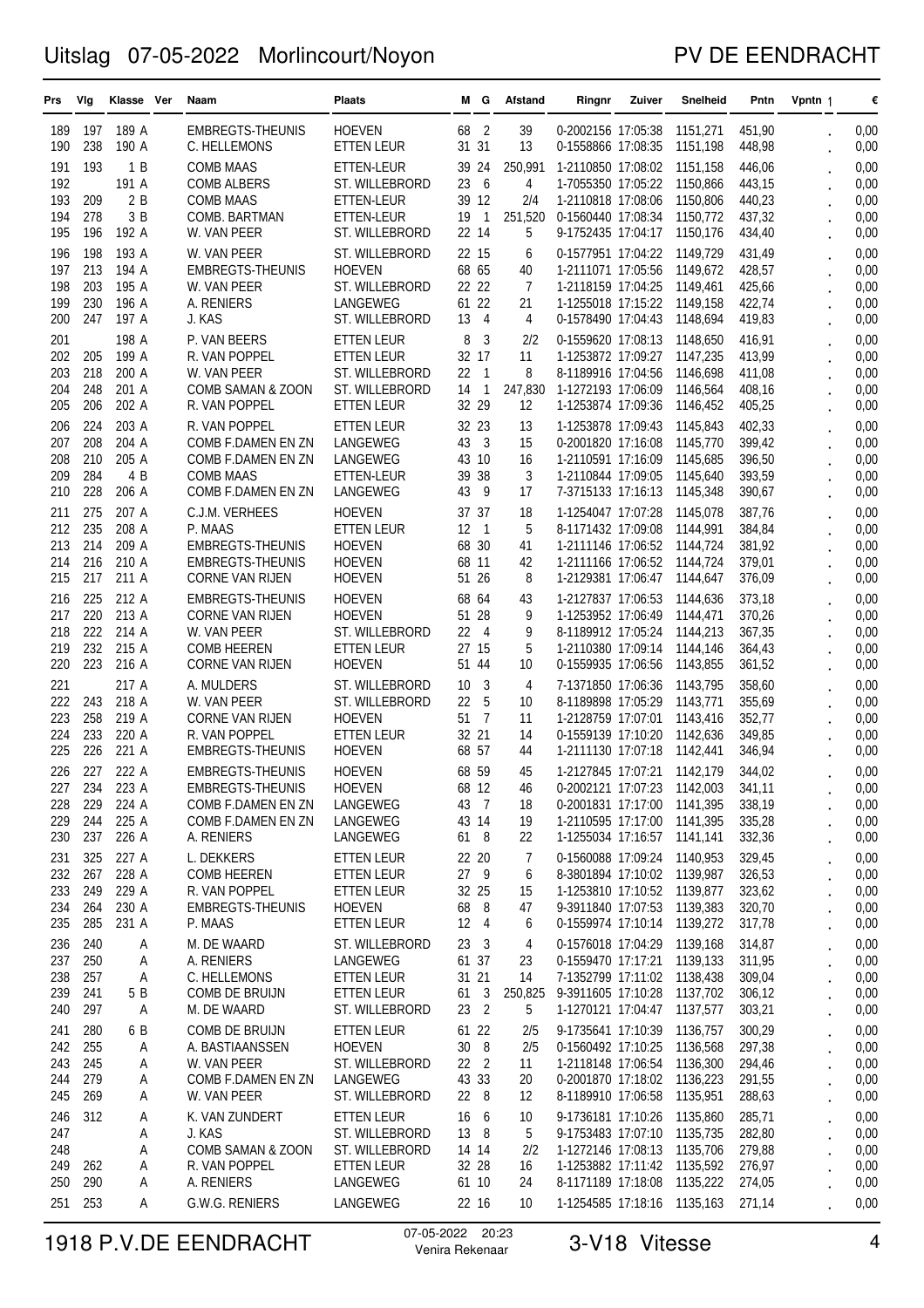### PV DE EENDRACHT

| 268,22<br>252<br>254<br><b>COMB ROBBESON</b><br><b>ETTEN LEUR</b><br>46 29<br>2/8<br>1-1254681 17:10:13<br>1135,143<br>0,00<br>Α<br>253<br>260<br>22 15<br>11<br>265,31<br>Α<br>G.W.G. RENIERS<br>LANGEWEG<br>0-1559774 17:18:19<br>1134,914<br>0,00<br>256<br>46<br>11<br>3<br>262,39<br>0,00<br>254<br><b>COMB ROBBESON</b><br><b>ETTEN LEUR</b><br>0-7025608 17:10:17<br>1134,800<br>Α<br>263<br>0,00<br>255<br><b>HOEVEN</b><br>30 10<br>3<br>0-1560509 17:10:48<br>1134,595<br>259,48<br>A. BASTIAANSSEN<br>Α<br>271<br>1-2111348 17:10:41<br>256,56<br>0,00<br>256<br><b>COMB ROBBESON</b><br><b>ETTEN LEUR</b><br>46<br>36<br>4<br>1132,743<br>Α<br>257<br>276<br>24<br>15<br>1132,630<br>253,64<br>0,00<br>C. HELLEMONS<br><b>ETTEN LEUR</b><br>31<br>1-1254279 17:12:10<br>Α<br>259<br>51 38<br>12<br>250,73<br>258<br><b>HOEVEN</b><br>6-1623596 17:09:05<br>1132,630<br>0,00<br>Α<br><b>CORNE VAN RIJEN</b><br>261<br>13<br>259<br><b>HOEVEN</b><br>51 16<br>1-2126814 17:09:08<br>1132,372<br>247,81<br>0,00<br>Α<br><b>CORNE VAN RIJEN</b><br>288<br>22<br>260<br><b>G.W.G. RENIERS</b><br>LANGEWEG<br>6<br>12<br>1-1254583 17:18:53<br>1132,104<br>244,90<br>0,00<br>Α<br>281<br>1-2129409 17:09:13<br>0,00<br>261<br><b>HOEVEN</b><br>51 10<br>1131,941<br>241,98<br>Α<br><b>CORNE VAN RIJEN</b><br>14<br>262<br>314<br>32<br>15<br>17<br>1131,594<br>239,07<br>A<br>R. VAN POPPEL<br><b>ETTEN LEUR</b><br>0-1559192 17:12:29<br>0,00<br>265<br>30<br>- 9<br>236,15<br>263<br><b>HOEVEN</b><br>4<br>1-2110722 17:11:42 1129,989<br>0,00<br>Α<br>A. BASTIAANSSEN<br>304<br>68 54<br>264<br><b>HOEVEN</b><br>48<br>1-2111149 17:09:42<br>1129,961<br>233,24<br>0,00<br>Α<br>EMBREGTS-THEUNIS<br>265<br>30<br>5<br>230,32<br><b>HOEVEN</b><br>5<br>9-1734613 17:11:43<br>1129,904<br>0,00<br>Α<br>A. BASTIAANSSEN<br>J. EMBREGTS<br><b>HOEVEN</b><br>13 13<br>1-1254482 17:09:42<br>1129,647<br>227,41<br>0,00<br>266<br>341<br>4<br>Α<br>272<br>267<br>27<br>11<br>$\overline{7}$<br>8-3801893 17:12:07<br>1129,294<br>224,49<br>A<br><b>COMB HEEREN</b><br><b>ETTEN LEUR</b><br>0,00<br>268<br>270<br>34<br>$\mathbf{1}$<br>12<br>9-1734525 17:12:47<br>1129,132<br>221,57<br>Α<br>R. ROMMENS<br>0,00<br>ETTEN LEUR<br>296<br>22 16<br>13<br>218,66<br>269<br>ST. WILLEBRORD<br>8-1189895 17:08:19<br>1128,926<br>0,00<br>Α<br>W. VAN PEER<br>332<br>270<br>34 10<br>13<br>8-5138453 17:12:52<br>1128,710<br>215,74<br>0,00<br>Α<br>R. ROMMENS<br>ETTEN LEUR<br>273<br>46<br>5<br>7-1352463 17:11:31<br>0,00<br>271<br><b>COMB ROBBESON</b><br><b>ETTEN LEUR</b><br>45<br>1128,482<br>212,83<br>Α<br>272<br>274<br>27<br>3<br>8<br>209,91<br><b>COMB HEEREN</b><br>1-2110375 17:12:18<br>1128,363<br>0,00<br>Α<br>ETTEN LEUR<br>273<br>277<br>46<br>6<br>6<br>207,00<br>A<br><b>COMB ROBBESON</b><br><b>ETTEN LEUR</b><br>0-7025607 17:11:33<br>1128,312<br>0,00<br>294<br>27<br>26<br>9<br>274<br><b>COMB HEEREN</b><br><b>ETTEN LEUR</b><br>1-2110378 17:12:30<br>1127,349<br>204,08<br>0,00<br>A<br>318<br>37<br>5<br>275<br><b>HOEVEN</b><br>19<br>0-1559228 17:11:01<br>1126.685<br>201,17<br>0,00<br>Α<br>C.J.M. VERHEES<br>276<br>282<br>25<br>16<br>1-1254252 17:13:25<br>198,25<br>0,00<br>A<br>C. HELLEMONS<br><b>ETTEN LEUR</b><br>31<br>1126,293<br>277<br>316<br>46<br>37<br>$\overline{7}$<br>195,34<br>0,00<br>Α<br><b>COMB ROBBESON</b><br><b>ETTEN LEUR</b><br>1-1254693 17:12:03<br>1125,771<br>278<br>7 B<br>19 15<br>2/2<br>0,00<br>COMB. BARTMAN<br>0-1560444 17:13:26<br>1125,707<br>192,42<br>ETTEN-LEUR<br>299<br>31<br>189,50<br>279<br>Α<br>LANGEWEG<br>43<br>21<br>1-2110556 17:20:11<br>1125,610<br>0,00<br>COMB F.DAMEN EN ZN<br>280<br>295<br>8 B<br>3<br>COMB DE BRUIJN<br>61 14<br>8-3802430 17:12:54<br>1125,282<br>186,59<br>0,00<br><b>ETTEN LEUR</b><br>281<br>283<br>9-1752428 17:10:34<br>183,67<br>0,00<br><b>CORNE VAN RIJEN</b><br><b>HOEVEN</b><br>51 13<br>15<br>1125,013<br>Α<br>286<br>282<br>31<br>$\overline{7}$<br>17<br>1-2110797 17:13:50<br>1124,197<br>180,76<br>0,00<br>Α<br>C. HELLEMONS<br><b>ETTEN LEUR</b><br>283<br>287<br>51 35<br>Α<br><b>CORNE VAN RIJEN</b><br><b>HOEVEN</b><br>16<br>9-1752413 17:10:51<br>1123,570<br>177,84<br>0,00<br>9 B<br>39<br>34<br>284<br>4<br>0-2002056 17:13:24<br>1123,504<br>174,93<br>0,00<br><b>COMB MAAS</b><br>ETTEN-LEUR<br>285<br>12<br>7<br>$\overline{7}$<br>300<br>P. MAAS<br>ETTEN LEUR<br>0-1559978 17:13:28<br>1122,788<br>172,01<br>0,00<br>Α<br>338<br>- 8<br>18<br>169,10<br>0,00<br>286<br>C. HELLEMONS<br><b>ETTEN LEUR</b><br>31<br>0-1558843 17:14:07<br>1122,776<br>Α<br>289<br>51 25<br>17<br>1122,384<br>166,18<br>287<br><b>CORNE VAN RIJEN</b><br><b>HOEVEN</b><br>9-3934103 17:11:05<br>0,00<br>A<br>293<br>22 11<br>13<br>1122,055<br>288<br><b>G.W.G. RENIERS</b><br>LANGEWEG<br>7-1351907 17:20:56<br>163,27<br>0,00<br>Α<br>301<br>51 20<br>18<br>289<br>1-2126828 17:11:10<br>1121,961<br>160.35<br>0,00<br>Α<br><b>CORNE VAN RIJEN</b><br><b>HOEVEN</b><br>290<br>292<br>A<br>A. RENIERS<br>LANGEWEG<br>61 25<br>25<br>1-1254971 17:21:03<br>1120,891<br>157,43<br>0,00<br>9<br>$\overline{7}$<br>0,00<br>291<br>F. NOOIJENS<br><b>ETTEN LEUR</b><br>3<br>1-1254834 17:15:17 1120,108<br>154,52<br>Α<br>320<br>61 11<br>26<br>9-1734429 17:21:15 1119,922<br>151,60<br>0,00<br>292<br>Α<br>A. RENIERS<br>LANGEWEG<br>$\ddot{\phantom{0}}$<br>22 <sub>2</sub><br>148,69<br>293<br>Α<br>G.W.G. RENIERS<br>LANGEWEG<br>14<br>9-1735180 17:21:25 1119,711<br>0,00<br>27 27<br>145,77<br>302<br>Α<br>0-1570712 17:14:02 1119,633<br>294<br><b>COMB HEEREN</b><br>ETTEN LEUR<br>10<br>0,00<br>330<br>61 61<br>295<br>10 B<br>4<br>0-2001722 17:14:08 1119,090<br>142,86<br>0,00<br>COMB DE BRUIJN<br>ETTEN LEUR<br>296<br>0-1577965 17:10:16 1118,932<br>139,94<br>0,00<br>Α<br>W. VAN PEER<br>ST. WILLEBRORD<br>22 11<br>14<br>23 20<br>137,03<br>0,00<br>297<br>298<br>Α<br>M. DE WAARD<br>ST. WILLEBRORD<br>6<br>1-2131022 17:08:24 1118,739<br>319<br>$\overline{7}$<br>298<br>M. DE WAARD<br>ST. WILLEBRORD<br>23 10<br>1-2131044 17:08:25 1118,653<br>134,11<br>0,00<br>Α<br>306<br>131,20<br>299<br>Α<br>COMB F.DAMEN EN ZN<br>LANGEWEG<br>43 41<br>22<br>1-2110576 17:21:38 1118,564<br>0,00<br>303<br>12 5<br>8<br><b>ETTEN LEUR</b><br>0-1559984 17:14:19 1118,533<br>128,28<br>300<br>Α<br>P. MAAS<br>0,00<br>125,36<br>307<br>1-2126820 17:11:53 1118,337<br>0,00<br>301<br>А<br><b>CORNE VAN RIJEN</b><br><b>HOEVEN</b><br>51 14<br>19<br>327<br>302<br><b>COMB HEEREN</b><br>27<br>$\overline{7}$<br>9-3911519 17:14:21 1118,052<br>122,45<br>Α<br><b>ETTEN LEUR</b><br>11<br>0,00<br>339<br>12 12<br>0,00<br>303<br>А<br>P. MAAS<br><b>ETTEN LEUR</b><br>9<br>9-1734682 17:14:26 1117,952<br>119,53<br>$\ddot{\phantom{0}}$<br>313<br>68 66<br>0-2002158 17:12:07 1117,667<br>116,62<br>0,00<br>304<br>Α<br>EMBREGTS-THEUNIS<br><b>HOEVEN</b><br>49<br>$\cdot$<br>310<br>305<br>А<br>12 7<br>4<br>1-1271511 17:11:42 1117,567<br>113,70<br>0,00<br>H.A. GIJZEN<br>ST.WILLEBRORD<br>$\ddot{\phantom{0}}$<br>308<br>43<br>6<br>6-3641359 17:21:58<br>110,79<br>0,00<br>306<br>COMB F.DAMEN EN ZN<br>LANGEWEG<br>23<br>1116,957<br>Α<br>309<br>51 4<br>1-2126866 17:12:10 1116,911<br>107,87<br>307<br>А<br><b>CORNE VAN RIJEN</b><br><b>HOEVEN</b><br>20<br>0,00<br>315<br>308<br>Α<br>LANGEWEG<br>43 28<br>24<br>1-2110588 17:22:11 1115,914<br>104,96<br>0,00<br>COMB F.DAMEN EN ZN<br>311<br><b>HOEVEN</b><br>51 23<br>1-2126844 17:12:22 1115,906<br>102,04<br>0,00<br>309<br>Α<br><b>CORNE VAN RIJEN</b><br>21<br>$\ddot{\phantom{0}}$<br>331<br>5<br>12 10<br>0-2030721 17:12:08<br>0,00<br>310<br>Α<br>H.A. GIJZEN<br>ST.WILLEBRORD<br>1115,386<br>99,13<br>$\ddot{\phantom{0}}$<br>0-1559931 17:12:39 1114,486<br>311<br>333<br>Α<br><b>CORNE VAN RIJEN</b><br><b>HOEVEN</b><br>51 43<br>96,21<br>0,00<br>22<br>5<br>312<br>Α<br>K. VAN ZUNDERT<br><b>ETTEN LEUR</b><br>16<br>11<br>1-2110884 17:14:40 1114,457<br>93,29<br>0,00<br>0,00<br>313<br>336<br>Α<br>EMBREGTS-THEUNIS<br><b>HOEVEN</b><br>68 67<br>50<br>1-2127831 17:12:48<br>1114,239<br>90,38<br>317<br>314<br>Α<br>R. VAN POPPEL<br><b>ETTEN LEUR</b><br>32 8<br>18<br>1-1253817 17:16:03 1113,739<br>0,00<br>87,46 | Prs | Vlg | Klasse Ver | Naam | <b>Plaats</b> | MG. | Afstand | Ringnr | Zuiver | Snelheid | Pntn | Vpntn 1 | € |
|-------------------------------------------------------------------------------------------------------------------------------------------------------------------------------------------------------------------------------------------------------------------------------------------------------------------------------------------------------------------------------------------------------------------------------------------------------------------------------------------------------------------------------------------------------------------------------------------------------------------------------------------------------------------------------------------------------------------------------------------------------------------------------------------------------------------------------------------------------------------------------------------------------------------------------------------------------------------------------------------------------------------------------------------------------------------------------------------------------------------------------------------------------------------------------------------------------------------------------------------------------------------------------------------------------------------------------------------------------------------------------------------------------------------------------------------------------------------------------------------------------------------------------------------------------------------------------------------------------------------------------------------------------------------------------------------------------------------------------------------------------------------------------------------------------------------------------------------------------------------------------------------------------------------------------------------------------------------------------------------------------------------------------------------------------------------------------------------------------------------------------------------------------------------------------------------------------------------------------------------------------------------------------------------------------------------------------------------------------------------------------------------------------------------------------------------------------------------------------------------------------------------------------------------------------------------------------------------------------------------------------------------------------------------------------------------------------------------------------------------------------------------------------------------------------------------------------------------------------------------------------------------------------------------------------------------------------------------------------------------------------------------------------------------------------------------------------------------------------------------------------------------------------------------------------------------------------------------------------------------------------------------------------------------------------------------------------------------------------------------------------------------------------------------------------------------------------------------------------------------------------------------------------------------------------------------------------------------------------------------------------------------------------------------------------------------------------------------------------------------------------------------------------------------------------------------------------------------------------------------------------------------------------------------------------------------------------------------------------------------------------------------------------------------------------------------------------------------------------------------------------------------------------------------------------------------------------------------------------------------------------------------------------------------------------------------------------------------------------------------------------------------------------------------------------------------------------------------------------------------------------------------------------------------------------------------------------------------------------------------------------------------------------------------------------------------------------------------------------------------------------------------------------------------------------------------------------------------------------------------------------------------------------------------------------------------------------------------------------------------------------------------------------------------------------------------------------------------------------------------------------------------------------------------------------------------------------------------------------------------------------------------------------------------------------------------------------------------------------------------------------------------------------------------------------------------------------------------------------------------------------------------------------------------------------------------------------------------------------------------------------------------------------------------------------------------------------------------------------------------------------------------------------------------------------------------------------------------------------------------------------------------------------------------------------------------------------------------------------------------------------------------------------------------------------------------------------------------------------------------------------------------------------------------------------------------------------------------------------------------------------------------------------------------------------------------------------------------------------------------------------------------------------------------------------------------------------------------------------------------------------------------------------------------------------------------------------------------------------------------------------------------------------------------------------------------------------------------------------------------------------------------------------------------------------------------------------------------------------------------------------------------------------------------------------------------------------------------------------------------------------------------------------------------------------------------------------------------------------------------------------------------------------------------------------------------------------------------------------------------------------------------------------------------------------------------------------------------------------------------------------------------------------------------------------------------------------------------------------------------------------------------------------------------------------------------------------------------------------------------------------------------------------------------------------------------------------------------------------------------------------------------------------------------------------------------------------------------------------------------------------------------------------------------------------------------------------------------------------------------------------------------------------------------------------------------------------------------------------------------------------------------------------------------------------------------------------------------------------------------|-----|-----|------------|------|---------------|-----|---------|--------|--------|----------|------|---------|---|
|                                                                                                                                                                                                                                                                                                                                                                                                                                                                                                                                                                                                                                                                                                                                                                                                                                                                                                                                                                                                                                                                                                                                                                                                                                                                                                                                                                                                                                                                                                                                                                                                                                                                                                                                                                                                                                                                                                                                                                                                                                                                                                                                                                                                                                                                                                                                                                                                                                                                                                                                                                                                                                                                                                                                                                                                                                                                                                                                                                                                                                                                                                                                                                                                                                                                                                                                                                                                                                                                                                                                                                                                                                                                                                                                                                                                                                                                                                                                                                                                                                                                                                                                                                                                                                                                                                                                                                                                                                                                                                                                                                                                                                                                                                                                                                                                                                                                                                                                                                                                                                                                                                                                                                                                                                                                                                                                                                                                                                                                                                                                                                                                                                                                                                                                                                                                                                                                                                                                                                                                                                                                                                                                                                                                                                                                                                                                                                                                                                                                                                                                                                                                                                                                                                                                                                                                                                                                                                                                                                                                                                                                                                                                                                                                                                                                                                                                                                                                                                                                                                                                                                                                                                                                                                                                                                                                                                                                                                                                                                                                                                                                                                                                                                                                                                           |     |     |            |      |               |     |         |        |        |          |      |         |   |
|                                                                                                                                                                                                                                                                                                                                                                                                                                                                                                                                                                                                                                                                                                                                                                                                                                                                                                                                                                                                                                                                                                                                                                                                                                                                                                                                                                                                                                                                                                                                                                                                                                                                                                                                                                                                                                                                                                                                                                                                                                                                                                                                                                                                                                                                                                                                                                                                                                                                                                                                                                                                                                                                                                                                                                                                                                                                                                                                                                                                                                                                                                                                                                                                                                                                                                                                                                                                                                                                                                                                                                                                                                                                                                                                                                                                                                                                                                                                                                                                                                                                                                                                                                                                                                                                                                                                                                                                                                                                                                                                                                                                                                                                                                                                                                                                                                                                                                                                                                                                                                                                                                                                                                                                                                                                                                                                                                                                                                                                                                                                                                                                                                                                                                                                                                                                                                                                                                                                                                                                                                                                                                                                                                                                                                                                                                                                                                                                                                                                                                                                                                                                                                                                                                                                                                                                                                                                                                                                                                                                                                                                                                                                                                                                                                                                                                                                                                                                                                                                                                                                                                                                                                                                                                                                                                                                                                                                                                                                                                                                                                                                                                                                                                                                                                           |     |     |            |      |               |     |         |        |        |          |      |         |   |
|                                                                                                                                                                                                                                                                                                                                                                                                                                                                                                                                                                                                                                                                                                                                                                                                                                                                                                                                                                                                                                                                                                                                                                                                                                                                                                                                                                                                                                                                                                                                                                                                                                                                                                                                                                                                                                                                                                                                                                                                                                                                                                                                                                                                                                                                                                                                                                                                                                                                                                                                                                                                                                                                                                                                                                                                                                                                                                                                                                                                                                                                                                                                                                                                                                                                                                                                                                                                                                                                                                                                                                                                                                                                                                                                                                                                                                                                                                                                                                                                                                                                                                                                                                                                                                                                                                                                                                                                                                                                                                                                                                                                                                                                                                                                                                                                                                                                                                                                                                                                                                                                                                                                                                                                                                                                                                                                                                                                                                                                                                                                                                                                                                                                                                                                                                                                                                                                                                                                                                                                                                                                                                                                                                                                                                                                                                                                                                                                                                                                                                                                                                                                                                                                                                                                                                                                                                                                                                                                                                                                                                                                                                                                                                                                                                                                                                                                                                                                                                                                                                                                                                                                                                                                                                                                                                                                                                                                                                                                                                                                                                                                                                                                                                                                                                           |     |     |            |      |               |     |         |        |        |          |      |         |   |
|                                                                                                                                                                                                                                                                                                                                                                                                                                                                                                                                                                                                                                                                                                                                                                                                                                                                                                                                                                                                                                                                                                                                                                                                                                                                                                                                                                                                                                                                                                                                                                                                                                                                                                                                                                                                                                                                                                                                                                                                                                                                                                                                                                                                                                                                                                                                                                                                                                                                                                                                                                                                                                                                                                                                                                                                                                                                                                                                                                                                                                                                                                                                                                                                                                                                                                                                                                                                                                                                                                                                                                                                                                                                                                                                                                                                                                                                                                                                                                                                                                                                                                                                                                                                                                                                                                                                                                                                                                                                                                                                                                                                                                                                                                                                                                                                                                                                                                                                                                                                                                                                                                                                                                                                                                                                                                                                                                                                                                                                                                                                                                                                                                                                                                                                                                                                                                                                                                                                                                                                                                                                                                                                                                                                                                                                                                                                                                                                                                                                                                                                                                                                                                                                                                                                                                                                                                                                                                                                                                                                                                                                                                                                                                                                                                                                                                                                                                                                                                                                                                                                                                                                                                                                                                                                                                                                                                                                                                                                                                                                                                                                                                                                                                                                                                           |     |     |            |      |               |     |         |        |        |          |      |         |   |
|                                                                                                                                                                                                                                                                                                                                                                                                                                                                                                                                                                                                                                                                                                                                                                                                                                                                                                                                                                                                                                                                                                                                                                                                                                                                                                                                                                                                                                                                                                                                                                                                                                                                                                                                                                                                                                                                                                                                                                                                                                                                                                                                                                                                                                                                                                                                                                                                                                                                                                                                                                                                                                                                                                                                                                                                                                                                                                                                                                                                                                                                                                                                                                                                                                                                                                                                                                                                                                                                                                                                                                                                                                                                                                                                                                                                                                                                                                                                                                                                                                                                                                                                                                                                                                                                                                                                                                                                                                                                                                                                                                                                                                                                                                                                                                                                                                                                                                                                                                                                                                                                                                                                                                                                                                                                                                                                                                                                                                                                                                                                                                                                                                                                                                                                                                                                                                                                                                                                                                                                                                                                                                                                                                                                                                                                                                                                                                                                                                                                                                                                                                                                                                                                                                                                                                                                                                                                                                                                                                                                                                                                                                                                                                                                                                                                                                                                                                                                                                                                                                                                                                                                                                                                                                                                                                                                                                                                                                                                                                                                                                                                                                                                                                                                                                           |     |     |            |      |               |     |         |        |        |          |      |         |   |
|                                                                                                                                                                                                                                                                                                                                                                                                                                                                                                                                                                                                                                                                                                                                                                                                                                                                                                                                                                                                                                                                                                                                                                                                                                                                                                                                                                                                                                                                                                                                                                                                                                                                                                                                                                                                                                                                                                                                                                                                                                                                                                                                                                                                                                                                                                                                                                                                                                                                                                                                                                                                                                                                                                                                                                                                                                                                                                                                                                                                                                                                                                                                                                                                                                                                                                                                                                                                                                                                                                                                                                                                                                                                                                                                                                                                                                                                                                                                                                                                                                                                                                                                                                                                                                                                                                                                                                                                                                                                                                                                                                                                                                                                                                                                                                                                                                                                                                                                                                                                                                                                                                                                                                                                                                                                                                                                                                                                                                                                                                                                                                                                                                                                                                                                                                                                                                                                                                                                                                                                                                                                                                                                                                                                                                                                                                                                                                                                                                                                                                                                                                                                                                                                                                                                                                                                                                                                                                                                                                                                                                                                                                                                                                                                                                                                                                                                                                                                                                                                                                                                                                                                                                                                                                                                                                                                                                                                                                                                                                                                                                                                                                                                                                                                                                           |     |     |            |      |               |     |         |        |        |          |      |         |   |
|                                                                                                                                                                                                                                                                                                                                                                                                                                                                                                                                                                                                                                                                                                                                                                                                                                                                                                                                                                                                                                                                                                                                                                                                                                                                                                                                                                                                                                                                                                                                                                                                                                                                                                                                                                                                                                                                                                                                                                                                                                                                                                                                                                                                                                                                                                                                                                                                                                                                                                                                                                                                                                                                                                                                                                                                                                                                                                                                                                                                                                                                                                                                                                                                                                                                                                                                                                                                                                                                                                                                                                                                                                                                                                                                                                                                                                                                                                                                                                                                                                                                                                                                                                                                                                                                                                                                                                                                                                                                                                                                                                                                                                                                                                                                                                                                                                                                                                                                                                                                                                                                                                                                                                                                                                                                                                                                                                                                                                                                                                                                                                                                                                                                                                                                                                                                                                                                                                                                                                                                                                                                                                                                                                                                                                                                                                                                                                                                                                                                                                                                                                                                                                                                                                                                                                                                                                                                                                                                                                                                                                                                                                                                                                                                                                                                                                                                                                                                                                                                                                                                                                                                                                                                                                                                                                                                                                                                                                                                                                                                                                                                                                                                                                                                                                           |     |     |            |      |               |     |         |        |        |          |      |         |   |
|                                                                                                                                                                                                                                                                                                                                                                                                                                                                                                                                                                                                                                                                                                                                                                                                                                                                                                                                                                                                                                                                                                                                                                                                                                                                                                                                                                                                                                                                                                                                                                                                                                                                                                                                                                                                                                                                                                                                                                                                                                                                                                                                                                                                                                                                                                                                                                                                                                                                                                                                                                                                                                                                                                                                                                                                                                                                                                                                                                                                                                                                                                                                                                                                                                                                                                                                                                                                                                                                                                                                                                                                                                                                                                                                                                                                                                                                                                                                                                                                                                                                                                                                                                                                                                                                                                                                                                                                                                                                                                                                                                                                                                                                                                                                                                                                                                                                                                                                                                                                                                                                                                                                                                                                                                                                                                                                                                                                                                                                                                                                                                                                                                                                                                                                                                                                                                                                                                                                                                                                                                                                                                                                                                                                                                                                                                                                                                                                                                                                                                                                                                                                                                                                                                                                                                                                                                                                                                                                                                                                                                                                                                                                                                                                                                                                                                                                                                                                                                                                                                                                                                                                                                                                                                                                                                                                                                                                                                                                                                                                                                                                                                                                                                                                                                           |     |     |            |      |               |     |         |        |        |          |      |         |   |
|                                                                                                                                                                                                                                                                                                                                                                                                                                                                                                                                                                                                                                                                                                                                                                                                                                                                                                                                                                                                                                                                                                                                                                                                                                                                                                                                                                                                                                                                                                                                                                                                                                                                                                                                                                                                                                                                                                                                                                                                                                                                                                                                                                                                                                                                                                                                                                                                                                                                                                                                                                                                                                                                                                                                                                                                                                                                                                                                                                                                                                                                                                                                                                                                                                                                                                                                                                                                                                                                                                                                                                                                                                                                                                                                                                                                                                                                                                                                                                                                                                                                                                                                                                                                                                                                                                                                                                                                                                                                                                                                                                                                                                                                                                                                                                                                                                                                                                                                                                                                                                                                                                                                                                                                                                                                                                                                                                                                                                                                                                                                                                                                                                                                                                                                                                                                                                                                                                                                                                                                                                                                                                                                                                                                                                                                                                                                                                                                                                                                                                                                                                                                                                                                                                                                                                                                                                                                                                                                                                                                                                                                                                                                                                                                                                                                                                                                                                                                                                                                                                                                                                                                                                                                                                                                                                                                                                                                                                                                                                                                                                                                                                                                                                                                                                           |     |     |            |      |               |     |         |        |        |          |      |         |   |
|                                                                                                                                                                                                                                                                                                                                                                                                                                                                                                                                                                                                                                                                                                                                                                                                                                                                                                                                                                                                                                                                                                                                                                                                                                                                                                                                                                                                                                                                                                                                                                                                                                                                                                                                                                                                                                                                                                                                                                                                                                                                                                                                                                                                                                                                                                                                                                                                                                                                                                                                                                                                                                                                                                                                                                                                                                                                                                                                                                                                                                                                                                                                                                                                                                                                                                                                                                                                                                                                                                                                                                                                                                                                                                                                                                                                                                                                                                                                                                                                                                                                                                                                                                                                                                                                                                                                                                                                                                                                                                                                                                                                                                                                                                                                                                                                                                                                                                                                                                                                                                                                                                                                                                                                                                                                                                                                                                                                                                                                                                                                                                                                                                                                                                                                                                                                                                                                                                                                                                                                                                                                                                                                                                                                                                                                                                                                                                                                                                                                                                                                                                                                                                                                                                                                                                                                                                                                                                                                                                                                                                                                                                                                                                                                                                                                                                                                                                                                                                                                                                                                                                                                                                                                                                                                                                                                                                                                                                                                                                                                                                                                                                                                                                                                                                           |     |     |            |      |               |     |         |        |        |          |      |         |   |
|                                                                                                                                                                                                                                                                                                                                                                                                                                                                                                                                                                                                                                                                                                                                                                                                                                                                                                                                                                                                                                                                                                                                                                                                                                                                                                                                                                                                                                                                                                                                                                                                                                                                                                                                                                                                                                                                                                                                                                                                                                                                                                                                                                                                                                                                                                                                                                                                                                                                                                                                                                                                                                                                                                                                                                                                                                                                                                                                                                                                                                                                                                                                                                                                                                                                                                                                                                                                                                                                                                                                                                                                                                                                                                                                                                                                                                                                                                                                                                                                                                                                                                                                                                                                                                                                                                                                                                                                                                                                                                                                                                                                                                                                                                                                                                                                                                                                                                                                                                                                                                                                                                                                                                                                                                                                                                                                                                                                                                                                                                                                                                                                                                                                                                                                                                                                                                                                                                                                                                                                                                                                                                                                                                                                                                                                                                                                                                                                                                                                                                                                                                                                                                                                                                                                                                                                                                                                                                                                                                                                                                                                                                                                                                                                                                                                                                                                                                                                                                                                                                                                                                                                                                                                                                                                                                                                                                                                                                                                                                                                                                                                                                                                                                                                                                           |     |     |            |      |               |     |         |        |        |          |      |         |   |
|                                                                                                                                                                                                                                                                                                                                                                                                                                                                                                                                                                                                                                                                                                                                                                                                                                                                                                                                                                                                                                                                                                                                                                                                                                                                                                                                                                                                                                                                                                                                                                                                                                                                                                                                                                                                                                                                                                                                                                                                                                                                                                                                                                                                                                                                                                                                                                                                                                                                                                                                                                                                                                                                                                                                                                                                                                                                                                                                                                                                                                                                                                                                                                                                                                                                                                                                                                                                                                                                                                                                                                                                                                                                                                                                                                                                                                                                                                                                                                                                                                                                                                                                                                                                                                                                                                                                                                                                                                                                                                                                                                                                                                                                                                                                                                                                                                                                                                                                                                                                                                                                                                                                                                                                                                                                                                                                                                                                                                                                                                                                                                                                                                                                                                                                                                                                                                                                                                                                                                                                                                                                                                                                                                                                                                                                                                                                                                                                                                                                                                                                                                                                                                                                                                                                                                                                                                                                                                                                                                                                                                                                                                                                                                                                                                                                                                                                                                                                                                                                                                                                                                                                                                                                                                                                                                                                                                                                                                                                                                                                                                                                                                                                                                                                                                           |     |     |            |      |               |     |         |        |        |          |      |         |   |
|                                                                                                                                                                                                                                                                                                                                                                                                                                                                                                                                                                                                                                                                                                                                                                                                                                                                                                                                                                                                                                                                                                                                                                                                                                                                                                                                                                                                                                                                                                                                                                                                                                                                                                                                                                                                                                                                                                                                                                                                                                                                                                                                                                                                                                                                                                                                                                                                                                                                                                                                                                                                                                                                                                                                                                                                                                                                                                                                                                                                                                                                                                                                                                                                                                                                                                                                                                                                                                                                                                                                                                                                                                                                                                                                                                                                                                                                                                                                                                                                                                                                                                                                                                                                                                                                                                                                                                                                                                                                                                                                                                                                                                                                                                                                                                                                                                                                                                                                                                                                                                                                                                                                                                                                                                                                                                                                                                                                                                                                                                                                                                                                                                                                                                                                                                                                                                                                                                                                                                                                                                                                                                                                                                                                                                                                                                                                                                                                                                                                                                                                                                                                                                                                                                                                                                                                                                                                                                                                                                                                                                                                                                                                                                                                                                                                                                                                                                                                                                                                                                                                                                                                                                                                                                                                                                                                                                                                                                                                                                                                                                                                                                                                                                                                                                           |     |     |            |      |               |     |         |        |        |          |      |         |   |
|                                                                                                                                                                                                                                                                                                                                                                                                                                                                                                                                                                                                                                                                                                                                                                                                                                                                                                                                                                                                                                                                                                                                                                                                                                                                                                                                                                                                                                                                                                                                                                                                                                                                                                                                                                                                                                                                                                                                                                                                                                                                                                                                                                                                                                                                                                                                                                                                                                                                                                                                                                                                                                                                                                                                                                                                                                                                                                                                                                                                                                                                                                                                                                                                                                                                                                                                                                                                                                                                                                                                                                                                                                                                                                                                                                                                                                                                                                                                                                                                                                                                                                                                                                                                                                                                                                                                                                                                                                                                                                                                                                                                                                                                                                                                                                                                                                                                                                                                                                                                                                                                                                                                                                                                                                                                                                                                                                                                                                                                                                                                                                                                                                                                                                                                                                                                                                                                                                                                                                                                                                                                                                                                                                                                                                                                                                                                                                                                                                                                                                                                                                                                                                                                                                                                                                                                                                                                                                                                                                                                                                                                                                                                                                                                                                                                                                                                                                                                                                                                                                                                                                                                                                                                                                                                                                                                                                                                                                                                                                                                                                                                                                                                                                                                                                           |     |     |            |      |               |     |         |        |        |          |      |         |   |
|                                                                                                                                                                                                                                                                                                                                                                                                                                                                                                                                                                                                                                                                                                                                                                                                                                                                                                                                                                                                                                                                                                                                                                                                                                                                                                                                                                                                                                                                                                                                                                                                                                                                                                                                                                                                                                                                                                                                                                                                                                                                                                                                                                                                                                                                                                                                                                                                                                                                                                                                                                                                                                                                                                                                                                                                                                                                                                                                                                                                                                                                                                                                                                                                                                                                                                                                                                                                                                                                                                                                                                                                                                                                                                                                                                                                                                                                                                                                                                                                                                                                                                                                                                                                                                                                                                                                                                                                                                                                                                                                                                                                                                                                                                                                                                                                                                                                                                                                                                                                                                                                                                                                                                                                                                                                                                                                                                                                                                                                                                                                                                                                                                                                                                                                                                                                                                                                                                                                                                                                                                                                                                                                                                                                                                                                                                                                                                                                                                                                                                                                                                                                                                                                                                                                                                                                                                                                                                                                                                                                                                                                                                                                                                                                                                                                                                                                                                                                                                                                                                                                                                                                                                                                                                                                                                                                                                                                                                                                                                                                                                                                                                                                                                                                                                           |     |     |            |      |               |     |         |        |        |          |      |         |   |
|                                                                                                                                                                                                                                                                                                                                                                                                                                                                                                                                                                                                                                                                                                                                                                                                                                                                                                                                                                                                                                                                                                                                                                                                                                                                                                                                                                                                                                                                                                                                                                                                                                                                                                                                                                                                                                                                                                                                                                                                                                                                                                                                                                                                                                                                                                                                                                                                                                                                                                                                                                                                                                                                                                                                                                                                                                                                                                                                                                                                                                                                                                                                                                                                                                                                                                                                                                                                                                                                                                                                                                                                                                                                                                                                                                                                                                                                                                                                                                                                                                                                                                                                                                                                                                                                                                                                                                                                                                                                                                                                                                                                                                                                                                                                                                                                                                                                                                                                                                                                                                                                                                                                                                                                                                                                                                                                                                                                                                                                                                                                                                                                                                                                                                                                                                                                                                                                                                                                                                                                                                                                                                                                                                                                                                                                                                                                                                                                                                                                                                                                                                                                                                                                                                                                                                                                                                                                                                                                                                                                                                                                                                                                                                                                                                                                                                                                                                                                                                                                                                                                                                                                                                                                                                                                                                                                                                                                                                                                                                                                                                                                                                                                                                                                                                           |     |     |            |      |               |     |         |        |        |          |      |         |   |
|                                                                                                                                                                                                                                                                                                                                                                                                                                                                                                                                                                                                                                                                                                                                                                                                                                                                                                                                                                                                                                                                                                                                                                                                                                                                                                                                                                                                                                                                                                                                                                                                                                                                                                                                                                                                                                                                                                                                                                                                                                                                                                                                                                                                                                                                                                                                                                                                                                                                                                                                                                                                                                                                                                                                                                                                                                                                                                                                                                                                                                                                                                                                                                                                                                                                                                                                                                                                                                                                                                                                                                                                                                                                                                                                                                                                                                                                                                                                                                                                                                                                                                                                                                                                                                                                                                                                                                                                                                                                                                                                                                                                                                                                                                                                                                                                                                                                                                                                                                                                                                                                                                                                                                                                                                                                                                                                                                                                                                                                                                                                                                                                                                                                                                                                                                                                                                                                                                                                                                                                                                                                                                                                                                                                                                                                                                                                                                                                                                                                                                                                                                                                                                                                                                                                                                                                                                                                                                                                                                                                                                                                                                                                                                                                                                                                                                                                                                                                                                                                                                                                                                                                                                                                                                                                                                                                                                                                                                                                                                                                                                                                                                                                                                                                                                           |     |     |            |      |               |     |         |        |        |          |      |         |   |
|                                                                                                                                                                                                                                                                                                                                                                                                                                                                                                                                                                                                                                                                                                                                                                                                                                                                                                                                                                                                                                                                                                                                                                                                                                                                                                                                                                                                                                                                                                                                                                                                                                                                                                                                                                                                                                                                                                                                                                                                                                                                                                                                                                                                                                                                                                                                                                                                                                                                                                                                                                                                                                                                                                                                                                                                                                                                                                                                                                                                                                                                                                                                                                                                                                                                                                                                                                                                                                                                                                                                                                                                                                                                                                                                                                                                                                                                                                                                                                                                                                                                                                                                                                                                                                                                                                                                                                                                                                                                                                                                                                                                                                                                                                                                                                                                                                                                                                                                                                                                                                                                                                                                                                                                                                                                                                                                                                                                                                                                                                                                                                                                                                                                                                                                                                                                                                                                                                                                                                                                                                                                                                                                                                                                                                                                                                                                                                                                                                                                                                                                                                                                                                                                                                                                                                                                                                                                                                                                                                                                                                                                                                                                                                                                                                                                                                                                                                                                                                                                                                                                                                                                                                                                                                                                                                                                                                                                                                                                                                                                                                                                                                                                                                                                                                           |     |     |            |      |               |     |         |        |        |          |      |         |   |
|                                                                                                                                                                                                                                                                                                                                                                                                                                                                                                                                                                                                                                                                                                                                                                                                                                                                                                                                                                                                                                                                                                                                                                                                                                                                                                                                                                                                                                                                                                                                                                                                                                                                                                                                                                                                                                                                                                                                                                                                                                                                                                                                                                                                                                                                                                                                                                                                                                                                                                                                                                                                                                                                                                                                                                                                                                                                                                                                                                                                                                                                                                                                                                                                                                                                                                                                                                                                                                                                                                                                                                                                                                                                                                                                                                                                                                                                                                                                                                                                                                                                                                                                                                                                                                                                                                                                                                                                                                                                                                                                                                                                                                                                                                                                                                                                                                                                                                                                                                                                                                                                                                                                                                                                                                                                                                                                                                                                                                                                                                                                                                                                                                                                                                                                                                                                                                                                                                                                                                                                                                                                                                                                                                                                                                                                                                                                                                                                                                                                                                                                                                                                                                                                                                                                                                                                                                                                                                                                                                                                                                                                                                                                                                                                                                                                                                                                                                                                                                                                                                                                                                                                                                                                                                                                                                                                                                                                                                                                                                                                                                                                                                                                                                                                                                           |     |     |            |      |               |     |         |        |        |          |      |         |   |
|                                                                                                                                                                                                                                                                                                                                                                                                                                                                                                                                                                                                                                                                                                                                                                                                                                                                                                                                                                                                                                                                                                                                                                                                                                                                                                                                                                                                                                                                                                                                                                                                                                                                                                                                                                                                                                                                                                                                                                                                                                                                                                                                                                                                                                                                                                                                                                                                                                                                                                                                                                                                                                                                                                                                                                                                                                                                                                                                                                                                                                                                                                                                                                                                                                                                                                                                                                                                                                                                                                                                                                                                                                                                                                                                                                                                                                                                                                                                                                                                                                                                                                                                                                                                                                                                                                                                                                                                                                                                                                                                                                                                                                                                                                                                                                                                                                                                                                                                                                                                                                                                                                                                                                                                                                                                                                                                                                                                                                                                                                                                                                                                                                                                                                                                                                                                                                                                                                                                                                                                                                                                                                                                                                                                                                                                                                                                                                                                                                                                                                                                                                                                                                                                                                                                                                                                                                                                                                                                                                                                                                                                                                                                                                                                                                                                                                                                                                                                                                                                                                                                                                                                                                                                                                                                                                                                                                                                                                                                                                                                                                                                                                                                                                                                                                           |     |     |            |      |               |     |         |        |        |          |      |         |   |
|                                                                                                                                                                                                                                                                                                                                                                                                                                                                                                                                                                                                                                                                                                                                                                                                                                                                                                                                                                                                                                                                                                                                                                                                                                                                                                                                                                                                                                                                                                                                                                                                                                                                                                                                                                                                                                                                                                                                                                                                                                                                                                                                                                                                                                                                                                                                                                                                                                                                                                                                                                                                                                                                                                                                                                                                                                                                                                                                                                                                                                                                                                                                                                                                                                                                                                                                                                                                                                                                                                                                                                                                                                                                                                                                                                                                                                                                                                                                                                                                                                                                                                                                                                                                                                                                                                                                                                                                                                                                                                                                                                                                                                                                                                                                                                                                                                                                                                                                                                                                                                                                                                                                                                                                                                                                                                                                                                                                                                                                                                                                                                                                                                                                                                                                                                                                                                                                                                                                                                                                                                                                                                                                                                                                                                                                                                                                                                                                                                                                                                                                                                                                                                                                                                                                                                                                                                                                                                                                                                                                                                                                                                                                                                                                                                                                                                                                                                                                                                                                                                                                                                                                                                                                                                                                                                                                                                                                                                                                                                                                                                                                                                                                                                                                                                           |     |     |            |      |               |     |         |        |        |          |      |         |   |
|                                                                                                                                                                                                                                                                                                                                                                                                                                                                                                                                                                                                                                                                                                                                                                                                                                                                                                                                                                                                                                                                                                                                                                                                                                                                                                                                                                                                                                                                                                                                                                                                                                                                                                                                                                                                                                                                                                                                                                                                                                                                                                                                                                                                                                                                                                                                                                                                                                                                                                                                                                                                                                                                                                                                                                                                                                                                                                                                                                                                                                                                                                                                                                                                                                                                                                                                                                                                                                                                                                                                                                                                                                                                                                                                                                                                                                                                                                                                                                                                                                                                                                                                                                                                                                                                                                                                                                                                                                                                                                                                                                                                                                                                                                                                                                                                                                                                                                                                                                                                                                                                                                                                                                                                                                                                                                                                                                                                                                                                                                                                                                                                                                                                                                                                                                                                                                                                                                                                                                                                                                                                                                                                                                                                                                                                                                                                                                                                                                                                                                                                                                                                                                                                                                                                                                                                                                                                                                                                                                                                                                                                                                                                                                                                                                                                                                                                                                                                                                                                                                                                                                                                                                                                                                                                                                                                                                                                                                                                                                                                                                                                                                                                                                                                                                           |     |     |            |      |               |     |         |        |        |          |      |         |   |
|                                                                                                                                                                                                                                                                                                                                                                                                                                                                                                                                                                                                                                                                                                                                                                                                                                                                                                                                                                                                                                                                                                                                                                                                                                                                                                                                                                                                                                                                                                                                                                                                                                                                                                                                                                                                                                                                                                                                                                                                                                                                                                                                                                                                                                                                                                                                                                                                                                                                                                                                                                                                                                                                                                                                                                                                                                                                                                                                                                                                                                                                                                                                                                                                                                                                                                                                                                                                                                                                                                                                                                                                                                                                                                                                                                                                                                                                                                                                                                                                                                                                                                                                                                                                                                                                                                                                                                                                                                                                                                                                                                                                                                                                                                                                                                                                                                                                                                                                                                                                                                                                                                                                                                                                                                                                                                                                                                                                                                                                                                                                                                                                                                                                                                                                                                                                                                                                                                                                                                                                                                                                                                                                                                                                                                                                                                                                                                                                                                                                                                                                                                                                                                                                                                                                                                                                                                                                                                                                                                                                                                                                                                                                                                                                                                                                                                                                                                                                                                                                                                                                                                                                                                                                                                                                                                                                                                                                                                                                                                                                                                                                                                                                                                                                                                           |     |     |            |      |               |     |         |        |        |          |      |         |   |
|                                                                                                                                                                                                                                                                                                                                                                                                                                                                                                                                                                                                                                                                                                                                                                                                                                                                                                                                                                                                                                                                                                                                                                                                                                                                                                                                                                                                                                                                                                                                                                                                                                                                                                                                                                                                                                                                                                                                                                                                                                                                                                                                                                                                                                                                                                                                                                                                                                                                                                                                                                                                                                                                                                                                                                                                                                                                                                                                                                                                                                                                                                                                                                                                                                                                                                                                                                                                                                                                                                                                                                                                                                                                                                                                                                                                                                                                                                                                                                                                                                                                                                                                                                                                                                                                                                                                                                                                                                                                                                                                                                                                                                                                                                                                                                                                                                                                                                                                                                                                                                                                                                                                                                                                                                                                                                                                                                                                                                                                                                                                                                                                                                                                                                                                                                                                                                                                                                                                                                                                                                                                                                                                                                                                                                                                                                                                                                                                                                                                                                                                                                                                                                                                                                                                                                                                                                                                                                                                                                                                                                                                                                                                                                                                                                                                                                                                                                                                                                                                                                                                                                                                                                                                                                                                                                                                                                                                                                                                                                                                                                                                                                                                                                                                                                           |     |     |            |      |               |     |         |        |        |          |      |         |   |
|                                                                                                                                                                                                                                                                                                                                                                                                                                                                                                                                                                                                                                                                                                                                                                                                                                                                                                                                                                                                                                                                                                                                                                                                                                                                                                                                                                                                                                                                                                                                                                                                                                                                                                                                                                                                                                                                                                                                                                                                                                                                                                                                                                                                                                                                                                                                                                                                                                                                                                                                                                                                                                                                                                                                                                                                                                                                                                                                                                                                                                                                                                                                                                                                                                                                                                                                                                                                                                                                                                                                                                                                                                                                                                                                                                                                                                                                                                                                                                                                                                                                                                                                                                                                                                                                                                                                                                                                                                                                                                                                                                                                                                                                                                                                                                                                                                                                                                                                                                                                                                                                                                                                                                                                                                                                                                                                                                                                                                                                                                                                                                                                                                                                                                                                                                                                                                                                                                                                                                                                                                                                                                                                                                                                                                                                                                                                                                                                                                                                                                                                                                                                                                                                                                                                                                                                                                                                                                                                                                                                                                                                                                                                                                                                                                                                                                                                                                                                                                                                                                                                                                                                                                                                                                                                                                                                                                                                                                                                                                                                                                                                                                                                                                                                                                           |     |     |            |      |               |     |         |        |        |          |      |         |   |
|                                                                                                                                                                                                                                                                                                                                                                                                                                                                                                                                                                                                                                                                                                                                                                                                                                                                                                                                                                                                                                                                                                                                                                                                                                                                                                                                                                                                                                                                                                                                                                                                                                                                                                                                                                                                                                                                                                                                                                                                                                                                                                                                                                                                                                                                                                                                                                                                                                                                                                                                                                                                                                                                                                                                                                                                                                                                                                                                                                                                                                                                                                                                                                                                                                                                                                                                                                                                                                                                                                                                                                                                                                                                                                                                                                                                                                                                                                                                                                                                                                                                                                                                                                                                                                                                                                                                                                                                                                                                                                                                                                                                                                                                                                                                                                                                                                                                                                                                                                                                                                                                                                                                                                                                                                                                                                                                                                                                                                                                                                                                                                                                                                                                                                                                                                                                                                                                                                                                                                                                                                                                                                                                                                                                                                                                                                                                                                                                                                                                                                                                                                                                                                                                                                                                                                                                                                                                                                                                                                                                                                                                                                                                                                                                                                                                                                                                                                                                                                                                                                                                                                                                                                                                                                                                                                                                                                                                                                                                                                                                                                                                                                                                                                                                                                           |     |     |            |      |               |     |         |        |        |          |      |         |   |
|                                                                                                                                                                                                                                                                                                                                                                                                                                                                                                                                                                                                                                                                                                                                                                                                                                                                                                                                                                                                                                                                                                                                                                                                                                                                                                                                                                                                                                                                                                                                                                                                                                                                                                                                                                                                                                                                                                                                                                                                                                                                                                                                                                                                                                                                                                                                                                                                                                                                                                                                                                                                                                                                                                                                                                                                                                                                                                                                                                                                                                                                                                                                                                                                                                                                                                                                                                                                                                                                                                                                                                                                                                                                                                                                                                                                                                                                                                                                                                                                                                                                                                                                                                                                                                                                                                                                                                                                                                                                                                                                                                                                                                                                                                                                                                                                                                                                                                                                                                                                                                                                                                                                                                                                                                                                                                                                                                                                                                                                                                                                                                                                                                                                                                                                                                                                                                                                                                                                                                                                                                                                                                                                                                                                                                                                                                                                                                                                                                                                                                                                                                                                                                                                                                                                                                                                                                                                                                                                                                                                                                                                                                                                                                                                                                                                                                                                                                                                                                                                                                                                                                                                                                                                                                                                                                                                                                                                                                                                                                                                                                                                                                                                                                                                                                           |     |     |            |      |               |     |         |        |        |          |      |         |   |
|                                                                                                                                                                                                                                                                                                                                                                                                                                                                                                                                                                                                                                                                                                                                                                                                                                                                                                                                                                                                                                                                                                                                                                                                                                                                                                                                                                                                                                                                                                                                                                                                                                                                                                                                                                                                                                                                                                                                                                                                                                                                                                                                                                                                                                                                                                                                                                                                                                                                                                                                                                                                                                                                                                                                                                                                                                                                                                                                                                                                                                                                                                                                                                                                                                                                                                                                                                                                                                                                                                                                                                                                                                                                                                                                                                                                                                                                                                                                                                                                                                                                                                                                                                                                                                                                                                                                                                                                                                                                                                                                                                                                                                                                                                                                                                                                                                                                                                                                                                                                                                                                                                                                                                                                                                                                                                                                                                                                                                                                                                                                                                                                                                                                                                                                                                                                                                                                                                                                                                                                                                                                                                                                                                                                                                                                                                                                                                                                                                                                                                                                                                                                                                                                                                                                                                                                                                                                                                                                                                                                                                                                                                                                                                                                                                                                                                                                                                                                                                                                                                                                                                                                                                                                                                                                                                                                                                                                                                                                                                                                                                                                                                                                                                                                                                           |     |     |            |      |               |     |         |        |        |          |      |         |   |
|                                                                                                                                                                                                                                                                                                                                                                                                                                                                                                                                                                                                                                                                                                                                                                                                                                                                                                                                                                                                                                                                                                                                                                                                                                                                                                                                                                                                                                                                                                                                                                                                                                                                                                                                                                                                                                                                                                                                                                                                                                                                                                                                                                                                                                                                                                                                                                                                                                                                                                                                                                                                                                                                                                                                                                                                                                                                                                                                                                                                                                                                                                                                                                                                                                                                                                                                                                                                                                                                                                                                                                                                                                                                                                                                                                                                                                                                                                                                                                                                                                                                                                                                                                                                                                                                                                                                                                                                                                                                                                                                                                                                                                                                                                                                                                                                                                                                                                                                                                                                                                                                                                                                                                                                                                                                                                                                                                                                                                                                                                                                                                                                                                                                                                                                                                                                                                                                                                                                                                                                                                                                                                                                                                                                                                                                                                                                                                                                                                                                                                                                                                                                                                                                                                                                                                                                                                                                                                                                                                                                                                                                                                                                                                                                                                                                                                                                                                                                                                                                                                                                                                                                                                                                                                                                                                                                                                                                                                                                                                                                                                                                                                                                                                                                                                           |     |     |            |      |               |     |         |        |        |          |      |         |   |
|                                                                                                                                                                                                                                                                                                                                                                                                                                                                                                                                                                                                                                                                                                                                                                                                                                                                                                                                                                                                                                                                                                                                                                                                                                                                                                                                                                                                                                                                                                                                                                                                                                                                                                                                                                                                                                                                                                                                                                                                                                                                                                                                                                                                                                                                                                                                                                                                                                                                                                                                                                                                                                                                                                                                                                                                                                                                                                                                                                                                                                                                                                                                                                                                                                                                                                                                                                                                                                                                                                                                                                                                                                                                                                                                                                                                                                                                                                                                                                                                                                                                                                                                                                                                                                                                                                                                                                                                                                                                                                                                                                                                                                                                                                                                                                                                                                                                                                                                                                                                                                                                                                                                                                                                                                                                                                                                                                                                                                                                                                                                                                                                                                                                                                                                                                                                                                                                                                                                                                                                                                                                                                                                                                                                                                                                                                                                                                                                                                                                                                                                                                                                                                                                                                                                                                                                                                                                                                                                                                                                                                                                                                                                                                                                                                                                                                                                                                                                                                                                                                                                                                                                                                                                                                                                                                                                                                                                                                                                                                                                                                                                                                                                                                                                                                           |     |     |            |      |               |     |         |        |        |          |      |         |   |
|                                                                                                                                                                                                                                                                                                                                                                                                                                                                                                                                                                                                                                                                                                                                                                                                                                                                                                                                                                                                                                                                                                                                                                                                                                                                                                                                                                                                                                                                                                                                                                                                                                                                                                                                                                                                                                                                                                                                                                                                                                                                                                                                                                                                                                                                                                                                                                                                                                                                                                                                                                                                                                                                                                                                                                                                                                                                                                                                                                                                                                                                                                                                                                                                                                                                                                                                                                                                                                                                                                                                                                                                                                                                                                                                                                                                                                                                                                                                                                                                                                                                                                                                                                                                                                                                                                                                                                                                                                                                                                                                                                                                                                                                                                                                                                                                                                                                                                                                                                                                                                                                                                                                                                                                                                                                                                                                                                                                                                                                                                                                                                                                                                                                                                                                                                                                                                                                                                                                                                                                                                                                                                                                                                                                                                                                                                                                                                                                                                                                                                                                                                                                                                                                                                                                                                                                                                                                                                                                                                                                                                                                                                                                                                                                                                                                                                                                                                                                                                                                                                                                                                                                                                                                                                                                                                                                                                                                                                                                                                                                                                                                                                                                                                                                                                           |     |     |            |      |               |     |         |        |        |          |      |         |   |
|                                                                                                                                                                                                                                                                                                                                                                                                                                                                                                                                                                                                                                                                                                                                                                                                                                                                                                                                                                                                                                                                                                                                                                                                                                                                                                                                                                                                                                                                                                                                                                                                                                                                                                                                                                                                                                                                                                                                                                                                                                                                                                                                                                                                                                                                                                                                                                                                                                                                                                                                                                                                                                                                                                                                                                                                                                                                                                                                                                                                                                                                                                                                                                                                                                                                                                                                                                                                                                                                                                                                                                                                                                                                                                                                                                                                                                                                                                                                                                                                                                                                                                                                                                                                                                                                                                                                                                                                                                                                                                                                                                                                                                                                                                                                                                                                                                                                                                                                                                                                                                                                                                                                                                                                                                                                                                                                                                                                                                                                                                                                                                                                                                                                                                                                                                                                                                                                                                                                                                                                                                                                                                                                                                                                                                                                                                                                                                                                                                                                                                                                                                                                                                                                                                                                                                                                                                                                                                                                                                                                                                                                                                                                                                                                                                                                                                                                                                                                                                                                                                                                                                                                                                                                                                                                                                                                                                                                                                                                                                                                                                                                                                                                                                                                                                           |     |     |            |      |               |     |         |        |        |          |      |         |   |
|                                                                                                                                                                                                                                                                                                                                                                                                                                                                                                                                                                                                                                                                                                                                                                                                                                                                                                                                                                                                                                                                                                                                                                                                                                                                                                                                                                                                                                                                                                                                                                                                                                                                                                                                                                                                                                                                                                                                                                                                                                                                                                                                                                                                                                                                                                                                                                                                                                                                                                                                                                                                                                                                                                                                                                                                                                                                                                                                                                                                                                                                                                                                                                                                                                                                                                                                                                                                                                                                                                                                                                                                                                                                                                                                                                                                                                                                                                                                                                                                                                                                                                                                                                                                                                                                                                                                                                                                                                                                                                                                                                                                                                                                                                                                                                                                                                                                                                                                                                                                                                                                                                                                                                                                                                                                                                                                                                                                                                                                                                                                                                                                                                                                                                                                                                                                                                                                                                                                                                                                                                                                                                                                                                                                                                                                                                                                                                                                                                                                                                                                                                                                                                                                                                                                                                                                                                                                                                                                                                                                                                                                                                                                                                                                                                                                                                                                                                                                                                                                                                                                                                                                                                                                                                                                                                                                                                                                                                                                                                                                                                                                                                                                                                                                                                           |     |     |            |      |               |     |         |        |        |          |      |         |   |
|                                                                                                                                                                                                                                                                                                                                                                                                                                                                                                                                                                                                                                                                                                                                                                                                                                                                                                                                                                                                                                                                                                                                                                                                                                                                                                                                                                                                                                                                                                                                                                                                                                                                                                                                                                                                                                                                                                                                                                                                                                                                                                                                                                                                                                                                                                                                                                                                                                                                                                                                                                                                                                                                                                                                                                                                                                                                                                                                                                                                                                                                                                                                                                                                                                                                                                                                                                                                                                                                                                                                                                                                                                                                                                                                                                                                                                                                                                                                                                                                                                                                                                                                                                                                                                                                                                                                                                                                                                                                                                                                                                                                                                                                                                                                                                                                                                                                                                                                                                                                                                                                                                                                                                                                                                                                                                                                                                                                                                                                                                                                                                                                                                                                                                                                                                                                                                                                                                                                                                                                                                                                                                                                                                                                                                                                                                                                                                                                                                                                                                                                                                                                                                                                                                                                                                                                                                                                                                                                                                                                                                                                                                                                                                                                                                                                                                                                                                                                                                                                                                                                                                                                                                                                                                                                                                                                                                                                                                                                                                                                                                                                                                                                                                                                                                           |     |     |            |      |               |     |         |        |        |          |      |         |   |
|                                                                                                                                                                                                                                                                                                                                                                                                                                                                                                                                                                                                                                                                                                                                                                                                                                                                                                                                                                                                                                                                                                                                                                                                                                                                                                                                                                                                                                                                                                                                                                                                                                                                                                                                                                                                                                                                                                                                                                                                                                                                                                                                                                                                                                                                                                                                                                                                                                                                                                                                                                                                                                                                                                                                                                                                                                                                                                                                                                                                                                                                                                                                                                                                                                                                                                                                                                                                                                                                                                                                                                                                                                                                                                                                                                                                                                                                                                                                                                                                                                                                                                                                                                                                                                                                                                                                                                                                                                                                                                                                                                                                                                                                                                                                                                                                                                                                                                                                                                                                                                                                                                                                                                                                                                                                                                                                                                                                                                                                                                                                                                                                                                                                                                                                                                                                                                                                                                                                                                                                                                                                                                                                                                                                                                                                                                                                                                                                                                                                                                                                                                                                                                                                                                                                                                                                                                                                                                                                                                                                                                                                                                                                                                                                                                                                                                                                                                                                                                                                                                                                                                                                                                                                                                                                                                                                                                                                                                                                                                                                                                                                                                                                                                                                                                           |     |     |            |      |               |     |         |        |        |          |      |         |   |
|                                                                                                                                                                                                                                                                                                                                                                                                                                                                                                                                                                                                                                                                                                                                                                                                                                                                                                                                                                                                                                                                                                                                                                                                                                                                                                                                                                                                                                                                                                                                                                                                                                                                                                                                                                                                                                                                                                                                                                                                                                                                                                                                                                                                                                                                                                                                                                                                                                                                                                                                                                                                                                                                                                                                                                                                                                                                                                                                                                                                                                                                                                                                                                                                                                                                                                                                                                                                                                                                                                                                                                                                                                                                                                                                                                                                                                                                                                                                                                                                                                                                                                                                                                                                                                                                                                                                                                                                                                                                                                                                                                                                                                                                                                                                                                                                                                                                                                                                                                                                                                                                                                                                                                                                                                                                                                                                                                                                                                                                                                                                                                                                                                                                                                                                                                                                                                                                                                                                                                                                                                                                                                                                                                                                                                                                                                                                                                                                                                                                                                                                                                                                                                                                                                                                                                                                                                                                                                                                                                                                                                                                                                                                                                                                                                                                                                                                                                                                                                                                                                                                                                                                                                                                                                                                                                                                                                                                                                                                                                                                                                                                                                                                                                                                                                           |     |     |            |      |               |     |         |        |        |          |      |         |   |
|                                                                                                                                                                                                                                                                                                                                                                                                                                                                                                                                                                                                                                                                                                                                                                                                                                                                                                                                                                                                                                                                                                                                                                                                                                                                                                                                                                                                                                                                                                                                                                                                                                                                                                                                                                                                                                                                                                                                                                                                                                                                                                                                                                                                                                                                                                                                                                                                                                                                                                                                                                                                                                                                                                                                                                                                                                                                                                                                                                                                                                                                                                                                                                                                                                                                                                                                                                                                                                                                                                                                                                                                                                                                                                                                                                                                                                                                                                                                                                                                                                                                                                                                                                                                                                                                                                                                                                                                                                                                                                                                                                                                                                                                                                                                                                                                                                                                                                                                                                                                                                                                                                                                                                                                                                                                                                                                                                                                                                                                                                                                                                                                                                                                                                                                                                                                                                                                                                                                                                                                                                                                                                                                                                                                                                                                                                                                                                                                                                                                                                                                                                                                                                                                                                                                                                                                                                                                                                                                                                                                                                                                                                                                                                                                                                                                                                                                                                                                                                                                                                                                                                                                                                                                                                                                                                                                                                                                                                                                                                                                                                                                                                                                                                                                                                           |     |     |            |      |               |     |         |        |        |          |      |         |   |
|                                                                                                                                                                                                                                                                                                                                                                                                                                                                                                                                                                                                                                                                                                                                                                                                                                                                                                                                                                                                                                                                                                                                                                                                                                                                                                                                                                                                                                                                                                                                                                                                                                                                                                                                                                                                                                                                                                                                                                                                                                                                                                                                                                                                                                                                                                                                                                                                                                                                                                                                                                                                                                                                                                                                                                                                                                                                                                                                                                                                                                                                                                                                                                                                                                                                                                                                                                                                                                                                                                                                                                                                                                                                                                                                                                                                                                                                                                                                                                                                                                                                                                                                                                                                                                                                                                                                                                                                                                                                                                                                                                                                                                                                                                                                                                                                                                                                                                                                                                                                                                                                                                                                                                                                                                                                                                                                                                                                                                                                                                                                                                                                                                                                                                                                                                                                                                                                                                                                                                                                                                                                                                                                                                                                                                                                                                                                                                                                                                                                                                                                                                                                                                                                                                                                                                                                                                                                                                                                                                                                                                                                                                                                                                                                                                                                                                                                                                                                                                                                                                                                                                                                                                                                                                                                                                                                                                                                                                                                                                                                                                                                                                                                                                                                                                           |     |     |            |      |               |     |         |        |        |          |      |         |   |
|                                                                                                                                                                                                                                                                                                                                                                                                                                                                                                                                                                                                                                                                                                                                                                                                                                                                                                                                                                                                                                                                                                                                                                                                                                                                                                                                                                                                                                                                                                                                                                                                                                                                                                                                                                                                                                                                                                                                                                                                                                                                                                                                                                                                                                                                                                                                                                                                                                                                                                                                                                                                                                                                                                                                                                                                                                                                                                                                                                                                                                                                                                                                                                                                                                                                                                                                                                                                                                                                                                                                                                                                                                                                                                                                                                                                                                                                                                                                                                                                                                                                                                                                                                                                                                                                                                                                                                                                                                                                                                                                                                                                                                                                                                                                                                                                                                                                                                                                                                                                                                                                                                                                                                                                                                                                                                                                                                                                                                                                                                                                                                                                                                                                                                                                                                                                                                                                                                                                                                                                                                                                                                                                                                                                                                                                                                                                                                                                                                                                                                                                                                                                                                                                                                                                                                                                                                                                                                                                                                                                                                                                                                                                                                                                                                                                                                                                                                                                                                                                                                                                                                                                                                                                                                                                                                                                                                                                                                                                                                                                                                                                                                                                                                                                                                           |     |     |            |      |               |     |         |        |        |          |      |         |   |
|                                                                                                                                                                                                                                                                                                                                                                                                                                                                                                                                                                                                                                                                                                                                                                                                                                                                                                                                                                                                                                                                                                                                                                                                                                                                                                                                                                                                                                                                                                                                                                                                                                                                                                                                                                                                                                                                                                                                                                                                                                                                                                                                                                                                                                                                                                                                                                                                                                                                                                                                                                                                                                                                                                                                                                                                                                                                                                                                                                                                                                                                                                                                                                                                                                                                                                                                                                                                                                                                                                                                                                                                                                                                                                                                                                                                                                                                                                                                                                                                                                                                                                                                                                                                                                                                                                                                                                                                                                                                                                                                                                                                                                                                                                                                                                                                                                                                                                                                                                                                                                                                                                                                                                                                                                                                                                                                                                                                                                                                                                                                                                                                                                                                                                                                                                                                                                                                                                                                                                                                                                                                                                                                                                                                                                                                                                                                                                                                                                                                                                                                                                                                                                                                                                                                                                                                                                                                                                                                                                                                                                                                                                                                                                                                                                                                                                                                                                                                                                                                                                                                                                                                                                                                                                                                                                                                                                                                                                                                                                                                                                                                                                                                                                                                                                           |     |     |            |      |               |     |         |        |        |          |      |         |   |
|                                                                                                                                                                                                                                                                                                                                                                                                                                                                                                                                                                                                                                                                                                                                                                                                                                                                                                                                                                                                                                                                                                                                                                                                                                                                                                                                                                                                                                                                                                                                                                                                                                                                                                                                                                                                                                                                                                                                                                                                                                                                                                                                                                                                                                                                                                                                                                                                                                                                                                                                                                                                                                                                                                                                                                                                                                                                                                                                                                                                                                                                                                                                                                                                                                                                                                                                                                                                                                                                                                                                                                                                                                                                                                                                                                                                                                                                                                                                                                                                                                                                                                                                                                                                                                                                                                                                                                                                                                                                                                                                                                                                                                                                                                                                                                                                                                                                                                                                                                                                                                                                                                                                                                                                                                                                                                                                                                                                                                                                                                                                                                                                                                                                                                                                                                                                                                                                                                                                                                                                                                                                                                                                                                                                                                                                                                                                                                                                                                                                                                                                                                                                                                                                                                                                                                                                                                                                                                                                                                                                                                                                                                                                                                                                                                                                                                                                                                                                                                                                                                                                                                                                                                                                                                                                                                                                                                                                                                                                                                                                                                                                                                                                                                                                                                           |     |     |            |      |               |     |         |        |        |          |      |         |   |
|                                                                                                                                                                                                                                                                                                                                                                                                                                                                                                                                                                                                                                                                                                                                                                                                                                                                                                                                                                                                                                                                                                                                                                                                                                                                                                                                                                                                                                                                                                                                                                                                                                                                                                                                                                                                                                                                                                                                                                                                                                                                                                                                                                                                                                                                                                                                                                                                                                                                                                                                                                                                                                                                                                                                                                                                                                                                                                                                                                                                                                                                                                                                                                                                                                                                                                                                                                                                                                                                                                                                                                                                                                                                                                                                                                                                                                                                                                                                                                                                                                                                                                                                                                                                                                                                                                                                                                                                                                                                                                                                                                                                                                                                                                                                                                                                                                                                                                                                                                                                                                                                                                                                                                                                                                                                                                                                                                                                                                                                                                                                                                                                                                                                                                                                                                                                                                                                                                                                                                                                                                                                                                                                                                                                                                                                                                                                                                                                                                                                                                                                                                                                                                                                                                                                                                                                                                                                                                                                                                                                                                                                                                                                                                                                                                                                                                                                                                                                                                                                                                                                                                                                                                                                                                                                                                                                                                                                                                                                                                                                                                                                                                                                                                                                                                           |     |     |            |      |               |     |         |        |        |          |      |         |   |
|                                                                                                                                                                                                                                                                                                                                                                                                                                                                                                                                                                                                                                                                                                                                                                                                                                                                                                                                                                                                                                                                                                                                                                                                                                                                                                                                                                                                                                                                                                                                                                                                                                                                                                                                                                                                                                                                                                                                                                                                                                                                                                                                                                                                                                                                                                                                                                                                                                                                                                                                                                                                                                                                                                                                                                                                                                                                                                                                                                                                                                                                                                                                                                                                                                                                                                                                                                                                                                                                                                                                                                                                                                                                                                                                                                                                                                                                                                                                                                                                                                                                                                                                                                                                                                                                                                                                                                                                                                                                                                                                                                                                                                                                                                                                                                                                                                                                                                                                                                                                                                                                                                                                                                                                                                                                                                                                                                                                                                                                                                                                                                                                                                                                                                                                                                                                                                                                                                                                                                                                                                                                                                                                                                                                                                                                                                                                                                                                                                                                                                                                                                                                                                                                                                                                                                                                                                                                                                                                                                                                                                                                                                                                                                                                                                                                                                                                                                                                                                                                                                                                                                                                                                                                                                                                                                                                                                                                                                                                                                                                                                                                                                                                                                                                                                           |     |     |            |      |               |     |         |        |        |          |      |         |   |
|                                                                                                                                                                                                                                                                                                                                                                                                                                                                                                                                                                                                                                                                                                                                                                                                                                                                                                                                                                                                                                                                                                                                                                                                                                                                                                                                                                                                                                                                                                                                                                                                                                                                                                                                                                                                                                                                                                                                                                                                                                                                                                                                                                                                                                                                                                                                                                                                                                                                                                                                                                                                                                                                                                                                                                                                                                                                                                                                                                                                                                                                                                                                                                                                                                                                                                                                                                                                                                                                                                                                                                                                                                                                                                                                                                                                                                                                                                                                                                                                                                                                                                                                                                                                                                                                                                                                                                                                                                                                                                                                                                                                                                                                                                                                                                                                                                                                                                                                                                                                                                                                                                                                                                                                                                                                                                                                                                                                                                                                                                                                                                                                                                                                                                                                                                                                                                                                                                                                                                                                                                                                                                                                                                                                                                                                                                                                                                                                                                                                                                                                                                                                                                                                                                                                                                                                                                                                                                                                                                                                                                                                                                                                                                                                                                                                                                                                                                                                                                                                                                                                                                                                                                                                                                                                                                                                                                                                                                                                                                                                                                                                                                                                                                                                                                           |     |     |            |      |               |     |         |        |        |          |      |         |   |
|                                                                                                                                                                                                                                                                                                                                                                                                                                                                                                                                                                                                                                                                                                                                                                                                                                                                                                                                                                                                                                                                                                                                                                                                                                                                                                                                                                                                                                                                                                                                                                                                                                                                                                                                                                                                                                                                                                                                                                                                                                                                                                                                                                                                                                                                                                                                                                                                                                                                                                                                                                                                                                                                                                                                                                                                                                                                                                                                                                                                                                                                                                                                                                                                                                                                                                                                                                                                                                                                                                                                                                                                                                                                                                                                                                                                                                                                                                                                                                                                                                                                                                                                                                                                                                                                                                                                                                                                                                                                                                                                                                                                                                                                                                                                                                                                                                                                                                                                                                                                                                                                                                                                                                                                                                                                                                                                                                                                                                                                                                                                                                                                                                                                                                                                                                                                                                                                                                                                                                                                                                                                                                                                                                                                                                                                                                                                                                                                                                                                                                                                                                                                                                                                                                                                                                                                                                                                                                                                                                                                                                                                                                                                                                                                                                                                                                                                                                                                                                                                                                                                                                                                                                                                                                                                                                                                                                                                                                                                                                                                                                                                                                                                                                                                                                           |     |     |            |      |               |     |         |        |        |          |      |         |   |
|                                                                                                                                                                                                                                                                                                                                                                                                                                                                                                                                                                                                                                                                                                                                                                                                                                                                                                                                                                                                                                                                                                                                                                                                                                                                                                                                                                                                                                                                                                                                                                                                                                                                                                                                                                                                                                                                                                                                                                                                                                                                                                                                                                                                                                                                                                                                                                                                                                                                                                                                                                                                                                                                                                                                                                                                                                                                                                                                                                                                                                                                                                                                                                                                                                                                                                                                                                                                                                                                                                                                                                                                                                                                                                                                                                                                                                                                                                                                                                                                                                                                                                                                                                                                                                                                                                                                                                                                                                                                                                                                                                                                                                                                                                                                                                                                                                                                                                                                                                                                                                                                                                                                                                                                                                                                                                                                                                                                                                                                                                                                                                                                                                                                                                                                                                                                                                                                                                                                                                                                                                                                                                                                                                                                                                                                                                                                                                                                                                                                                                                                                                                                                                                                                                                                                                                                                                                                                                                                                                                                                                                                                                                                                                                                                                                                                                                                                                                                                                                                                                                                                                                                                                                                                                                                                                                                                                                                                                                                                                                                                                                                                                                                                                                                                                           |     |     |            |      |               |     |         |        |        |          |      |         |   |
|                                                                                                                                                                                                                                                                                                                                                                                                                                                                                                                                                                                                                                                                                                                                                                                                                                                                                                                                                                                                                                                                                                                                                                                                                                                                                                                                                                                                                                                                                                                                                                                                                                                                                                                                                                                                                                                                                                                                                                                                                                                                                                                                                                                                                                                                                                                                                                                                                                                                                                                                                                                                                                                                                                                                                                                                                                                                                                                                                                                                                                                                                                                                                                                                                                                                                                                                                                                                                                                                                                                                                                                                                                                                                                                                                                                                                                                                                                                                                                                                                                                                                                                                                                                                                                                                                                                                                                                                                                                                                                                                                                                                                                                                                                                                                                                                                                                                                                                                                                                                                                                                                                                                                                                                                                                                                                                                                                                                                                                                                                                                                                                                                                                                                                                                                                                                                                                                                                                                                                                                                                                                                                                                                                                                                                                                                                                                                                                                                                                                                                                                                                                                                                                                                                                                                                                                                                                                                                                                                                                                                                                                                                                                                                                                                                                                                                                                                                                                                                                                                                                                                                                                                                                                                                                                                                                                                                                                                                                                                                                                                                                                                                                                                                                                                                           |     |     |            |      |               |     |         |        |        |          |      |         |   |
|                                                                                                                                                                                                                                                                                                                                                                                                                                                                                                                                                                                                                                                                                                                                                                                                                                                                                                                                                                                                                                                                                                                                                                                                                                                                                                                                                                                                                                                                                                                                                                                                                                                                                                                                                                                                                                                                                                                                                                                                                                                                                                                                                                                                                                                                                                                                                                                                                                                                                                                                                                                                                                                                                                                                                                                                                                                                                                                                                                                                                                                                                                                                                                                                                                                                                                                                                                                                                                                                                                                                                                                                                                                                                                                                                                                                                                                                                                                                                                                                                                                                                                                                                                                                                                                                                                                                                                                                                                                                                                                                                                                                                                                                                                                                                                                                                                                                                                                                                                                                                                                                                                                                                                                                                                                                                                                                                                                                                                                                                                                                                                                                                                                                                                                                                                                                                                                                                                                                                                                                                                                                                                                                                                                                                                                                                                                                                                                                                                                                                                                                                                                                                                                                                                                                                                                                                                                                                                                                                                                                                                                                                                                                                                                                                                                                                                                                                                                                                                                                                                                                                                                                                                                                                                                                                                                                                                                                                                                                                                                                                                                                                                                                                                                                                                           |     |     |            |      |               |     |         |        |        |          |      |         |   |
|                                                                                                                                                                                                                                                                                                                                                                                                                                                                                                                                                                                                                                                                                                                                                                                                                                                                                                                                                                                                                                                                                                                                                                                                                                                                                                                                                                                                                                                                                                                                                                                                                                                                                                                                                                                                                                                                                                                                                                                                                                                                                                                                                                                                                                                                                                                                                                                                                                                                                                                                                                                                                                                                                                                                                                                                                                                                                                                                                                                                                                                                                                                                                                                                                                                                                                                                                                                                                                                                                                                                                                                                                                                                                                                                                                                                                                                                                                                                                                                                                                                                                                                                                                                                                                                                                                                                                                                                                                                                                                                                                                                                                                                                                                                                                                                                                                                                                                                                                                                                                                                                                                                                                                                                                                                                                                                                                                                                                                                                                                                                                                                                                                                                                                                                                                                                                                                                                                                                                                                                                                                                                                                                                                                                                                                                                                                                                                                                                                                                                                                                                                                                                                                                                                                                                                                                                                                                                                                                                                                                                                                                                                                                                                                                                                                                                                                                                                                                                                                                                                                                                                                                                                                                                                                                                                                                                                                                                                                                                                                                                                                                                                                                                                                                                                           |     |     |            |      |               |     |         |        |        |          |      |         |   |
|                                                                                                                                                                                                                                                                                                                                                                                                                                                                                                                                                                                                                                                                                                                                                                                                                                                                                                                                                                                                                                                                                                                                                                                                                                                                                                                                                                                                                                                                                                                                                                                                                                                                                                                                                                                                                                                                                                                                                                                                                                                                                                                                                                                                                                                                                                                                                                                                                                                                                                                                                                                                                                                                                                                                                                                                                                                                                                                                                                                                                                                                                                                                                                                                                                                                                                                                                                                                                                                                                                                                                                                                                                                                                                                                                                                                                                                                                                                                                                                                                                                                                                                                                                                                                                                                                                                                                                                                                                                                                                                                                                                                                                                                                                                                                                                                                                                                                                                                                                                                                                                                                                                                                                                                                                                                                                                                                                                                                                                                                                                                                                                                                                                                                                                                                                                                                                                                                                                                                                                                                                                                                                                                                                                                                                                                                                                                                                                                                                                                                                                                                                                                                                                                                                                                                                                                                                                                                                                                                                                                                                                                                                                                                                                                                                                                                                                                                                                                                                                                                                                                                                                                                                                                                                                                                                                                                                                                                                                                                                                                                                                                                                                                                                                                                                           |     |     |            |      |               |     |         |        |        |          |      |         |   |
|                                                                                                                                                                                                                                                                                                                                                                                                                                                                                                                                                                                                                                                                                                                                                                                                                                                                                                                                                                                                                                                                                                                                                                                                                                                                                                                                                                                                                                                                                                                                                                                                                                                                                                                                                                                                                                                                                                                                                                                                                                                                                                                                                                                                                                                                                                                                                                                                                                                                                                                                                                                                                                                                                                                                                                                                                                                                                                                                                                                                                                                                                                                                                                                                                                                                                                                                                                                                                                                                                                                                                                                                                                                                                                                                                                                                                                                                                                                                                                                                                                                                                                                                                                                                                                                                                                                                                                                                                                                                                                                                                                                                                                                                                                                                                                                                                                                                                                                                                                                                                                                                                                                                                                                                                                                                                                                                                                                                                                                                                                                                                                                                                                                                                                                                                                                                                                                                                                                                                                                                                                                                                                                                                                                                                                                                                                                                                                                                                                                                                                                                                                                                                                                                                                                                                                                                                                                                                                                                                                                                                                                                                                                                                                                                                                                                                                                                                                                                                                                                                                                                                                                                                                                                                                                                                                                                                                                                                                                                                                                                                                                                                                                                                                                                                                           |     |     |            |      |               |     |         |        |        |          |      |         |   |
|                                                                                                                                                                                                                                                                                                                                                                                                                                                                                                                                                                                                                                                                                                                                                                                                                                                                                                                                                                                                                                                                                                                                                                                                                                                                                                                                                                                                                                                                                                                                                                                                                                                                                                                                                                                                                                                                                                                                                                                                                                                                                                                                                                                                                                                                                                                                                                                                                                                                                                                                                                                                                                                                                                                                                                                                                                                                                                                                                                                                                                                                                                                                                                                                                                                                                                                                                                                                                                                                                                                                                                                                                                                                                                                                                                                                                                                                                                                                                                                                                                                                                                                                                                                                                                                                                                                                                                                                                                                                                                                                                                                                                                                                                                                                                                                                                                                                                                                                                                                                                                                                                                                                                                                                                                                                                                                                                                                                                                                                                                                                                                                                                                                                                                                                                                                                                                                                                                                                                                                                                                                                                                                                                                                                                                                                                                                                                                                                                                                                                                                                                                                                                                                                                                                                                                                                                                                                                                                                                                                                                                                                                                                                                                                                                                                                                                                                                                                                                                                                                                                                                                                                                                                                                                                                                                                                                                                                                                                                                                                                                                                                                                                                                                                                                                           |     |     |            |      |               |     |         |        |        |          |      |         |   |
|                                                                                                                                                                                                                                                                                                                                                                                                                                                                                                                                                                                                                                                                                                                                                                                                                                                                                                                                                                                                                                                                                                                                                                                                                                                                                                                                                                                                                                                                                                                                                                                                                                                                                                                                                                                                                                                                                                                                                                                                                                                                                                                                                                                                                                                                                                                                                                                                                                                                                                                                                                                                                                                                                                                                                                                                                                                                                                                                                                                                                                                                                                                                                                                                                                                                                                                                                                                                                                                                                                                                                                                                                                                                                                                                                                                                                                                                                                                                                                                                                                                                                                                                                                                                                                                                                                                                                                                                                                                                                                                                                                                                                                                                                                                                                                                                                                                                                                                                                                                                                                                                                                                                                                                                                                                                                                                                                                                                                                                                                                                                                                                                                                                                                                                                                                                                                                                                                                                                                                                                                                                                                                                                                                                                                                                                                                                                                                                                                                                                                                                                                                                                                                                                                                                                                                                                                                                                                                                                                                                                                                                                                                                                                                                                                                                                                                                                                                                                                                                                                                                                                                                                                                                                                                                                                                                                                                                                                                                                                                                                                                                                                                                                                                                                                                           |     |     |            |      |               |     |         |        |        |          |      |         |   |
|                                                                                                                                                                                                                                                                                                                                                                                                                                                                                                                                                                                                                                                                                                                                                                                                                                                                                                                                                                                                                                                                                                                                                                                                                                                                                                                                                                                                                                                                                                                                                                                                                                                                                                                                                                                                                                                                                                                                                                                                                                                                                                                                                                                                                                                                                                                                                                                                                                                                                                                                                                                                                                                                                                                                                                                                                                                                                                                                                                                                                                                                                                                                                                                                                                                                                                                                                                                                                                                                                                                                                                                                                                                                                                                                                                                                                                                                                                                                                                                                                                                                                                                                                                                                                                                                                                                                                                                                                                                                                                                                                                                                                                                                                                                                                                                                                                                                                                                                                                                                                                                                                                                                                                                                                                                                                                                                                                                                                                                                                                                                                                                                                                                                                                                                                                                                                                                                                                                                                                                                                                                                                                                                                                                                                                                                                                                                                                                                                                                                                                                                                                                                                                                                                                                                                                                                                                                                                                                                                                                                                                                                                                                                                                                                                                                                                                                                                                                                                                                                                                                                                                                                                                                                                                                                                                                                                                                                                                                                                                                                                                                                                                                                                                                                                                           |     |     |            |      |               |     |         |        |        |          |      |         |   |
|                                                                                                                                                                                                                                                                                                                                                                                                                                                                                                                                                                                                                                                                                                                                                                                                                                                                                                                                                                                                                                                                                                                                                                                                                                                                                                                                                                                                                                                                                                                                                                                                                                                                                                                                                                                                                                                                                                                                                                                                                                                                                                                                                                                                                                                                                                                                                                                                                                                                                                                                                                                                                                                                                                                                                                                                                                                                                                                                                                                                                                                                                                                                                                                                                                                                                                                                                                                                                                                                                                                                                                                                                                                                                                                                                                                                                                                                                                                                                                                                                                                                                                                                                                                                                                                                                                                                                                                                                                                                                                                                                                                                                                                                                                                                                                                                                                                                                                                                                                                                                                                                                                                                                                                                                                                                                                                                                                                                                                                                                                                                                                                                                                                                                                                                                                                                                                                                                                                                                                                                                                                                                                                                                                                                                                                                                                                                                                                                                                                                                                                                                                                                                                                                                                                                                                                                                                                                                                                                                                                                                                                                                                                                                                                                                                                                                                                                                                                                                                                                                                                                                                                                                                                                                                                                                                                                                                                                                                                                                                                                                                                                                                                                                                                                                                           |     |     |            |      |               |     |         |        |        |          |      |         |   |
|                                                                                                                                                                                                                                                                                                                                                                                                                                                                                                                                                                                                                                                                                                                                                                                                                                                                                                                                                                                                                                                                                                                                                                                                                                                                                                                                                                                                                                                                                                                                                                                                                                                                                                                                                                                                                                                                                                                                                                                                                                                                                                                                                                                                                                                                                                                                                                                                                                                                                                                                                                                                                                                                                                                                                                                                                                                                                                                                                                                                                                                                                                                                                                                                                                                                                                                                                                                                                                                                                                                                                                                                                                                                                                                                                                                                                                                                                                                                                                                                                                                                                                                                                                                                                                                                                                                                                                                                                                                                                                                                                                                                                                                                                                                                                                                                                                                                                                                                                                                                                                                                                                                                                                                                                                                                                                                                                                                                                                                                                                                                                                                                                                                                                                                                                                                                                                                                                                                                                                                                                                                                                                                                                                                                                                                                                                                                                                                                                                                                                                                                                                                                                                                                                                                                                                                                                                                                                                                                                                                                                                                                                                                                                                                                                                                                                                                                                                                                                                                                                                                                                                                                                                                                                                                                                                                                                                                                                                                                                                                                                                                                                                                                                                                                                                           |     |     |            |      |               |     |         |        |        |          |      |         |   |
|                                                                                                                                                                                                                                                                                                                                                                                                                                                                                                                                                                                                                                                                                                                                                                                                                                                                                                                                                                                                                                                                                                                                                                                                                                                                                                                                                                                                                                                                                                                                                                                                                                                                                                                                                                                                                                                                                                                                                                                                                                                                                                                                                                                                                                                                                                                                                                                                                                                                                                                                                                                                                                                                                                                                                                                                                                                                                                                                                                                                                                                                                                                                                                                                                                                                                                                                                                                                                                                                                                                                                                                                                                                                                                                                                                                                                                                                                                                                                                                                                                                                                                                                                                                                                                                                                                                                                                                                                                                                                                                                                                                                                                                                                                                                                                                                                                                                                                                                                                                                                                                                                                                                                                                                                                                                                                                                                                                                                                                                                                                                                                                                                                                                                                                                                                                                                                                                                                                                                                                                                                                                                                                                                                                                                                                                                                                                                                                                                                                                                                                                                                                                                                                                                                                                                                                                                                                                                                                                                                                                                                                                                                                                                                                                                                                                                                                                                                                                                                                                                                                                                                                                                                                                                                                                                                                                                                                                                                                                                                                                                                                                                                                                                                                                                                           |     |     |            |      |               |     |         |        |        |          |      |         |   |
|                                                                                                                                                                                                                                                                                                                                                                                                                                                                                                                                                                                                                                                                                                                                                                                                                                                                                                                                                                                                                                                                                                                                                                                                                                                                                                                                                                                                                                                                                                                                                                                                                                                                                                                                                                                                                                                                                                                                                                                                                                                                                                                                                                                                                                                                                                                                                                                                                                                                                                                                                                                                                                                                                                                                                                                                                                                                                                                                                                                                                                                                                                                                                                                                                                                                                                                                                                                                                                                                                                                                                                                                                                                                                                                                                                                                                                                                                                                                                                                                                                                                                                                                                                                                                                                                                                                                                                                                                                                                                                                                                                                                                                                                                                                                                                                                                                                                                                                                                                                                                                                                                                                                                                                                                                                                                                                                                                                                                                                                                                                                                                                                                                                                                                                                                                                                                                                                                                                                                                                                                                                                                                                                                                                                                                                                                                                                                                                                                                                                                                                                                                                                                                                                                                                                                                                                                                                                                                                                                                                                                                                                                                                                                                                                                                                                                                                                                                                                                                                                                                                                                                                                                                                                                                                                                                                                                                                                                                                                                                                                                                                                                                                                                                                                                                           |     |     |            |      |               |     |         |        |        |          |      |         |   |

# 1918 P.V.DE EENDRACHT <sup>07-05-2022</sup> <sup>20:23</sup> 3-V18 Vitesse 3 3-V18 S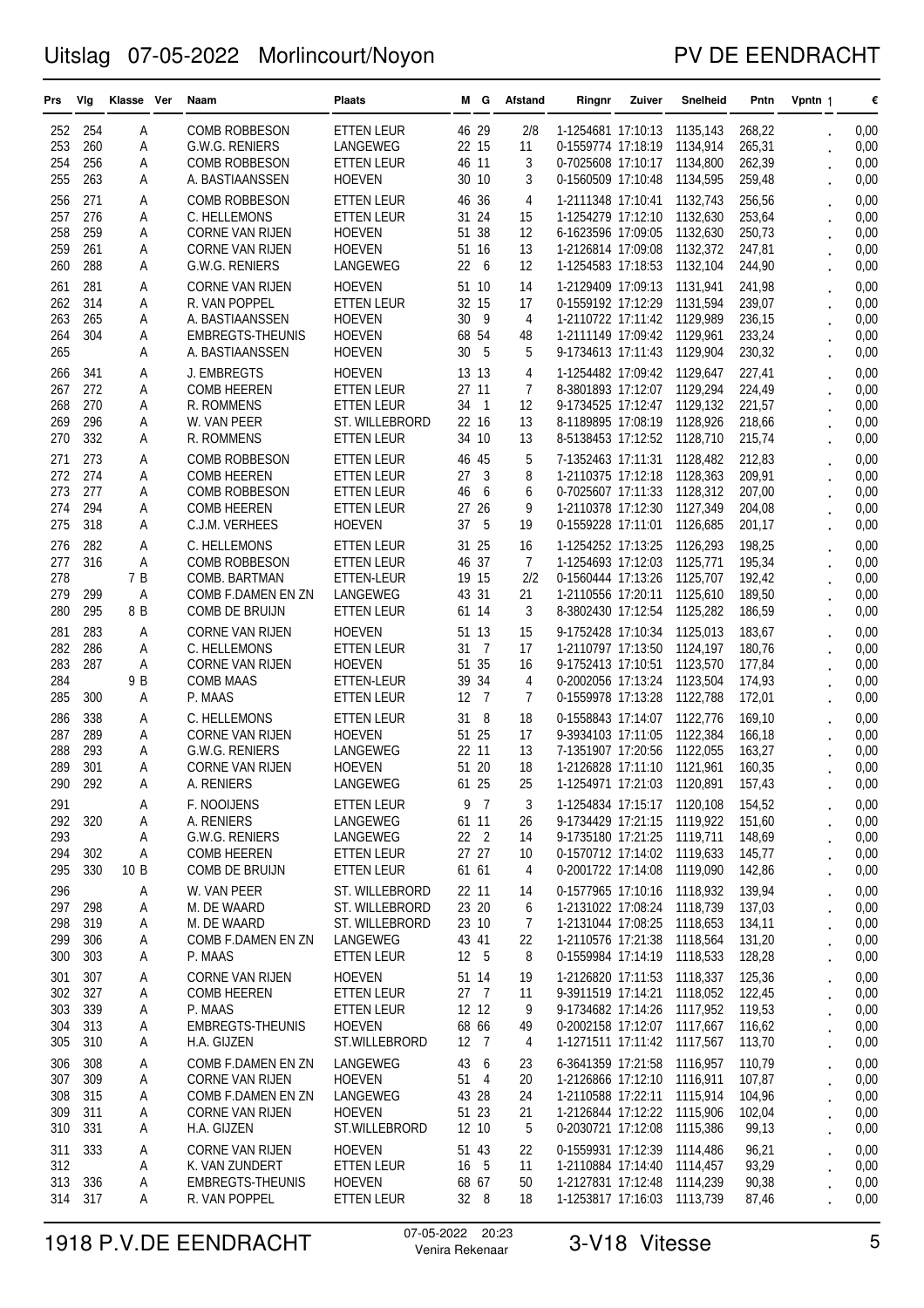### PV DE EENDRACHT

| Prs        | Vlg        | Klasse Ver   | Naam                                  | <b>Plaats</b>                          |                | MG.                 | Afstand   | Ringnr                                                     | Zuiver | Snelheid             | Pntn           | Vpntn 1 | €            |
|------------|------------|--------------|---------------------------------------|----------------------------------------|----------------|---------------------|-----------|------------------------------------------------------------|--------|----------------------|----------------|---------|--------------|
| 315        | 328        | Α            | COMB F.DAMEN EN ZN                    | LANGEWEG                               | 43             | 8                   | 25        | 8-5180625 17:22:47                                         |        | 1113,038             | 84,55          |         | 0,00         |
| 316<br>317 | 326        | Α<br>Α       | <b>COMB ROBBESON</b><br>R. VAN POPPEL | <b>ETTEN LEUR</b><br><b>ETTEN LEUR</b> | 46<br>32 31    | $\overline{7}$      | 8<br>19   | 1-7055357 17:14:36<br>0-1559101 17:16:13                   |        | 1112,990<br>1112,919 | 81,63<br>78,72 |         | 0,00<br>0,00 |
| 318        | 334        | Α            | C.J.M. VERHEES                        | <b>HOEVEN</b>                          | 37 19          |                     | 20        | 1-1254031 17:13:48                                         |        | 1112,673             | 75,80          |         | 0,00         |
| 319        |            | Α            | M. DE WAARD                           | ST. WILLEBRORD                         | 23<br>61 40    | -1                  | 8<br>27   | 1-2131045 17:09:37                                         |        | 1112,541             | 72,89          |         | 0,00         |
| 320<br>321 | 322<br>343 | Α<br>11 B    | A. RENIERS<br>CHR. DEN BRABER         | LANGEWEG<br><b>ETTEN LEUR</b>          | 49             | 32                  | 251,253   | 9-1734363 17:22:53<br>0-1581998 17:16:02                   |        | 1112,067<br>1111.576 | 69,97<br>67,06 |         | 0,00<br>0,00 |
| 322        | 323        | Α            | A. RENIERS                            | LANGEWEG                               | 61 41          |                     | 28        | 1-1254944 17:23:06                                         |        | 1111,033             | 64,14          |         | 0,00         |
| 323        | 324        | Α            | A. RENIERS                            | LANGEWEG                               | 61 56          |                     | 29        | 5-1784952 17:23:14                                         |        | 1110,398             | 61,22          |         | 0,00         |
| 324<br>325 | 337<br>340 | Α<br>Α       | A. RENIERS<br>L. DEKKERS              | LANGEWEG<br>ETTEN LEUR                 | 61 17<br>22    | 9                   | 30<br>8   | 0-1559374 17:23:16<br>9-1735746 17:15:29                   |        | 1110,240<br>1110,171 | 58,31<br>55,39 |         | 0,00<br>0,00 |
| 326        |            | Α            | R. VAN POPPEL                         | <b>ETTEN LEUR</b>                      | 32 16          |                     | 20        | 0-1559123 17:16:57                                         |        | 1109,323             | 52,48          |         | 0,00         |
| 327        | 329        | Α            | <b>COMB HEEREN</b>                    | <b>ETTEN LEUR</b>                      | 27 19          |                     | 12        | 0-2001958 17:16:07                                         |        | 1109,317             | 49,56          |         | 0,00         |
| 328<br>329 |            | Α<br>Α       | COMB F.DAMEN EN ZN<br>COMB HEEREN     | LANGEWEG<br>ETTEN LEUR                 | 43 36<br>27 10 |                     | 26<br>13  | 1-2110586 17:23:34<br>1-7055337 17:16:16                   |        | 1109,305<br>1108,582 | 46,65<br>43,73 |         | 0,00<br>0,00 |
| 330        |            | 12 B         | COMB DE BRUIJN                        | <b>ETTEN LEUR</b>                      | 61             | 25                  | 5         | 9-3911618 17:16:17                                         |        | 1108,457             | 40,82          |         | 0,00         |
| 331        |            | Α            | H.A. GIJZEN                           | ST.WILLEBRORD                          | 12             | - 9                 | 6         | 0-2004403 17:13:35                                         |        | 1108,153             | 37,90          |         | 0,00         |
| 332<br>333 | 342        | Α<br>Α       | R. ROMMENS<br><b>CORNE VAN RIJEN</b>  | <b>ETTEN LEUR</b><br><b>HOEVEN</b>     | 34<br>51 48    | 29                  | 14<br>23  | 1-1255208 17:17:12 1107,182<br>0-1559957 17:14:12          |        | 1106,781             | 34,99<br>32,07 |         | 0,00<br>0,00 |
| 334        |            | Α            | C.J.M. VERHEES                        | <b>HOEVEN</b>                          | 37 26          |                     | 21        | 1-1254015 17:15:13                                         |        | 1105,674             | 29,15          |         | 0,00         |
| 335        |            | Α            | C. BAREMANS                           | <b>ETTEN LEUR</b>                      | 4              | 2                   | 250,381   | 9-1735664 17:16:36                                         |        | 1104,947             | 26,24          |         | 0,00         |
| 336<br>337 |            | Α<br>Α       | <b>EMBREGTS-THEUNIS</b><br>A. RENIERS | <b>HOEVEN</b><br>LANGEWEG              | 68 43<br>61 57 |                     | 51<br>31  | 1-2111108 17:14:43<br>8-1171195 17:24:26                   |        | 1104,736<br>1104,714 | 23,32<br>20,41 |         | 0,00<br>0,00 |
| 338        |            | Α            | C. HELLEMONS                          | ETTEN LEUR                             | 31 29          |                     | 19        | 1-1254283 17:17:47                                         |        | 1104.702             | 17,49          |         | 0,00         |
| 339<br>340 |            | Α<br>Α       | P. MAAS<br>L. DEKKERS                 | ETTEN LEUR<br>ETTEN LEUR               | 12<br>22 14    | - 9                 | 10<br>9   | 7-1352405 17:17:10<br>0-1560070 17:16:41                   |        | 1104,500<br>1104,294 | 14,58          |         | 0,00<br>0,00 |
| 341        |            | Α            | J. EMBREGTS                           | <b>HOEVEN</b>                          | 13             | $\overline{4}$      | 5         | 0-1560130 17:14:56                                         |        | 1103,365             | 11,66<br>8,75  |         | 0,00         |
| 342        |            | Α            | R. ROMMENS                            | <b>ETTEN LEUR</b>                      | 34 15          |                     | 15        | 1-1255175 17:18:13                                         |        | 1102,250             | 5,83           |         | 0,00         |
| 343        |            | 13 B<br>14 B | CHR. DEN BRABER<br>COMB MAAS          | ETTEN LEUR<br>ETTEN-LEUR               | 49<br>39       | 3<br>$\overline{c}$ | 2/2<br>5  | 0-2031904 17:18:18<br>1-2110832 17:18:14                   |        | 1100,540<br>1099,711 | 2,92           |         | 0,00<br>0,00 |
|            |            | 15 B         | <b>COMB MAAS</b>                      | ETTEN-LEUR                             | 39             | 31                  | 6         | 0-2031326 17:18:36                                         |        | 1097,947             |                |         | 0,00         |
|            |            | 16 B         | <b>COMB MAAS</b>                      | ETTEN-LEUR                             | 39             | 32                  | 7         | 1-2110808 17:18:52                                         |        | 1096,668             |                |         | 0,00         |
|            |            | 17 B         | COMB DE BRUIJN<br><b>COMB MAAS</b>    | <b>ETTEN LEUR</b>                      | 61 57          |                     | 6<br>8    | 9-3911612 17:19:09                                         |        | 1094,590             |                |         | 0,00         |
|            |            | 18 B<br>19 B | COMB DE BRUIJN                        | ETTEN-LEUR<br>ETTEN LEUR               | 39<br>61 18    | 36                  | 7         | 1-2129562 17:20:10<br>8-1193755 17:20:51                   |        | 1090,474<br>1086,530 |                |         | 0,00<br>0,00 |
|            |            | 20 B         | COMB DE BRUIJN                        | <b>ETTEN LEUR</b>                      | 61 20          |                     | 8         | 8-3802429 17:21:03                                         |        | 1085,589             |                |         | 0,00         |
|            |            | 21 B<br>22 B | COMB. BARTMAN<br>COMB. BARTMAN        | ETTEN-LEUR<br>ETTEN-LEUR               | 19<br>19       | $\overline{2}$<br>9 | 3<br>4    | 1-2110769 17:21:58<br>1-2110767 17:22:13                   |        | 1084,296<br>1083.128 |                |         | 0,00<br>0,00 |
|            |            | 23 B         | COMB DE BRUIJN                        | <b>ETTEN LEUR</b>                      | 61 51          |                     | 9         | 0-1558928 17:22:07 1080,601                                |        |                      |                |         | 0,00         |
|            |            | 24 B         | <b>COMB MAAS</b>                      | ETTEN-LEUR                             | 39 15          |                     | 9         | 1-2110811 17:22:31 1079,453                                |        |                      |                |         | 0,00         |
|            |            | 25 B         | M. OSSENBLOK<br><b>COMB MAAS</b>      | <b>HOEVEN</b>                          | 10 7           |                     | 249,553   | 0-1559649 17:21:12 1079,385                                |        |                      |                |         | 0,00         |
|            |            | 26 B<br>27 B | <b>COMB MAAS</b>                      | ETTEN-LEUR<br>ETTEN-LEUR               | 39 3<br>39 26  |                     | 10<br>11  | 1-2129576 17:22:44 1078,448<br>1-2129569 17:23:05 1076,828 |        |                      |                |         | 0,00<br>0,00 |
|            |            | 28 B         | CHR. DEN BRABER                       | <b>ETTEN LEUR</b>                      | 49 30          |                     | 3         | 0-2001650 17:23:20 1076,800                                |        |                      |                |         | 0,00         |
|            |            | 29 B<br>30 B | CHR. DEN BRABER<br>CHR. DEN BRABER    | <b>ETTEN LEUR</b><br><b>ETTEN LEUR</b> | 49 19<br>49 26 |                     | 4<br>5    | 0-2001695 17:24:05 1073,349<br>0-2000851 17:24:15 1072,586 |        |                      |                |         | 0,00<br>0,00 |
|            |            | 31 B         | CHR. DEN BRABER                       | <b>ETTEN LEUR</b>                      | 49 17          |                     | 6         | 1-2110783 17:24:25 1071,823                                |        |                      |                |         | 0,00         |
|            |            | 32 B         | CHR. DEN BRABER                       | ETTEN LEUR                             | 49 6           |                     | 7         | 0-2001675 17:24:28 1071.595                                |        |                      |                |         | 0,00         |
|            |            | 33 B<br>34 B | COMB. BARTMAN<br>COMB DE BRUIJN       | ETTEN-LEUR<br><b>ETTEN LEUR</b>        | 19 13<br>61 38 |                     | 5<br>10   | 0-8733311 17:25:00 1070,300<br>1-1253613 17:24:34 1069,314 |        |                      |                |         | 0,00<br>0,00 |
|            |            | 35 B         | COMB DE BRUIJN                        | ETTEN LEUR                             | 61 12          |                     | 11        | 5-3514057 17:24:53 1067,872                                |        |                      |                |         | 0,00         |
|            |            | 36 B         | <b>COMB MAAS</b>                      | ETTEN-LEUR                             | 39 29          |                     | 12        | 7-1352277 17:25:25                                         |        | 1066,155             |                |         | 0,00         |
|            |            | 37 B<br>38 B | COMB MAAS<br>M. OSSENBLOK             | ETTEN-LEUR<br><b>HOEVEN</b>            | 39 28<br>10 6  |                     | 13<br>2/0 | 8-3801969 17:25:31 1065,703<br>8-1172352 17:24:42 1063,289 |        |                      |                |         | 0,00<br>0,00 |
|            |            | 39 B         | COMB. BARTMAN                         | ETTEN-LEUR                             | 19             | - 8                 | 6         | 1-2110770 17:26:37 1062,987                                |        |                      |                |         | 0,00         |
|            |            | 40 B         | CHR. DEN BRABER                       | ETTEN LEUR                             | 49 27          |                     | 8         | 5-3514102 17:26:24 1062,831                                |        |                      |                |         | 0,00         |
|            |            | 41 B<br>42 B | <b>COMB MAAS</b><br>COMB MAAS         | ETTEN-LEUR<br>ETTEN-LEUR               | 39 18<br>39 19 |                     | 14<br>15  | 1-2110854 17:26:22 1061,870<br>1-2110838 17:26:24 1061,720 |        |                      |                |         | 0,00<br>0,00 |
|            |            | 43 B         | <b>COMB MAAS</b>                      | ETTEN-LEUR                             | 39 5           |                     | 16        | 9-3911647 17:26:28 1061,421                                |        |                      |                |         | 0,00         |
|            |            | 44 B         | COMB DE BRUIJN                        | ETTEN LEUR                             | 61 6           |                     | 12        | 9-3911620 17:26:20 1061,320                                |        |                      |                |         | 0,00         |
|            |            | 45 B<br>46 B | CHR. DEN BRABER<br>COMB DE BRUIJN     | ETTEN LEUR<br>ETTEN LEUR               | 49 47<br>61 27 |                     | 9<br>13   | 0-2000846 17:26:52 1060,737<br>0-1558917 17:27:48 1054,775 |        |                      |                |         | 0,00<br>0,00 |
|            |            | 47 B         | COMB DE BRUIJN                        | ETTEN LEUR                             | 61 21          |                     | 14        | 6-3619073 17:28:38 1051,091                                |        |                      |                |         | 0,00         |

# 1918 P.V.DE EENDRACHT <sup>07-05-2022</sup> <sup>20:23</sup> 3-V18 Vitesse 6 6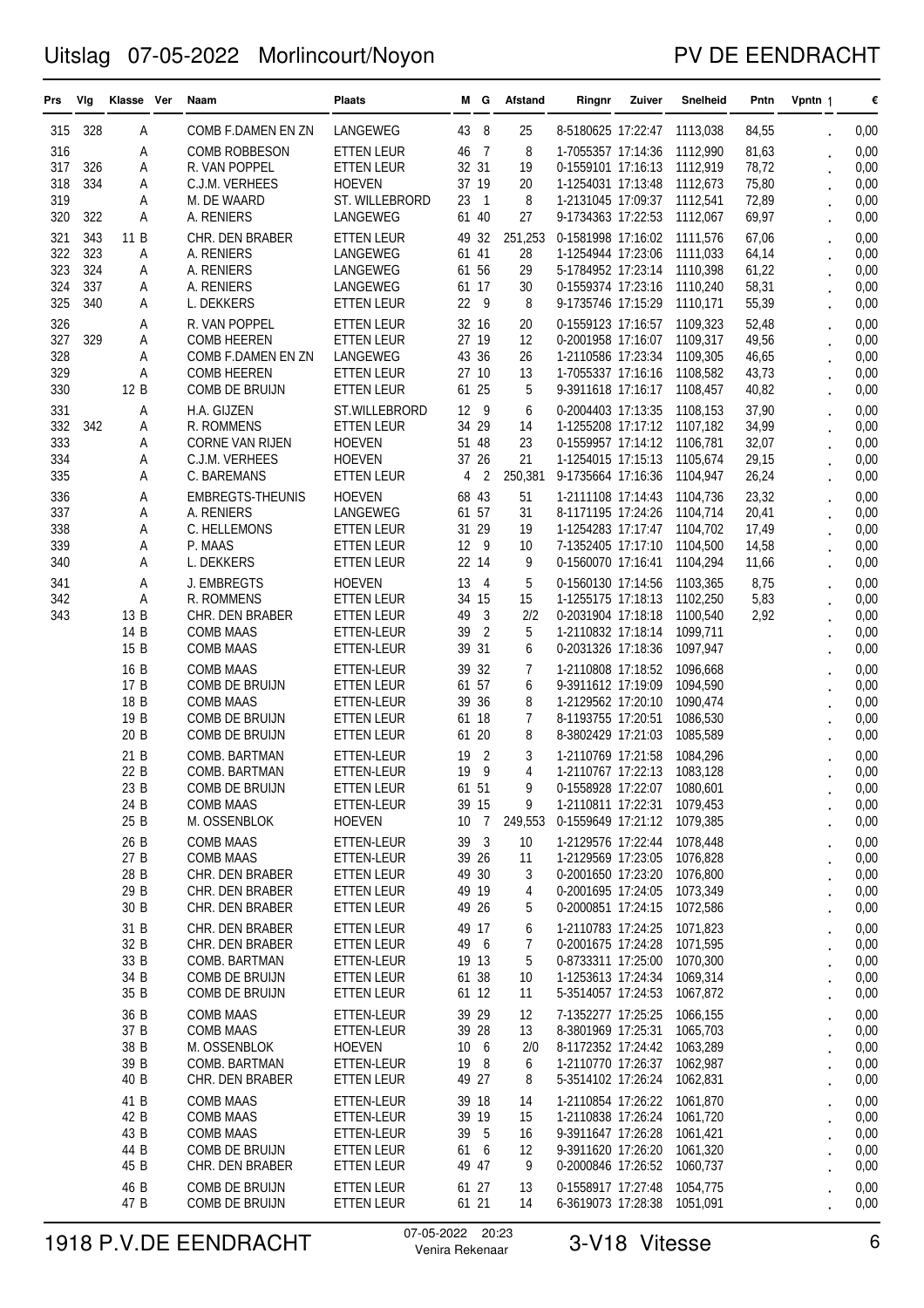### PV DE EENDRACHT

| Prs | Vlg | Klasse Ver     | Naam                               | Plaats                                 |                | MG.            | Afstand  | Ringnr                                                     | Zuiver | Snelheid             | Pntn | Vpntn 1 |                      | €            |
|-----|-----|----------------|------------------------------------|----------------------------------------|----------------|----------------|----------|------------------------------------------------------------|--------|----------------------|------|---------|----------------------|--------------|
|     |     | 48 B           | COMB DE BRUIJN                     | <b>ETTEN LEUR</b>                      |                | 61 1           | 15       | 0-2001734 17:28:51                                         |        | 1050,138             |      |         |                      | 0,00         |
|     |     | 49 B           | <b>COMB MAAS</b>                   | ETTEN-LEUR                             |                | 39 27          | 17       | 0-2031327 17:29:19                                         |        | 1048,781             |      |         |                      | 0,00         |
|     |     | 50 B           | J. VAN MIEGHEM                     | ETTEN LEUR                             | 21             | $\overline{7}$ | 250,595  | 0-1560304 17:29:25                                         |        | 1046,690             |      |         |                      | 0,00         |
|     |     | 51 B           | CHR. DEN BRABER                    | <b>ETTEN LEUR</b>                      | 49 24          |                | 10       | 8-3802268 17:30:09                                         |        | 1046.235             |      |         |                      | 0,00         |
|     |     | 52 B           | COMB DE BRUIJN                     | ETTEN LEUR                             | 61 17          |                | 16       | 9-1735621 17:29:59                                         |        | 1045,178             |      |         |                      | 0,00         |
|     |     | 53 B           | J. VAN MIEGHEM                     | <b>ETTEN LEUR</b>                      | 21 5           |                | 2/0      | 0-1560310 17:30:25                                         |        | 1042,336             |      |         |                      | 0,00         |
|     |     | 54 B           | COMB. BARTMAN                      | ETTEN-LEUR                             | 19             | $\overline{4}$ | 7        | 1-1299859 17:31:24                                         |        | 1041,924             |      |         |                      | 0,00         |
|     |     | 55 B           | COMB. BARTMAN                      | ETTEN-LEUR                             | 19 19          |                | 8        | 1-2110756 17:31:24 1041,924                                |        |                      |      |         |                      | 0,00         |
|     |     | 56 B           | CHR. DEN BRABER                    | ETTEN LEUR                             | 49             | -5             | 11       | 0-2001676 17:31:21                                         |        | 1041,033             |      |         |                      | 0,00         |
|     |     | 57 B           | CHR. DEN BRABER                    | <b>ETTEN LEUR</b>                      | 49 48          |                | 12       | 1-2110786 17:31:22 1040,961                                |        |                      |      |         |                      | 0,00         |
|     |     | 58 B           | CHR. DEN BRABER                    | <b>ETTEN LEUR</b>                      | 49             | 18             | 13       | 1-2110651 17:31:24 1040,817                                |        |                      |      |         |                      | 0,00         |
|     |     | 59 B<br>60 B   | CHR. DEN BRABER<br>CHR. DEN BRABER | <b>ETTEN LEUR</b><br>ETTEN LEUR        | 49<br>49 42    | 34             | 14<br>15 | 9-3922409 17:31:58<br>0-2000858 17:32:00                   |        | 1038,379<br>1038,236 |      |         |                      | 0,00<br>0,00 |
|     |     |                |                                    |                                        |                |                |          |                                                            |        |                      |      |         |                      |              |
|     |     | 61 B<br>62 B   | J. VAN MIEGHEM                     | ETTEN LEUR                             |                | 21 12          | 3        | 9-1735567 17:31:26                                         |        | 1037,947             |      |         |                      | 0,00         |
|     |     | 63 B           | CHR. DEN BRABER<br>COMB DE BRUIJN  | <b>ETTEN LEUR</b><br><b>ETTEN LEUR</b> | 49<br>61 52    | 49             | 16<br>17 | 9-1755508 17:33:01<br>1-2110931 17:32:38 1033,763          |        | 1033,893             |      |         |                      | 0,00<br>0,00 |
|     |     | 64 B           | CHR. DEN BRABER                    | <b>ETTEN LEUR</b>                      | 49             | 1              | 17       | 0-2031910 17:33:36 1031,417                                |        |                      |      |         |                      | 0,00         |
|     |     | 65 B           | CHR. DEN BRABER                    | ETTEN LEUR                             | 49             | $\overline{7}$ | 18       | 7-1382775 17:33:42                                         |        | 1030,994             |      |         |                      | 0,00         |
|     |     | 66 B           | CHR. DEN BRABER                    | <b>ETTEN LEUR</b>                      | 49             | 44             | 19       | 7-3715276 17:34:11                                         |        | 1028,953             |      |         |                      | 0,00         |
|     |     | 67 B           | COMB DE BRUIJN                     | ETTEN LEUR                             | 61             | - 9            | 18       | 7-1352014 17:34:18                                         |        | 1026.711             |      |         |                      | 0,00         |
|     |     | 68 B           | COMB MAAS                          | ETTEN-LEUR                             |                | 39 11          | 18       | 1-2129565 17:34:28                                         |        | 1026,687             |      |         |                      | 0,00         |
|     |     | 69 B           | CHR. DEN BRABER                    | <b>ETTEN LEUR</b>                      | 49 35          |                | 20       | 9-3934247 17:35:08                                         |        | 1024,966             |      |         |                      | 0,00         |
|     |     | 70 B           | COMB DE BRUIJN                     | ETTEN LEUR                             | 61 43          |                | 19       | 1-2110929 17:34:51 1024,404                                |        |                      |      |         |                      | 0,00         |
|     |     | 71 B           | <b>COMB MAAS</b>                   | ETTEN-LEUR                             |                | 39 13          | 19       | 0-2002044 17:35:02 1024,313                                |        |                      |      |         |                      | 0,00         |
|     |     | 72 B           | COMB DE BRUIJN                     | <b>ETTEN LEUR</b>                      | 61 48          |                | 20       | 1-1253604 17:34:58 1023,916                                |        |                      |      |         |                      | 0,00         |
|     |     | 73 B           | CHR. DEN BRABER                    | <b>ETTEN LEUR</b>                      | 49             | 38             | 21       | 7-3715280 17:35:24 1023,852                                |        |                      |      |         |                      | 0,00         |
|     |     | 74 B           | COMB DE BRUIJN                     | ETTEN LEUR                             | 61             | - 8            | 21       | 0-2001718 17:35:23                                         |        | 1022,178             |      |         |                      | 0,00         |
|     |     | 75 B           | J. VAN MIEGHEM                     | <b>ETTEN LEUR</b>                      | 21             | 6              | 4        | 0-1560290 17:35:19 1021,517                                |        |                      |      |         |                      | 0,00         |
|     |     | 76 B           | COMB. BARTMAN                      | ETTEN-LEUR                             | 19 10          |                | 9        | 1-2110764 17:36:26                                         |        | 1020,643             |      |         |                      | 0,00         |
|     |     | 77 B           | COMB. BARTMAN                      | ETTEN-LEUR                             | 19 18          |                | 10       | 1-2110780 17:36:32 1020,229                                |        |                      |      |         |                      | 0,00         |
|     |     | 78 B           | COMB DE BRUIJN                     | <b>ETTEN LEUR</b>                      | 61             | $\overline{7}$ | 22       | 5-3514070 17:35:58                                         |        | 1019,754             |      |         |                      | 0,00         |
|     |     | 79 B           | M. OSSENBLOK                       | <b>HOEVEN</b>                          | 10             | $\overline{4}$ | 3        | 5-1785374 17:35:00                                         |        | 1018,586             |      |         |                      | 0,00         |
|     |     | 80 B           | CHR. DEN BRABER                    | ETTEN LEUR                             | 49 23          |                | 22       | 8-3802246 17:37:26                                         |        | 1015,438             |      |         |                      | 0,00         |
|     |     | 81 B           | COMB. BARTMAN                      | ETTEN-LEUR                             | 19 17          |                | 11       | 1-1299846 17:38:08                                         |        | 1013,650             |      |         |                      | 0,00         |
|     |     | 82 B           | COMB. BARTMAN                      | ETTEN-LEUR                             | 19 12          |                | 12       | 1-2110758 17:38:20                                         |        | 1012,834             |      |         |                      | 0,00         |
|     |     | 83 B<br>84 B   | COMB DE BRUIJN<br>COMB DE BRUIJN   | <b>ETTEN LEUR</b><br><b>ETTEN LEUR</b> |                | 61 55<br>61 46 | 23<br>24 | 0-1558916 17:38:48<br>1-1253612 17:38:58                   |        | 1008,141<br>1007,466 |      |         |                      | 0,00<br>0,00 |
|     |     | 85 B           | COMB DE BRUIJN                     | <b>ETTEN LEUR</b>                      | 61 42          |                | 25       | 1-2110925 17:39:09                                         |        | 1006,724             |      |         |                      | 0,00         |
|     |     |                |                                    |                                        |                |                |          |                                                            |        |                      |      |         |                      |              |
|     |     | 86 B<br>87 B   | COMB MAAS<br>COMB MAAS             | ETTEN-LEUR<br>ETTEN-LEUR               |                | 39 23<br>39 8  | 20<br>21 | 8-3801961 17:39:57 1004,164<br>9-3932552 17:40:02 1003,829 |        |                      |      |         |                      | 0,00<br>0,00 |
|     |     | 88 B           | COMB MAAS                          | ETTEN-LEUR                             | 39 25          |                | 22       | 7-1352249 17:40:04 1003,695                                |        |                      |      |         |                      | 0,00         |
|     |     | 89 B           | CHR. DEN BRABER                    | ETTEN LEUR                             | 49 9           |                | 23       | 7-1336117 17:41:10 1000,345                                |        |                      |      |         | $\ddot{\phantom{0}}$ | 0,00         |
|     |     | 90 B           | CHR. DEN BRABER                    | ETTEN LEUR                             | 49 21          |                | 24       | 5-3513884 17:41:13 1000,146                                |        |                      |      |         |                      | 0,00         |
|     |     | 91 B           | COMB DE BRUIJN                     | ETTEN LEUR                             | 61 53          |                | 26       | 0-1558922 17:41:04                                         |        | 999.039              |      |         |                      | 0,00         |
|     |     | 92 B           | <b>COMB MAAS</b>                   | ETTEN-LEUR                             |                | 39 9           | 23       | 0-2002021 17:41:27                                         |        | 998,173              |      |         |                      | 0,00         |
|     |     | 93 B           | <b>COMB MAAS</b>                   | ETTEN-LEUR                             | 39 21          |                | 24       | 1-2110816 17:41:29                                         |        | 998,041              |      |         | $\ddot{\phantom{0}}$ | 0,00         |
|     |     | 94 B           | COMB MAAS                          | ETTEN-LEUR                             |                | 39 10          | 25       | 7-3734585 17:41:55                                         |        | 996,324              |      |         | $\ddot{\phantom{0}}$ | 0,00         |
|     |     | 95 B           | M. OSSENBLOK                       | <b>HOEVEN</b>                          | 10 1           |                | 4        | 8-1172344 17:40:55                                         |        | 994,568              |      |         | $\ddot{\phantom{0}}$ | 0,00         |
|     |     | 96 B           | <b>COMB MAAS</b>                   | ETTEN-LEUR                             | 39 37          |                | 26       | 1-2129574 17:43:13                                         |        | 991,209              |      |         |                      | 0,00         |
|     |     | 97 B           | CHR. DEN BRABER                    | ETTEN LEUR                             | 49 45          |                | 25       | 3-3315210 17:43:44                                         |        | 990,226              |      |         | $\ddot{\phantom{0}}$ | 0,00         |
|     |     | 98 B           | COMB DE BRUIJN                     | ETTEN LEUR                             | 61 40          |                | 27       | 1-2110911 17:43:23                                         |        | 989,905              |      |         |                      | 0,00         |
|     |     | 99 B<br>100 B  | COMB DE BRUIJN<br>COMB DE BRUIJN   | ETTEN LEUR<br>ETTEN LEUR               | 61 10<br>61 36 |                | 28<br>29 | 0-1559000 17:43:23<br>1-2110926 17:43:30                   |        | 989,905<br>989,449   |      |         | $\ddot{\phantom{0}}$ | 0,00<br>0,00 |
|     |     |                |                                    |                                        |                |                |          |                                                            |        |                      |      |         | $\ddot{\phantom{0}}$ |              |
|     |     | 101 B          | J. VAN MIEGHEM                     | ETTEN LEUR                             |                | 21 4           | 5        | 9-1735578 17:43:20                                         |        | 989,191              |      |         | $\ddot{\phantom{a}}$ | 0,00         |
|     |     | 102 B<br>103 B | COMB. BARTMAN<br>CHR. DEN BRABER   | ETTEN-LEUR<br><b>ETTEN LEUR</b>        | 19 14<br>49 8  |                | 13<br>26 | 0-2001663 17:45:25<br>7-3749053 17:45:41                   |        | 984,746<br>982,673   |      |         | $\ddot{\phantom{0}}$ | 0,00<br>0,00 |
|     |     | 104 B          | CHR. DEN BRABER                    | ETTEN LEUR                             |                | 49 46          | 27       | 8-3802236 17:45:49                                         |        | 982,161              |      |         | $\ddot{\phantom{0}}$ | 0,00         |
|     |     | 105 B          | J. VAN MIEGHEM                     | ETTEN LEUR                             |                | 21 2           | 6        | 0-1560281 17:46:05                                         |        | 978,568              |      |         | $\ddot{\phantom{0}}$ | 0,00         |
|     |     | 106 B          | COMB DE BRUIJN                     | ETTEN LEUR                             | 61 33          |                | 30       | 1-1253609 17:46:21                                         |        | 978,449              |      |         |                      | 0,00         |
|     |     | 107 B          | COMB DE BRUIJN                     | ETTEN LEUR                             |                | 61 4           | 31       | 7-3715172 17:46:24                                         |        | 978,258              |      |         | $\ddot{\phantom{0}}$ | 0,00         |
|     |     | 108 B          | COMB DE BRUIJN                     | ETTEN LEUR                             | 61 45          |                | 32       | 1-1253661 17:46:25                                         |        | 978,195              |      |         | $\ddot{\phantom{0}}$ | 0,00         |
|     |     | 109 B          | COMB DE BRUIJN                     | ETTEN LEUR                             |                | 61 58          | 33       | 8-3802435 17:46:32                                         |        | 977,750              |      |         |                      | 0,00         |
|     |     | 110 B          | CHR. DEN BRABER                    | ETTEN LEUR                             |                | 49 14          | 28       | 1-2110673 17:48:29                                         |        | 972,029              |      |         |                      | 0,00         |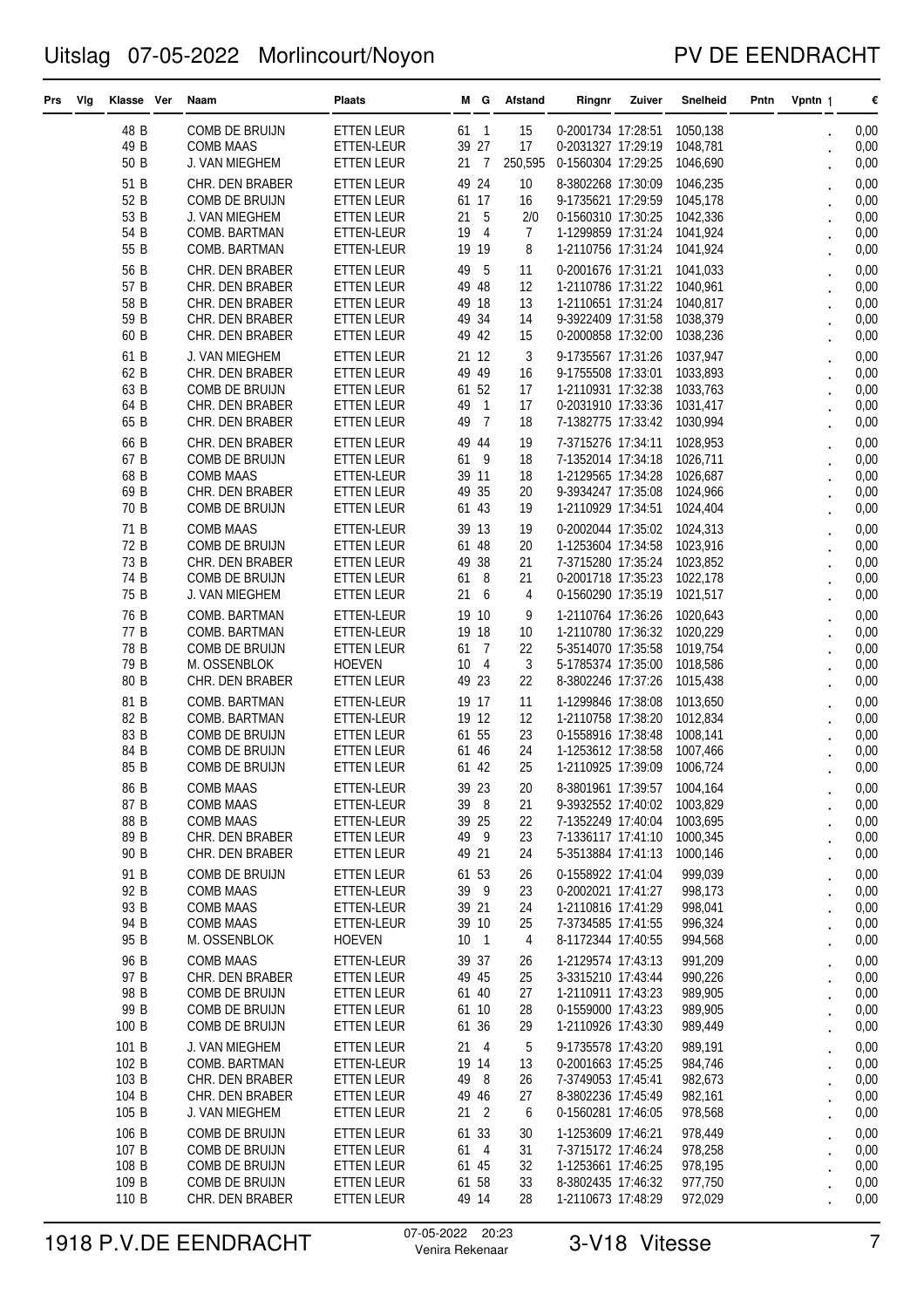### PV DE EENDRACHT

| Prs Vlg                    | Klasse Ver              | Naam             |                                                  | <b>Plaats</b>                             |                        | M G Afstand       | Ringnr                                                                                                                                                                                                                                             | Zuiver | Snelheid                      | Pntn | Vpntn 1 | €                    |
|----------------------------|-------------------------|------------------|--------------------------------------------------|-------------------------------------------|------------------------|-------------------|----------------------------------------------------------------------------------------------------------------------------------------------------------------------------------------------------------------------------------------------------|--------|-------------------------------|------|---------|----------------------|
|                            | 111 B<br>112 B<br>113 B | <b>COMB MAAS</b> | M. OSSENBLOK<br>COMB. BARTMAN                    | <b>HOEVEN</b><br>ETTEN-LEUR<br>ETTEN-LEUR | 10 8<br>39 14<br>19 16 | 5<br>27<br>14     | 0-1559670 17:47:20<br>9-3911643 17:49:07<br>1-1299845 17:49:49                                                                                                                                                                                     |        | 969,767<br>968,640<br>968,069 |      |         | 0,00<br>0,00<br>0,00 |
| Klasse A:<br>Klasse B:     |                         |                  | 691 duiven in concours<br>338 duiven in concours |                                           |                        |                   |                                                                                                                                                                                                                                                    |        |                               |      |         |                      |
| RECAPITULATIE<br>Naam      |                         |                  | Woonplaats                                       |                                           |                        |                   | (Mee/Prs) Klasseringen                                                                                                                                                                                                                             |        |                               |      |         |                      |
| R. VAN POPPEL              |                         |                  | ETTEN LEUR                                       |                                           | (32/20)                |                   | 1, 13, 28, 33, 56, 89, 92, 102,<br>115, 156, 202, 205, 206, 224,<br>233, 249, 262, 314, 317, 326                                                                                                                                                   |        |                               |      |         |                      |
| EMBREGTS-THEUNIS           |                         |                  | <b>HOEVEN</b>                                    |                                           | (68/51)                |                   | 2, 3, 4, 5, 8, 12, 14, 15, 20, 21,<br>22, 23, 24, 36, 37, 38, 42, 44,<br>52, 53, 64, 65, 75, 78, 79, 83,<br>88, 121, 122, 124, 125, 129,<br>130, 134, 141, 148, 160, 175,<br>189, 197, 213, 214, 216, 225,<br>226, 227, 234, 264, 304, 313,<br>336 |        |                               |      |         |                      |
| C.J.M. VERHEES             |                         |                  | <b>HOEVEN</b>                                    |                                           | (37/21)                |                   | 6, 7, 17, 25, 27, 31, 32, 34, 39,<br>73, 91, 95, 114, 149, 168, 170,<br>176, 211, 275, 318, 334                                                                                                                                                    |        |                               |      |         |                      |
| COMB HEEREN                |                         |                  | ETTEN LEUR                                       |                                           | (27/13)                |                   | 9, 67, 87, 155, 219, 232, 267,<br>272, 274, 294, 302, 327, 329                                                                                                                                                                                     |        |                               |      |         |                      |
| M. DE WAARD                |                         |                  | ST. WILLEBRORD                                   |                                           | (23/8)                 |                   | 10, 107, 179, 236, 240, 297,<br>298,319                                                                                                                                                                                                            |        |                               |      |         |                      |
| C. HELLEMONS               |                         |                  | ETTEN LEUR                                       |                                           | (31/19)                |                   | 11, 18, 19, 47, 81, 101, 120,<br>123, 139, 152, 181, 186, 190,<br>238, 257, 276, 282, 286, 338                                                                                                                                                     |        |                               |      |         |                      |
| A. RENIERS                 |                         |                  | LANGEWEG                                         |                                           | (61/31)                |                   | 16,66,72,80,86,109,110,<br>136, 137, 140, 142, 146, 153,<br>162, 164, 166, 167, 169, 171,<br>184, 199, 230, 237, 250, 290,<br>292, 320, 322, 323, 324, 337                                                                                         |        |                               |      |         |                      |
| R. ROMMENS                 |                         |                  | ETTEN LEUR                                       |                                           | (34/15)                |                   | 26,60,103,104,105,116,119,<br>128, 157, 161, 187, 268, 270,<br>332,342                                                                                                                                                                             |        |                               |      |         |                      |
| K. VAN ZUNDERT             |                         |                  | ETTEN LEUR                                       |                                           |                        | (16/11)           | 29, 30, 55, 68, 77, 96, 100, 135,<br>158,246,312                                                                                                                                                                                                   |        |                               |      |         |                      |
| COMB F.DAMEN EN ZN         |                         |                  | LANGEWEG                                         |                                           | (43/26)                |                   | 35, 51, 62, 76, 82, 85, 90, 118,<br>126, 127, 132, 151, 165, 178,<br>207, 208, 210, 228, 229, 244,<br>279, 299, 306, 308, 315, 328                                                                                                                 |        |                               |      |         |                      |
| J. KAS<br>A. MULDERS       |                         |                  | ST. WILLEBRORD<br>ST. WILLEBRORD                 |                                           |                        | (13/5)<br>(10/4)  | 40, 49, 84, 200, 247<br>41, 150, 183, 221                                                                                                                                                                                                          |        |                               |      |         |                      |
| CORNE VAN RIJEN            |                         |                  | <b>HOEVEN</b>                                    |                                           |                        | (51/23)           | 43, 45, 46, 59, 98, 99, 159, 215,<br>217, 220, 223, 258, 259, 261,<br>281, 283, 287, 289, 301, 307,<br>309, 311, 333                                                                                                                               |        |                               |      |         |                      |
| G.W.G. RENIERS             |                         |                  | LANGEWEG                                         |                                           |                        | (22/14)           | 48, 57, 69, 71, 113, 172, 173,<br>174, 177, 251, 253, 260, 288,<br>293                                                                                                                                                                             |        |                               |      |         |                      |
| COMB ALBERS<br>J. EMBREGTS |                         |                  | ST. WILLEBRORD<br><b>HOEVEN</b>                  |                                           |                        | (23/4)<br>(13/5)  | 50, 54, 117, 192<br>58, 111, 145, 266, 341                                                                                                                                                                                                         |        |                               |      |         |                      |
| COMB ROBBESON              |                         |                  | ETTEN LEUR                                       |                                           |                        | (46/8)            | 61, 252, 254, 256, 271, 273,<br>277,316                                                                                                                                                                                                            |        |                               |      |         |                      |
| A. BASTIAANSSEN<br>P. MAAS |                         |                  | <b>HOEVEN</b><br>ETTEN LEUR                      |                                           |                        | (30/5)<br>(12/10) | 63, 242, 255, 263, 265<br>70, 112, 131, 182, 212, 235,                                                                                                                                                                                             |        |                               |      |         |                      |

# 1918 P.V.DE EENDRACHT <sup>07-05-2022</sup> <sup>20:23</sup> 3-V18 Vitesse 3 8